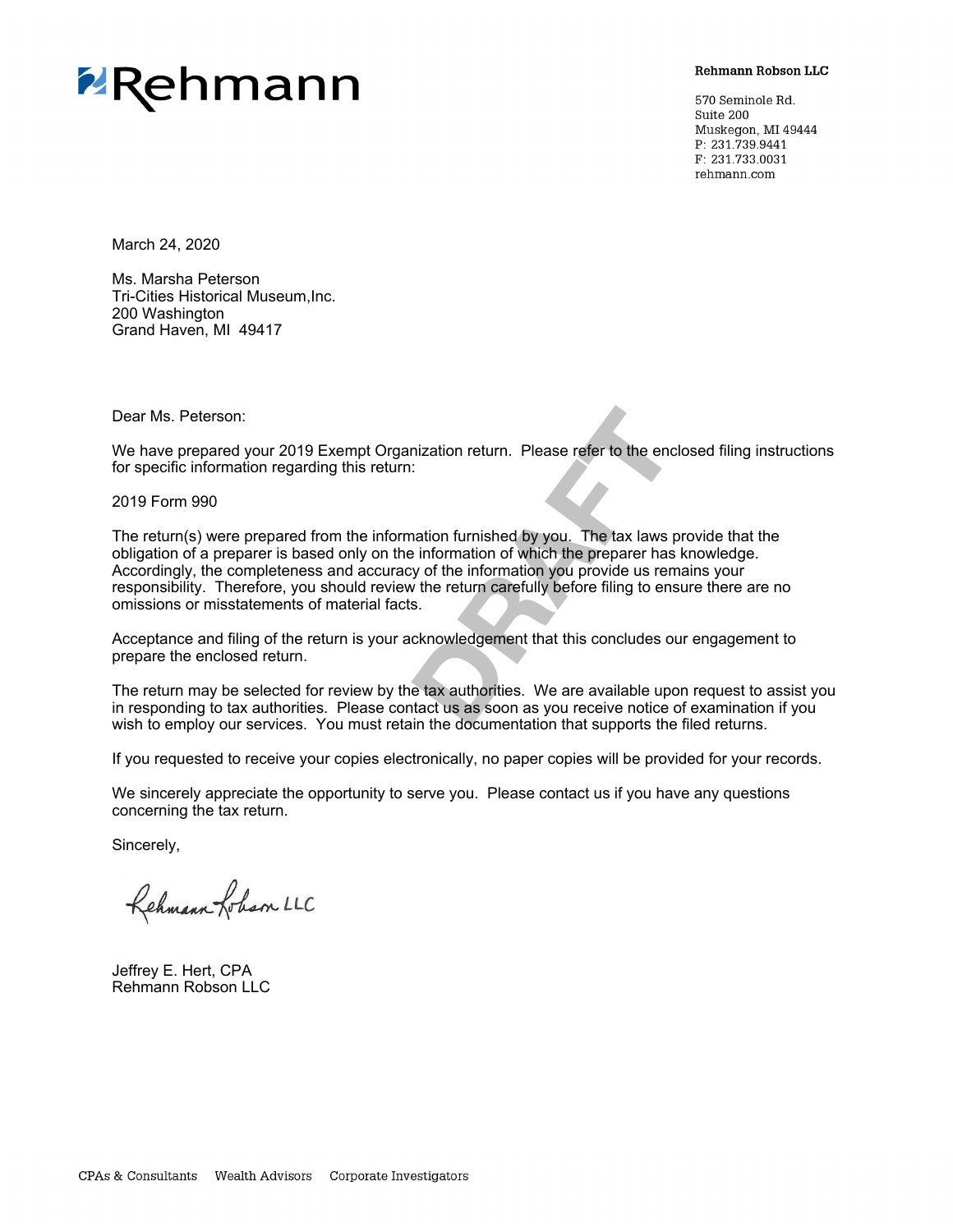# **TAX RETURN FILING INSTRUCTIONS**

FORM 990

# **FOR THE YEAR ENDING**

December 31, 2019

# **Prepared For:**

Ms. Marsha Peterson Tri-Cities Historical Museum,Inc. 200 Washington Grand Haven, MI 49417

# **Prepared By:**

Rehmann Robson LLC 570 Seminole Rd, Ste 200 Muskegon, MI 49444

# **Amount Due or Refund:**

Not applicable

# **Make Check Payable To:**

Not applicable

# DRAFT OF CONSULTANCE **Mail Tax Return and Check (if applicable) To:**

Not applicable

# **Return Must be Mailed On or Before:**

Not applicable

## **Special Instructions:**

We recommend that all mailings to tax authorities be sent using certified mail with a return receipt requested.

This return has been prepared for electronic filing. If you wish to have it transmitted electronically to the IRS, please sign, date, and return Form 8879-EO to our office. We will then submit the electronic return to the IRS. Do not mail a paper copy of the return to the IRS. Return Form 8879-EO to us by May 15, 2020.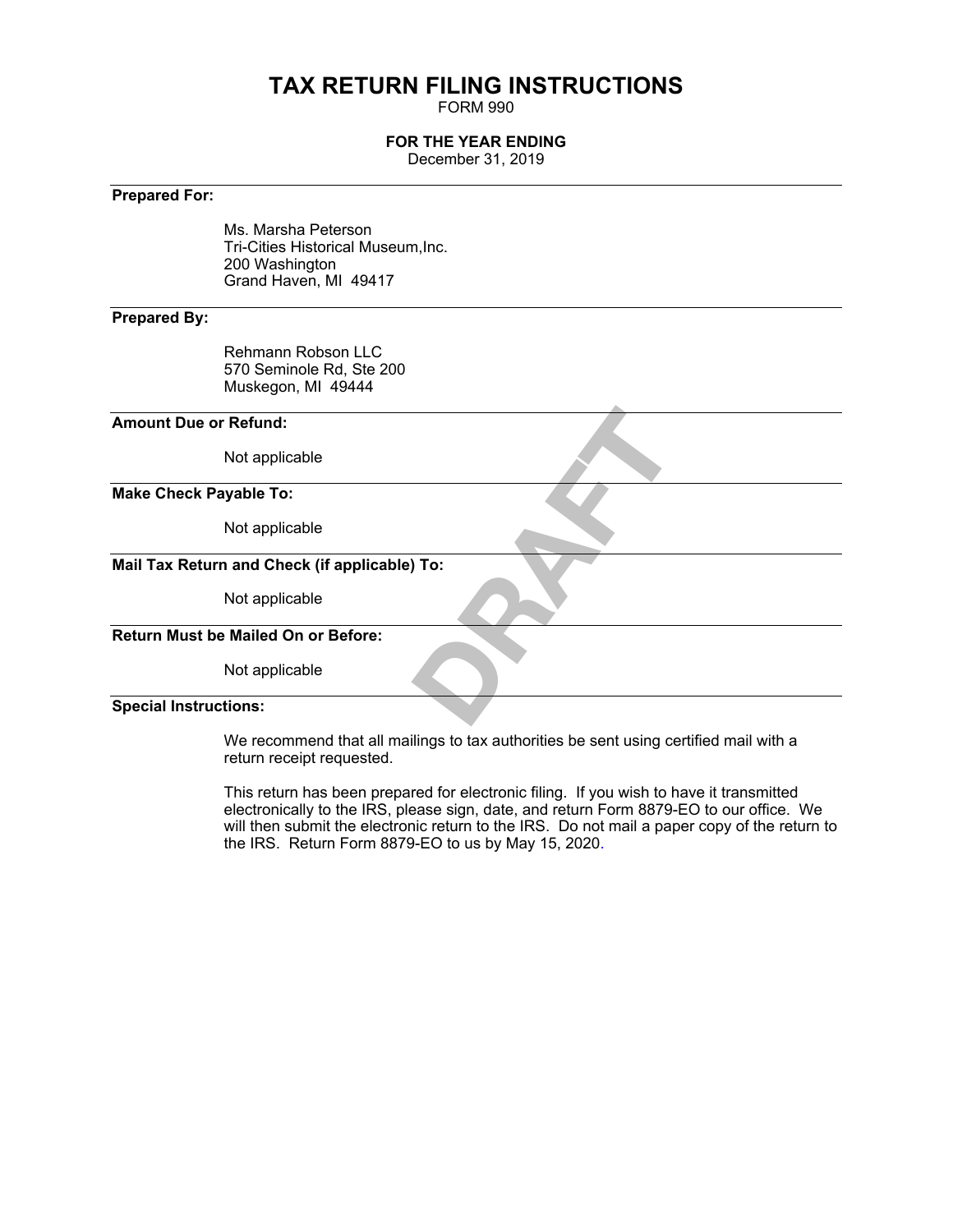|      | 8879-EO |  |  |
|------|---------|--|--|
| Form |         |  |  |

# **IRS e-file Signature Authorization for an Exempt Organization**

**2019**

Department of the Treasury Internal Revenue Service

| For calendar year 2019, or fiscal year beginning | . 2019, and ending | 20 |
|--------------------------------------------------|--------------------|----|

**| Do not send to the IRS. Keep for your records.**

**| Go to www.irs.gov/Form8879EO for the latest information.**

Name of exempt organization

**Employer identification number**

# TRI-CITIES HISTORICAL MUSEUM, INC. 23-7070227

Name and title of officer

# BOARD PRESIDENT MARSHA PETERSON

**Part I** | Type of Return and Return Information (Whole Dollars Only)

on line **1a, 2a, 3a, 4a,** or **5a,** below, and the amount on that line for the return being filed with this form was blank, then leave line **1b, 2b, 3b, 4b,** or **5b,** whichever is applicable, blank (do not enter -0-). But, if you entered -0- on the return, then enter -0- on the applicable line below. **Do not** complete more Check the box for the return for which you are using this Form 8879-EO and enter the applicable amount, if any, from the return. If you check the box than one line in Part I.

| <b>1a</b> Form 990 check here $\triangleright \boxed{X}$<br><b>b Total revenue, if any (Form 990, Part VIII, column (A), line 12)</b> | -1b | 804,586. |
|---------------------------------------------------------------------------------------------------------------------------------------|-----|----------|
| 2a Form 990-EZ check here $\blacktriangleright$<br><b>b</b> Total revenue, if any (Form 990-EZ, line 9)                               | 2b  |          |
| 3a Form 1120-POL check here $\blacktriangleright$                                                                                     | 3b  |          |
| 4a Form 990-PF check here $\blacktriangleright$<br><b>b</b> Tax based on investment income (Form 990-PF, Part VI, line 5) 4b          |     |          |
| 5a Form 8868 check here $\blacktriangleright$                                                                                         | .5b |          |
|                                                                                                                                       |     |          |

## **Part II Declaration and Signature Authorization of Officer**

**(a)** an acknowledgement of receipt or reason for rejection of the transmission, (b) the reason for any delay in processing the return or refund, and (c) Under penalties of perjury, I declare that I am an officer of the above organization and that I have examined a copy of the organization's 2019 electronic return and accompanying schedules and statements and to the best of my knowledge and belief, they are true, correct, and complete. I further declare that the amount in Part I above is the amount shown on the copy of the organization's electronic return. I consent to allow my intermediate service provider, transmitter, or electronic return originator (ERO) to send the organization's return to the IRS and to receive from the IRS the date of any refund. If applicable, I authorize the U.S. Treasury and its designated Financial Agent to initiate an electronic funds withdrawal (direct debit) entry to the financial institution account indicated in the tax preparation software for payment of the organization's federal taxes owed on this return, and the financial institution to debit the entry to this account. To revoke a payment, I must contact the U.S. Treasury Financial Agent at 1-888-353-4537 no later than 2 business days prior to the payment (settlement) date. I also authorize the financial institutions involved in the processing of the electronic payment of taxes to receive confidential information necessary to answer inquiries and resolve issues related to the payment. I have selected a personal identification number (PIN) as my signature for the organization's electronic return and, if applicable, the organization's consent to electronic funds withdrawal. **INTERVALUATELY (THE 22)**<br> **INTERVALUATE (THE 22)**<br> **INTERVALUATE (THE 22)**<br> **INTERVALUATE (THE 22)**<br> **DRAFT**<br> **DRAFT**<br> **DRAFT**<br> **DRAFT**<br> **DRAFT**<br> **DRAFT**<br> **DRAFT**<br> **DRAFT**<br> **DRAFT**<br> **DRAFT**<br> **DRAFT**<br> **DRAFT**<br> **DRAFT**<br> **DR** 

## **Officer's PIN: check one box only**

| I authorize REHMANN ROBSON LLC                                                                                                                                                                                                                                                                                                                                                   | 22220<br>to enter my PIN                          |
|----------------------------------------------------------------------------------------------------------------------------------------------------------------------------------------------------------------------------------------------------------------------------------------------------------------------------------------------------------------------------------|---------------------------------------------------|
| <b>ERO</b> firm name                                                                                                                                                                                                                                                                                                                                                             | Enter five numbers, but<br>do not enter all zeros |
| as my signature on the organization's tax year 2019 electronically filed return. If I have indicated within this return that a copy of the return<br>is being filed with a state agency(ies) regulating charities as part of the IRS Fed/State program, I also authorize the aforementioned ERO to<br>enter my PIN on the return's disclosure consent screen.                    |                                                   |
| As an officer of the organization, I will enter my PIN as my signature on the organization's tax year 2019 electronically filed return. If I have<br>indicated within this return that a copy of the return is being filed with a state agency(ies) regulating charities as part of the IRS Fed/State<br>program, I will enter my PIN on the return's disclosure consent screen. |                                                   |
| Officer's signature $\blacktriangleright$<br><u> 1989 - Johann Harry Harry Harry Harry Harry Harry Harry Harry Harry Harry Harry Harry Harry Harry Harry Harry</u>                                                                                                                                                                                                               | Date $\blacktriangleright$                        |
| <b>Certification and Authentication</b><br><b>Part III</b>                                                                                                                                                                                                                                                                                                                       |                                                   |
| <b>ERO's EFIN/PIN.</b> Enter your six-digit electronic filing identification<br>number (EFIN) followed by your five-digit self-selected PIN.                                                                                                                                                                                                                                     | 40428549444<br>Do not enter all zeros             |
| I certify that the above numeric entry is my PIN, which is my signature on the 2019 electronically filed return for the organization indicated above. I<br>confirm that I am submitting this return in accordance with the requirements of Pub. 4163, Modernized e-File (MeF) Information for Authorized IRS<br>e-file Providers for Business Returns.                           |                                                   |
| ERO's signature $\blacktriangleright$                                                                                                                                                                                                                                                                                                                                            | Date $\triangleright$ 03/24/20                    |
| <b>ERO Must Retain This Form - See Instructions</b><br>Do Not Submit This Form to the IRS Unless Requested To Do So                                                                                                                                                                                                                                                              |                                                   |
| LHA For Paperwork Reduction Act Notice, see instructions.                                                                                                                                                                                                                                                                                                                        | Form 8879-EO (2019)                               |

**fork Reduction Act Notice, see instructions.** LHA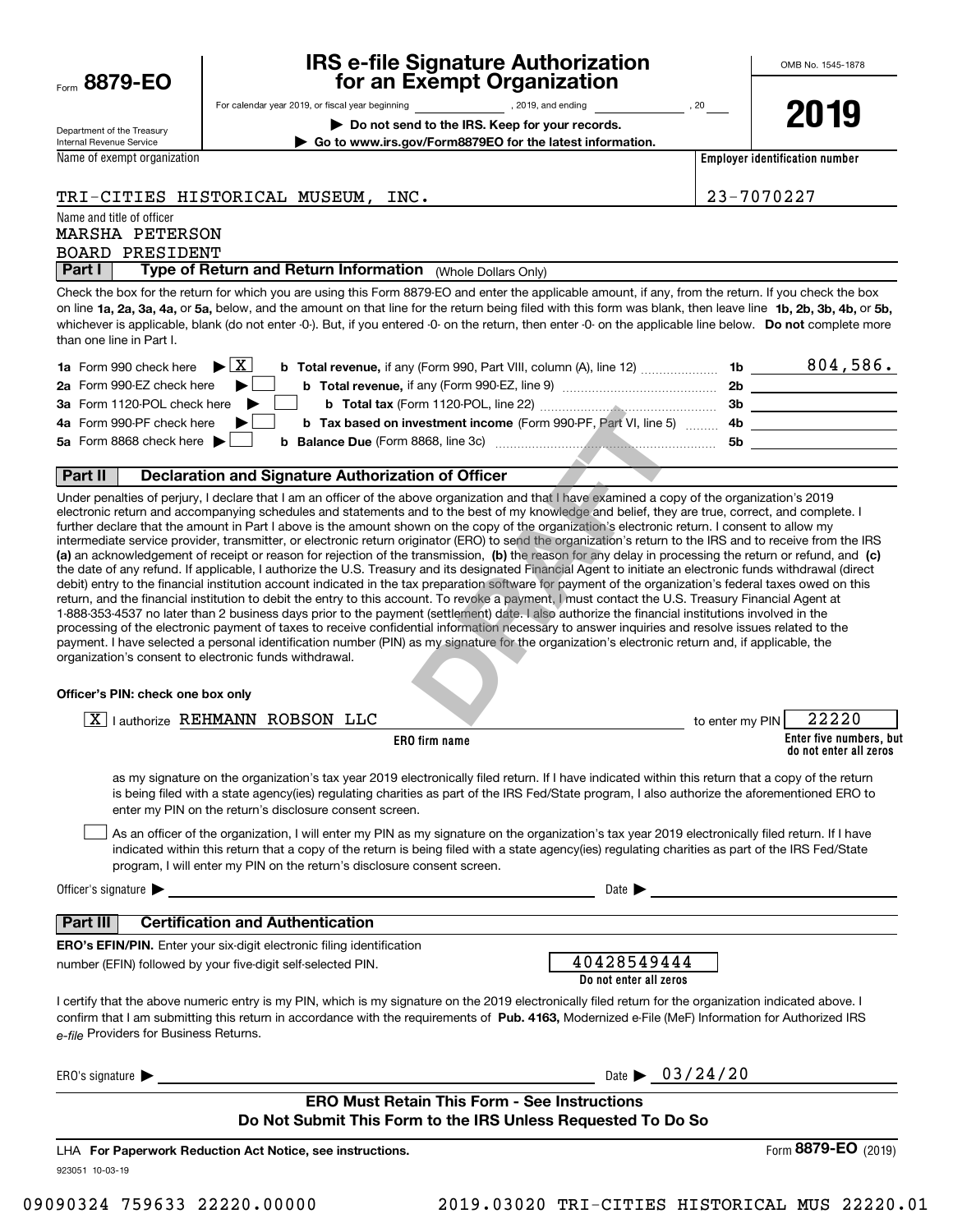| Form                                                   |
|--------------------------------------------------------|
| (Rev. January 2020)                                    |
| Department of the Treasury<br>Internal Revenue Service |

# **Return of Organization Exempt From Income Tax**

**Under section 501(c), 527, or 4947(a)(1) of the Internal Revenue Code (except private foundations) 2019**

**| Do not enter social security numbers on this form as it may be made public.**

OMB No. 1545-0047 **Public**<br>ction

| $\blacktriangleright$ Do not enter social security numbers on this form as it may be made public.<br>Department of the Treasury<br>$\triangleright$ Go to www.irs.gov/Form990 for instructions and the latest information.<br>Internal Revenue Service |                                  |  |                                                     | Open to Pub<br>Inspection |                                         |  |
|--------------------------------------------------------------------------------------------------------------------------------------------------------------------------------------------------------------------------------------------------------|----------------------------------|--|-----------------------------------------------------|---------------------------|-----------------------------------------|--|
|                                                                                                                                                                                                                                                        |                                  |  | A For the 2019 calendar year, or tax year beginning | and ending                |                                         |  |
|                                                                                                                                                                                                                                                        | <b>B</b> Check if<br>applicable: |  | <b>C</b> Name of organization                       |                           | <b>D</b> Employer identification number |  |

|                         | applicable:       |                                                                                                                                             |                    |                                                     |                                                           |
|-------------------------|-------------------|---------------------------------------------------------------------------------------------------------------------------------------------|--------------------|-----------------------------------------------------|-----------------------------------------------------------|
|                         | Address<br>Change | TRI-CITIES HISTORICAL MUSEUM, INC.                                                                                                          |                    |                                                     |                                                           |
|                         | Name<br>change    | Doing business as                                                                                                                           | 23-7070227         |                                                     |                                                           |
|                         | Initial<br>return | Number and street (or P.O. box if mail is not delivered to street address)                                                                  | E Telephone number |                                                     |                                                           |
|                         | Final<br>return/  | 200 WASHINGTON                                                                                                                              | Room/suite         | 616.842.0700                                        |                                                           |
|                         | termin-<br>ated   | City or town, state or province, country, and ZIP or foreign postal code                                                                    |                    | G Gross receipts \$                                 | 804,586.                                                  |
|                         | Amended<br>return | GRAND HAVEN, MI<br>49417                                                                                                                    |                    | $H(a)$ is this a group return                       |                                                           |
|                         | Applica-<br>tion  | F Name and address of principal officer: MARSHA PETERSON                                                                                    |                    | for subordinates?                                   | $\sqrt{}$ Yes $\sqrt{}$ X $\sqrt{}$ No                    |
|                         | pending           | SAME AS C ABOVE                                                                                                                             |                    | $H(b)$ Are all subordinates included? $\Box$ Yes    | ∣No                                                       |
|                         |                   | Tax-exempt status: $\boxed{\mathbf{X}}$ 501(c)(3)<br>$4947(a)(1)$ or<br>$501(c)$ (<br>$\sqrt{\frac{1}{1}}$ (insert no.)                     | 527                |                                                     | If "No," attach a list. (see instructions)                |
|                         |                   | J Website: FRI-CITIESMUSEUM.ORG                                                                                                             |                    | $H(c)$ Group exemption number $\blacktriangleright$ |                                                           |
|                         |                   | K Form of organization: X Corporation<br>Other $\blacktriangleright$<br>Trust<br>Association                                                |                    |                                                     | L Year of formation: 1962   M State of legal domicile: MI |
|                         | Part I            | <b>Summary</b>                                                                                                                              |                    |                                                     |                                                           |
|                         | 1.                | Briefly describe the organization's mission or most significant activities: TO COLLECT, PRESERVE, DISPLAY                                   |                    |                                                     |                                                           |
| Activities & Governance |                   | AND INTERPRET THE CULTURAL AND HISTORIC RECORD OF NORTHWEST OTTAWA                                                                          |                    |                                                     |                                                           |
|                         | $\mathbf{2}$      | Check this box $\blacktriangleright$ $\Box$ if the organization discontinued its operations or disposed of more than 25% of its net assets. |                    |                                                     |                                                           |
|                         | 3                 | Number of voting members of the governing body (Part VI, line 1a)                                                                           |                    | 3                                                   | 12                                                        |
|                         | 4                 | Number of independent voting members of the governing body (Part VI, line 1b)                                                               |                    | $\overline{4}$                                      | $\overline{12}$                                           |
|                         | 5                 |                                                                                                                                             |                    | 5                                                   | 24                                                        |
|                         | 6                 |                                                                                                                                             |                    | $\bf 6$                                             | $\overline{95}$                                           |
|                         |                   |                                                                                                                                             |                    | 7a                                                  | 0.                                                        |
|                         |                   |                                                                                                                                             |                    | 7b                                                  | 0.                                                        |
|                         |                   |                                                                                                                                             |                    | <b>Prior Year</b>                                   | <b>Current Year</b>                                       |
|                         | 8                 | Contributions and grants (Part VIII, line 1h)                                                                                               |                    | 670,442.                                            | 749,310.                                                  |
|                         | 9                 | Program service revenue (Part VIII, line 2g)                                                                                                |                    | 42,281.                                             | 22, 124.                                                  |
| Revenue                 | 10                | Investment income (Part VIII, column (A), lines 3, 4, and 7d)                                                                               |                    | 55,587.                                             | 27,713.                                                   |
|                         | 11                |                                                                                                                                             |                    | 5,993.                                              | 5,439.                                                    |
|                         | 12                | Total revenue - add lines 8 through 11 (must equal Part VIII, column (A), line 12)                                                          |                    | $\overline{774,303}$ .                              | 804,586.                                                  |
|                         | 13                | Grants and similar amounts paid (Part IX, column (A), lines 1-3)                                                                            |                    | 0.                                                  | 0.                                                        |
|                         | 14                | Benefits paid to or for members (Part IX, column (A), line 4)                                                                               |                    | $\overline{0}$ .                                    | 0.                                                        |
|                         | 15                | Salaries, other compensation, employee benefits (Part IX, column (A), lines 5-10)                                                           |                    | 398,467.                                            | 385,541.                                                  |
| Expenses                |                   |                                                                                                                                             |                    | 0.                                                  | 0.                                                        |
|                         |                   | <b>b</b> Total fundraising expenses (Part IX, column (D), line 25)                                                                          | 0.                 |                                                     |                                                           |
|                         |                   |                                                                                                                                             |                    | 422,793.                                            | 438,860.                                                  |
|                         | 18                | Total expenses. Add lines 13-17 (must equal Part IX, column (A), line 25)                                                                   |                    | 821, 260.                                           | 824,401.                                                  |
|                         | 19                |                                                                                                                                             |                    | $-46,957.$                                          | $-19,815.$                                                |
| ಕ್ಷ                     |                   |                                                                                                                                             |                    | <b>Beginning of Current Year</b>                    | <b>End of Year</b>                                        |
|                         |                   | <b>20</b> Total assets (Part X, line 16)                                                                                                    |                    | 3,102,262.                                          | 3, 225, 369.                                              |
|                         |                   | 21 Total liabilities (Part X, line 26)                                                                                                      |                    | 15,885.                                             | 15,035.                                                   |
|                         | 22                |                                                                                                                                             |                    | 3,086,377.                                          | 3,210,334.                                                |
|                         | Part II           | <b>Signature Block</b>                                                                                                                      |                    |                                                     |                                                           |

Under penalties of perjury, I declare that I have examined this return, including accompanying schedules and statements, and to the best of my knowledge and belief, it is true, correct, and complete. Declaration of preparer (other than officer) is based on all information of which preparer has any knowledge.

|          | Signature of officer                                                                                         | Date                                         |  |  |  |  |
|----------|--------------------------------------------------------------------------------------------------------------|----------------------------------------------|--|--|--|--|
| Sign     |                                                                                                              |                                              |  |  |  |  |
| Here     | MARSHA PETERSON.<br>BOARD PRESIDENT                                                                          |                                              |  |  |  |  |
|          | Type or print name and title                                                                                 |                                              |  |  |  |  |
|          | Date<br>Preparer's signature<br>Print/Type preparer's name                                                   | PTIN<br>Check                                |  |  |  |  |
| Paid     | HERT, $CPA[03/24/20]$ self-employed<br>UEFFREY E.<br>E. HERT, CPA<br>UEFFREY                                 | P00066715                                    |  |  |  |  |
| Preparer | REHMANN ROBSON LLC<br>Firm's name                                                                            | $1$ Firm's EIN $\triangleright$ 38 - 3567911 |  |  |  |  |
| Use Only | Firm's address > 570 SEMINOLE RD, STE 200                                                                    |                                              |  |  |  |  |
|          | MUSKEGON, MI 49444                                                                                           | Phone no. $231 - 739 - 9441$                 |  |  |  |  |
|          | X.<br>No<br>∣ Yes<br>May the IRS discuss this return with the preparer shown above? (see instructions)       |                                              |  |  |  |  |
|          | Form 990 (2019)<br>LHA For Paperwork Reduction Act Notice, see the separate instructions.<br>932001 01-20-20 |                                              |  |  |  |  |

SEE SCHEDULE O FOR ORGANIZATION MISSION STATEMENT CONTINUATION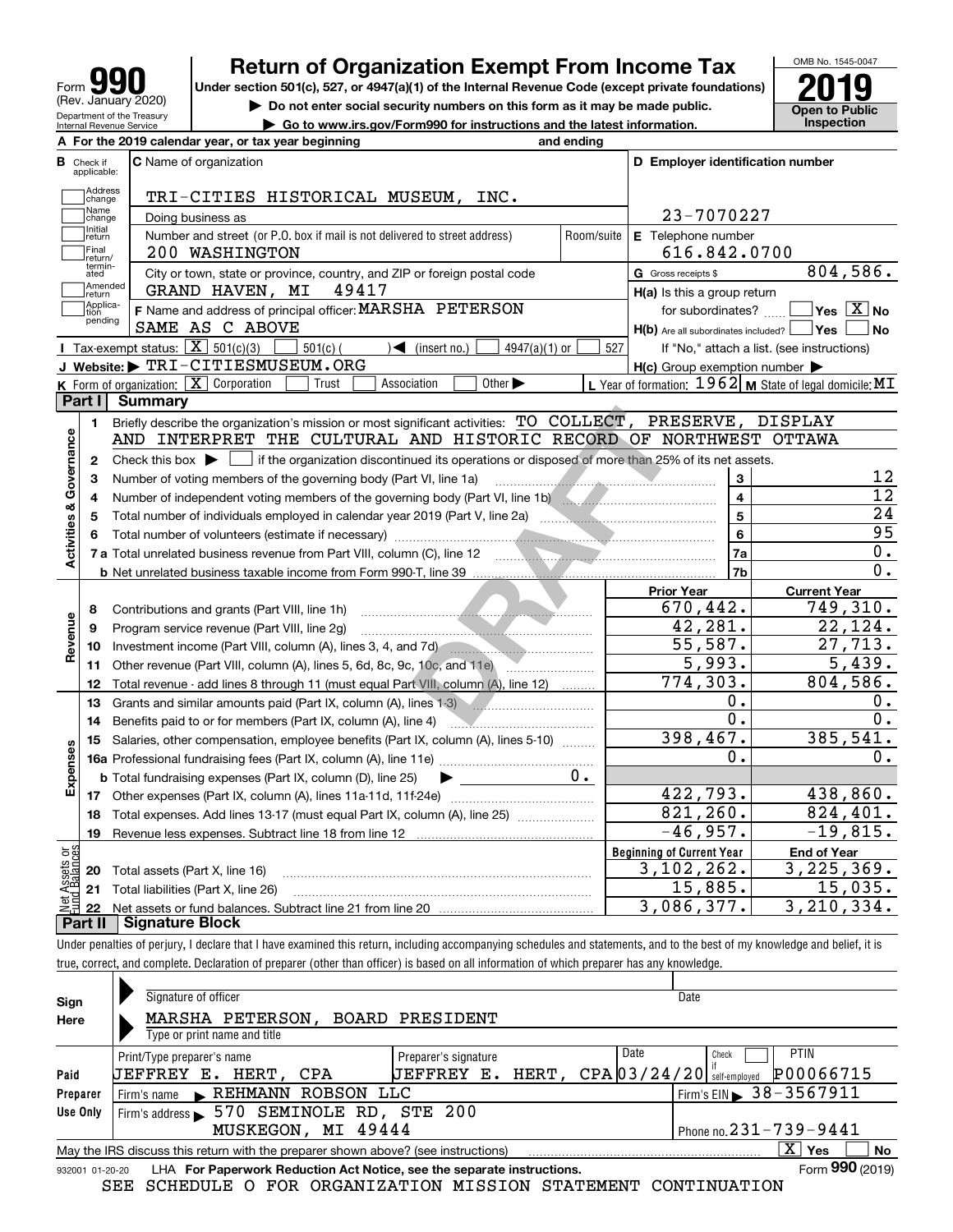|              | 23-7070227<br>TRI-CITIES HISTORICAL MUSEUM, INC.<br>Form 990 (2019)<br><b>Part III Statement of Program Service Accomplishments</b>          | Page 2                                          |
|--------------|----------------------------------------------------------------------------------------------------------------------------------------------|-------------------------------------------------|
|              |                                                                                                                                              |                                                 |
| 1            | Briefly describe the organization's mission:                                                                                                 |                                                 |
|              | TO COLLECT, PRESERVE, DISPLAY AND INTERPRET THE CULTURAL AND HISTORIC                                                                        |                                                 |
|              | RECORD OF NORTHWEST OTTAWA COUNTY FOR THE BENEFIT AND EDUCATION OF                                                                           |                                                 |
|              | AREA CITIZENS AND VISITORS.                                                                                                                  |                                                 |
|              |                                                                                                                                              |                                                 |
| $\mathbf{2}$ | Did the organization undertake any significant program services during the year which were not listed on the                                 | $\sqrt{}$ Yes $\sqrt{}$ X $\sqrt{}$ No          |
|              | prior Form 990 or 990-EZ?                                                                                                                    |                                                 |
|              | If "Yes," describe these new services on Schedule O.                                                                                         | $\overline{\ }$ Yes $\overline{\phantom{X}}$ No |
| 3            | Did the organization cease conducting, or make significant changes in how it conducts, any program services?                                 |                                                 |
|              | If "Yes," describe these changes on Schedule O.                                                                                              |                                                 |
| 4            | Describe the organization's program service accomplishments for each of its three largest program services, as measured by expenses.         |                                                 |
|              | Section 501(c)(3) and 501(c)(4) organizations are required to report the amount of grants and allocations to others, the total expenses, and |                                                 |
|              | revenue, if any, for each program service reported.                                                                                          |                                                 |
| 4a           | 596,680. including grants of \$<br>) (Revenue \$<br>) (Expenses \$<br>(Code:                                                                 | 21,954.                                         |
|              | OPERATIONAL COSTS OF THE TRI-CITIES HISTORICAL MUSEUM FOR THE                                                                                |                                                 |
|              | ACHIEVEMENT OF THE ORGANIZATION'S PRIMARY EXEMPT PURPOSE.                                                                                    |                                                 |
|              |                                                                                                                                              |                                                 |
|              |                                                                                                                                              |                                                 |
|              |                                                                                                                                              |                                                 |
|              |                                                                                                                                              |                                                 |
|              |                                                                                                                                              |                                                 |
|              |                                                                                                                                              |                                                 |
|              |                                                                                                                                              |                                                 |
|              |                                                                                                                                              |                                                 |
|              |                                                                                                                                              |                                                 |
|              |                                                                                                                                              |                                                 |
| 4b           | 27, 106. including grants of \$<br>) (Expenses \$<br>) (Revenue \$<br>(Code:                                                                 |                                                 |
|              | HISTORICAL EXHIBITIONS: OFFERING BOTH PERMANENT AND TEMPORARY EXHIBITS                                                                       |                                                 |
|              | FOR THE ENTIRE FAMILY TO ENJOY, WHICH ILLUSTRATE THAT THROUGHOUT                                                                             |                                                 |
|              | HISTORY PEOPLE, PLACES, AND THINGS HAVE PLAYED KEY ROLES IN BRINGING                                                                         |                                                 |
|              | ABOUT THE QUALITY OF LIFE ENJOYED IN NORTHWEST OTTAWA COUNTY TODAY.                                                                          |                                                 |
|              |                                                                                                                                              |                                                 |
|              |                                                                                                                                              |                                                 |
|              |                                                                                                                                              |                                                 |
|              |                                                                                                                                              |                                                 |
|              |                                                                                                                                              |                                                 |
|              |                                                                                                                                              |                                                 |
|              |                                                                                                                                              |                                                 |
|              |                                                                                                                                              |                                                 |
| 4с           | $9$ , $035$ or including grants of \$<br>(Expenses \$<br>) (Revenue \$<br>(Code:                                                             | 170.                                            |
|              | EDUCATION PROGRAM: BOTH ON-SITE AND OFF SITE EDUCATIONAL PROGRAMS ARE                                                                        |                                                 |
|              | THE ON-SITE PROGRAMS INCLUDE THE YOUTH DOCENT PROGRAM,<br>AVAILABLE.                                                                         |                                                 |
|              | INTERGENERATIONAL STORY SHARING, AND HISTORY FOR KIDS; OFF-SITE                                                                              |                                                 |
|              | INCLUDES ROCKS, WHAT'S IN GREAT GRANDMOTHER'S TRUNK, HISTORY THROUGH                                                                         |                                                 |
|              | POSTCARDS, AND COAST GUARD CITY, USA TO NAME A FEW.                                                                                          |                                                 |
|              |                                                                                                                                              |                                                 |
|              |                                                                                                                                              |                                                 |
|              |                                                                                                                                              |                                                 |
|              |                                                                                                                                              |                                                 |
|              |                                                                                                                                              |                                                 |
|              |                                                                                                                                              |                                                 |
|              |                                                                                                                                              |                                                 |
|              | 4d Other program services (Describe on Schedule O.)                                                                                          |                                                 |
|              | (Expenses \$                                                                                                                                 |                                                 |
|              | including grants of \$<br>Revenue \$<br>632,821.<br>Total program service expenses                                                           |                                                 |
| 4е           |                                                                                                                                              | Form 990 (2019)                                 |
|              | 932002 01-20-20                                                                                                                              |                                                 |
|              | 2                                                                                                                                            |                                                 |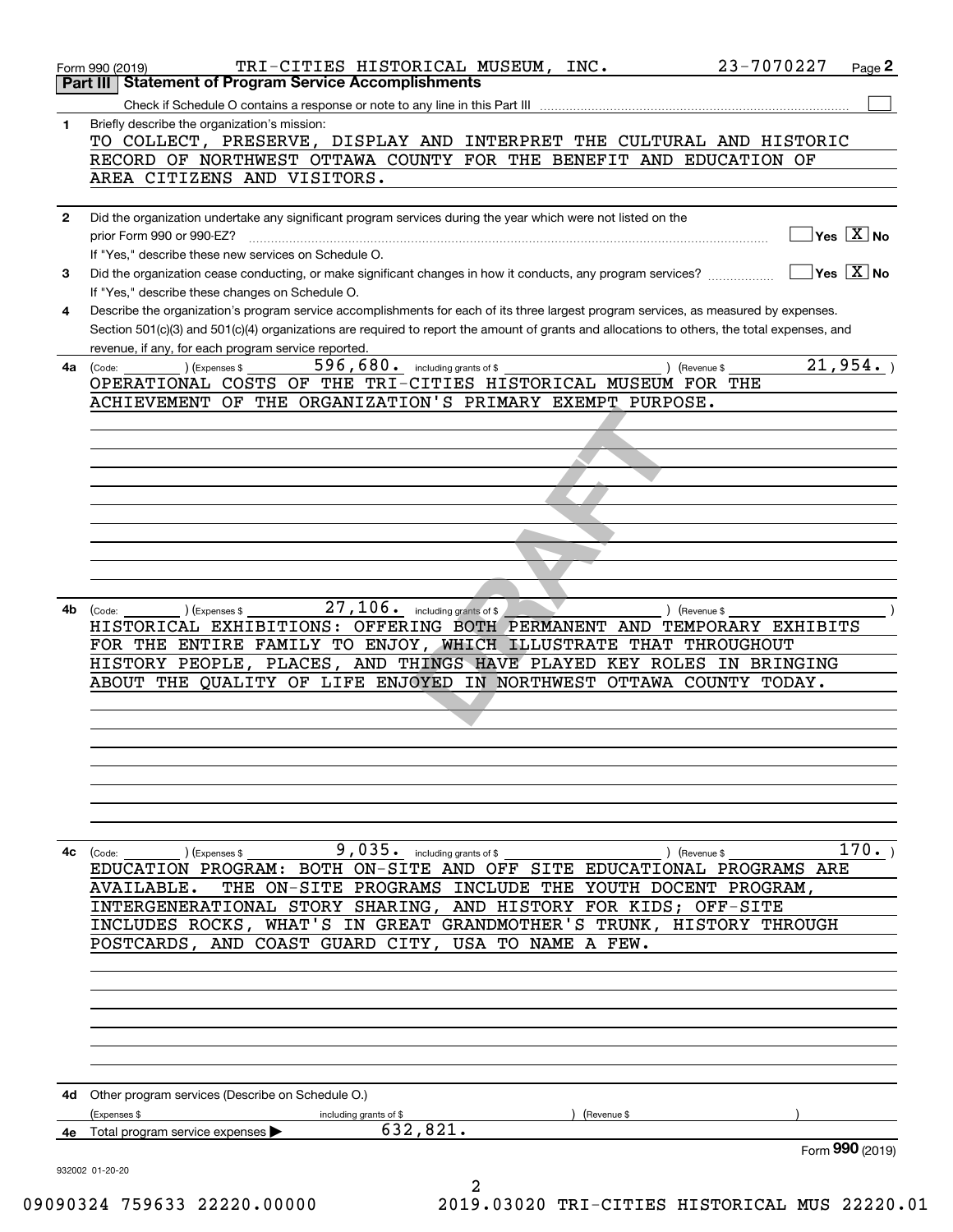| Form 990 (2019) |  |  |
|-----------------|--|--|
|                 |  |  |

Form 990 (2019) TRI – CITIES HISTORICAL MUSEUM, INC**.** 23 – 7 0 7 0 2 27 <sub>Page</sub> 3<br>**Part IV | Checklist of Required Schedules** 

|     |                                                                                                                                                 |                 | Yes         | No              |
|-----|-------------------------------------------------------------------------------------------------------------------------------------------------|-----------------|-------------|-----------------|
| 1   | Is the organization described in section $501(c)(3)$ or $4947(a)(1)$ (other than a private foundation)?                                         |                 |             |                 |
|     |                                                                                                                                                 | 1.              | х           |                 |
| 2   |                                                                                                                                                 | $\overline{2}$  | $\mathbf x$ |                 |
| 3   | Did the organization engage in direct or indirect political campaign activities on behalf of or in opposition to candidates for                 |                 |             |                 |
|     |                                                                                                                                                 | 3               |             | х               |
| 4   | Section 501(c)(3) organizations. Did the organization engage in lobbying activities, or have a section 501(h) election in effect                |                 |             |                 |
|     |                                                                                                                                                 | 4               |             | x               |
| 5   | Is the organization a section 501(c)(4), 501(c)(5), or 501(c)(6) organization that receives membership dues, assessments, or                    |                 |             |                 |
|     |                                                                                                                                                 | 5               |             | х               |
| 6   | Did the organization maintain any donor advised funds or any similar funds or accounts for which donors have the right to                       |                 |             |                 |
|     | provide advice on the distribution or investment of amounts in such funds or accounts? If "Yes," complete Schedule D, Part I                    | 6               |             | х               |
| 7   | Did the organization receive or hold a conservation easement, including easements to preserve open space,                                       |                 |             |                 |
|     |                                                                                                                                                 | $\overline{7}$  |             | X.              |
| 8   | Did the organization maintain collections of works of art, historical treasures, or other similar assets? If "Yes," complete                    |                 | x           |                 |
|     |                                                                                                                                                 | 8               |             |                 |
| 9   | Did the organization report an amount in Part X, line 21, for escrow or custodial account liability, serve as a custodian for                   |                 |             |                 |
|     | amounts not listed in Part X; or provide credit counseling, debt management, credit repair, or debt negotiation services?                       |                 |             | x               |
|     |                                                                                                                                                 | 9               |             |                 |
| 10  | Did the organization, directly or through a related organization, hold assets in donor-restricted endowments                                    | 10              | х           |                 |
|     | If the organization's answer to any of the following questions is "Yes," then complete Schedule D, Parts VI, VII, VIII, IX, or X                |                 |             |                 |
| 11  |                                                                                                                                                 |                 |             |                 |
|     | as applicable.<br>a Did the organization report an amount for land, buildings, and equipment in Part X, line 10? If "Yes," complete Schedule D, |                 |             |                 |
|     |                                                                                                                                                 | 11a             | X           |                 |
|     | <b>b</b> Did the organization report an amount for investments - other securities in Part X, line 12, that is 5% or more of its total           |                 |             |                 |
|     | assets reported in Part X, line 16? If "Yes," complete Schedule D, Part VII Communication contracts and contain                                 | 11 <sub>b</sub> | X           |                 |
|     | c Did the organization report an amount for investments - program related in Part X, line 13, that is 5% or more of its total                   |                 |             |                 |
|     |                                                                                                                                                 | 11c             |             | х               |
|     | d Did the organization report an amount for other assets in Part X, line 15, that is 5% or more of its total assets reported in                 |                 |             |                 |
|     |                                                                                                                                                 | 11d             | х           |                 |
|     | e Did the organization report an amount for other liabilities in Part X, line 25? If "Yes," complete Schedule D, Part X                         | 11e             |             | x               |
| f   | Did the organization's separate or consolidated financial statements for the tax year include a footnote that addresses                         |                 |             |                 |
|     | the organization's liability for uncertain tax positions under FIN 48 (ASC 740)? If "Yes," complete Schedule D, Part X                          | 11f             |             | x               |
|     | 12a Did the organization obtain separate, independent audited financial statements for the tax year? If "Yes," complete                         |                 |             |                 |
|     |                                                                                                                                                 | 12a             |             | X.              |
|     | <b>b</b> Was the organization included in consolidated, independent audited financial statements for the tax year?                              |                 |             |                 |
|     | If "Yes," and if the organization answered "No" to line 12a, then completing Schedule D, Parts XI and XII is optional manum                     | 12b             |             | Χ               |
| 13  |                                                                                                                                                 | 13              |             | X               |
| 14а | Did the organization maintain an office, employees, or agents outside of the United States?                                                     | 14a             |             | х               |
|     | <b>b</b> Did the organization have aggregate revenues or expenses of more than \$10,000 from grantmaking, fundraising, business,                |                 |             |                 |
|     | investment, and program service activities outside the United States, or aggregate foreign investments valued at \$100,000                      |                 |             |                 |
|     |                                                                                                                                                 | 14b             |             | X               |
| 15  | Did the organization report on Part IX, column (A), line 3, more than \$5,000 of grants or other assistance to or for any                       |                 |             |                 |
|     |                                                                                                                                                 | 15              |             | x               |
| 16  | Did the organization report on Part IX, column (A), line 3, more than \$5,000 of aggregate grants or other assistance to                        |                 |             |                 |
|     |                                                                                                                                                 | 16              |             | x               |
| 17  | Did the organization report a total of more than \$15,000 of expenses for professional fundraising services on Part IX,                         |                 |             |                 |
|     |                                                                                                                                                 | 17              |             | x               |
| 18  | Did the organization report more than \$15,000 total of fundraising event gross income and contributions on Part VIII, lines                    |                 |             |                 |
|     |                                                                                                                                                 | 18              |             | x               |
| 19  | Did the organization report more than \$15,000 of gross income from gaming activities on Part VIII, line 9a? If "Yes."                          |                 |             |                 |
|     |                                                                                                                                                 | 19              |             | x               |
|     |                                                                                                                                                 | <b>20a</b>      |             | X               |
|     | b If "Yes" to line 20a, did the organization attach a copy of its audited financial statements to this return?                                  | 20 <sub>b</sub> |             |                 |
| 21  | Did the organization report more than \$5,000 of grants or other assistance to any domestic organization or                                     |                 |             |                 |
|     |                                                                                                                                                 | 21              |             | x               |
|     | 932003 01-20-20                                                                                                                                 |                 |             | Form 990 (2019) |

3

932003 01-20-20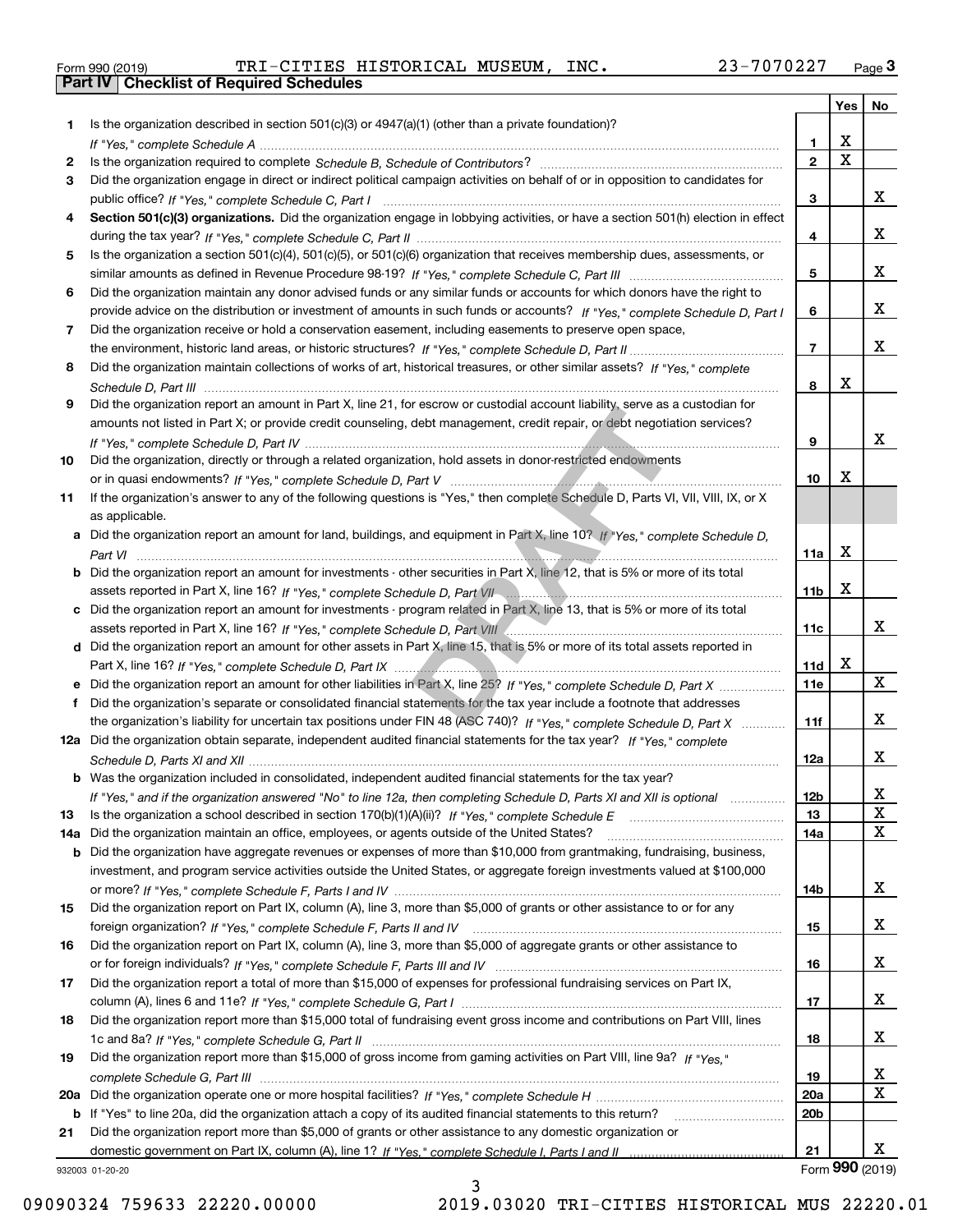|  | Form 990 (2019) |  |
|--|-----------------|--|

*(continued)* Form 990 (2019) TRI – CITIES HISTORICAL MUSEUM, INC**.** 23 – 7 0 7 0 2 27 <sub>Page</sub> 4<br>**Part IV | Checklist of Required Schedules** <sub>(continued)</sub>

|          |                                                                                                                                                                                       |                 | Yes        | No              |
|----------|---------------------------------------------------------------------------------------------------------------------------------------------------------------------------------------|-----------------|------------|-----------------|
| 22       | Did the organization report more than \$5,000 of grants or other assistance to or for domestic individuals on                                                                         |                 |            |                 |
|          |                                                                                                                                                                                       | 22              |            | x               |
| 23       | Did the organization answer "Yes" to Part VII, Section A, line 3, 4, or 5 about compensation of the organization's current                                                            |                 |            |                 |
|          | and former officers, directors, trustees, key employees, and highest compensated employees? If "Yes," complete                                                                        |                 |            |                 |
|          |                                                                                                                                                                                       | 23              |            | x               |
|          | 24a Did the organization have a tax-exempt bond issue with an outstanding principal amount of more than \$100,000 as of the                                                           |                 |            |                 |
|          | last day of the year, that was issued after December 31, 2002? If "Yes," answer lines 24b through 24d and complete                                                                    |                 |            |                 |
|          |                                                                                                                                                                                       | 24a             |            | x               |
|          | b Did the organization invest any proceeds of tax-exempt bonds beyond a temporary period exception?                                                                                   | 24b             |            |                 |
|          | c Did the organization maintain an escrow account other than a refunding escrow at any time during the year to defease                                                                |                 |            |                 |
|          | any tax-exempt bonds?                                                                                                                                                                 | 24c             |            |                 |
|          | d Did the organization act as an "on behalf of" issuer for bonds outstanding at any time during the year?                                                                             | 24d             |            |                 |
|          | 25a Section 501(c)(3), 501(c)(4), and 501(c)(29) organizations. Did the organization engage in an excess benefit                                                                      |                 |            |                 |
|          |                                                                                                                                                                                       | 25a             |            | x               |
|          | b Is the organization aware that it engaged in an excess benefit transaction with a disqualified person in a prior year, and                                                          |                 |            |                 |
|          |                                                                                                                                                                                       |                 |            |                 |
|          | that the transaction has not been reported on any of the organization's prior Forms 990 or 990-EZ? If "Yes," complete                                                                 |                 |            | x               |
|          | Schedule L. Part I                                                                                                                                                                    | 25b             |            |                 |
| 26       | Did the organization report any amount on Part X, line 5 or 22, for receivables from or payables to any current                                                                       |                 |            |                 |
|          | or former officer, director, trustee, key employee, creator or founder, substantial contributor, or 35%                                                                               |                 |            |                 |
|          | controlled entity or family member of any of these persons? If "Yes," complete Schedule L, Part II<br>the contract of the contract of the contract of the contract of the contract of | 26              |            | x               |
| 27       | Did the organization provide a grant or other assistance to any current or former officer, director, trustee, key employee,                                                           |                 |            |                 |
|          | creator or founder, substantial contributor or employee thereof, a grant selection committee member, or to a 35% controlled                                                           |                 |            |                 |
|          | entity (including an employee thereof) or family member of any of these persons? If "Yes," complete Schedule L, Part III                                                              | 27              |            | х               |
| 28       | Was the organization a party to a business transaction with one of the following parties (see Schedule L, Part IV                                                                     |                 |            |                 |
|          | instructions, for applicable filing thresholds, conditions, and exceptions):                                                                                                          |                 |            |                 |
|          | a A current or former officer, director, trustee, key employee, creator or founder, or substantial contributor? If                                                                    |                 |            |                 |
|          |                                                                                                                                                                                       | 28a             |            | x               |
|          |                                                                                                                                                                                       | 28 <sub>b</sub> |            | $\mathbf X$     |
|          | c A 35% controlled entity of one or more individuals and/or organizations described in lines 28a or 28b? If                                                                           |                 |            |                 |
|          |                                                                                                                                                                                       | 28c             |            | х               |
| 29       |                                                                                                                                                                                       | 29              |            | $\mathbf X$     |
| 30       | Did the organization receive contributions of art, historical treasures, or other similar assets, or qualified conservation                                                           |                 |            |                 |
|          |                                                                                                                                                                                       | 30              |            | x               |
| 31       | Did the organization liquidate, terminate, or dissolve and cease operations? If "Yes," complete Schedule N, Part I                                                                    | 31              |            | $\mathbf x$     |
| 32       | Did the organization sell, exchange, dispose of, or transfer more than 25% of its net assets? If "Yes," complete                                                                      |                 |            |                 |
|          |                                                                                                                                                                                       | 32              |            | х               |
| 33       | Did the organization own 100% of an entity disregarded as separate from the organization under Regulations                                                                            |                 |            |                 |
|          |                                                                                                                                                                                       | 33              |            | х               |
| 34       | Was the organization related to any tax-exempt or taxable entity? If "Yes," complete Schedule R, Part II, III, or IV, and                                                             |                 |            |                 |
|          |                                                                                                                                                                                       | 34              |            | X               |
|          | 35a Did the organization have a controlled entity within the meaning of section 512(b)(13)?                                                                                           | 35a             |            | X               |
|          | b If "Yes" to line 35a, did the organization receive any payment from or engage in any transaction with a controlled entity                                                           |                 |            |                 |
|          |                                                                                                                                                                                       | 35b             |            |                 |
| 36       | Section 501(c)(3) organizations. Did the organization make any transfers to an exempt non-charitable related organization?                                                            |                 |            |                 |
|          |                                                                                                                                                                                       | 36              |            | x               |
|          |                                                                                                                                                                                       |                 |            |                 |
| 37       | Did the organization conduct more than 5% of its activities through an entity that is not a related organization                                                                      |                 |            |                 |
|          | and that is treated as a partnership for federal income tax purposes? If "Yes," complete Schedule R, Part VI                                                                          | 37              |            | x               |
| 38       | Did the organization complete Schedule O and provide explanations in Schedule O for Part VI, lines 11b and 19?                                                                        |                 |            |                 |
| ∣ Part V | Note: All Form 990 filers are required to complete Schedule O<br><b>Statements Regarding Other IRS Filings and Tax Compliance</b>                                                     | 38              | х          |                 |
|          |                                                                                                                                                                                       |                 |            |                 |
|          | Check if Schedule O contains a response or note to any line in this Part V                                                                                                            |                 |            |                 |
|          |                                                                                                                                                                                       |                 | <b>Yes</b> | No              |
|          | 18<br><b>1a</b> Enter the number reported in Box 3 of Form 1096. Enter -0- if not applicable <i>mummumumum</i><br>1a                                                                  |                 |            |                 |
|          | $\Omega$<br><b>b</b> Enter the number of Forms W-2G included in line 1a. Enter -0- if not applicable<br>1b                                                                            |                 |            |                 |
|          | Did the organization comply with backup withholding rules for reportable payments to vendors and reportable gaming                                                                    |                 |            |                 |
|          | (gambling) winnings to prize winners?                                                                                                                                                 | 1c              | х          |                 |
|          | 932004 01-20-20                                                                                                                                                                       |                 |            | Form 990 (2019) |
|          |                                                                                                                                                                                       |                 |            |                 |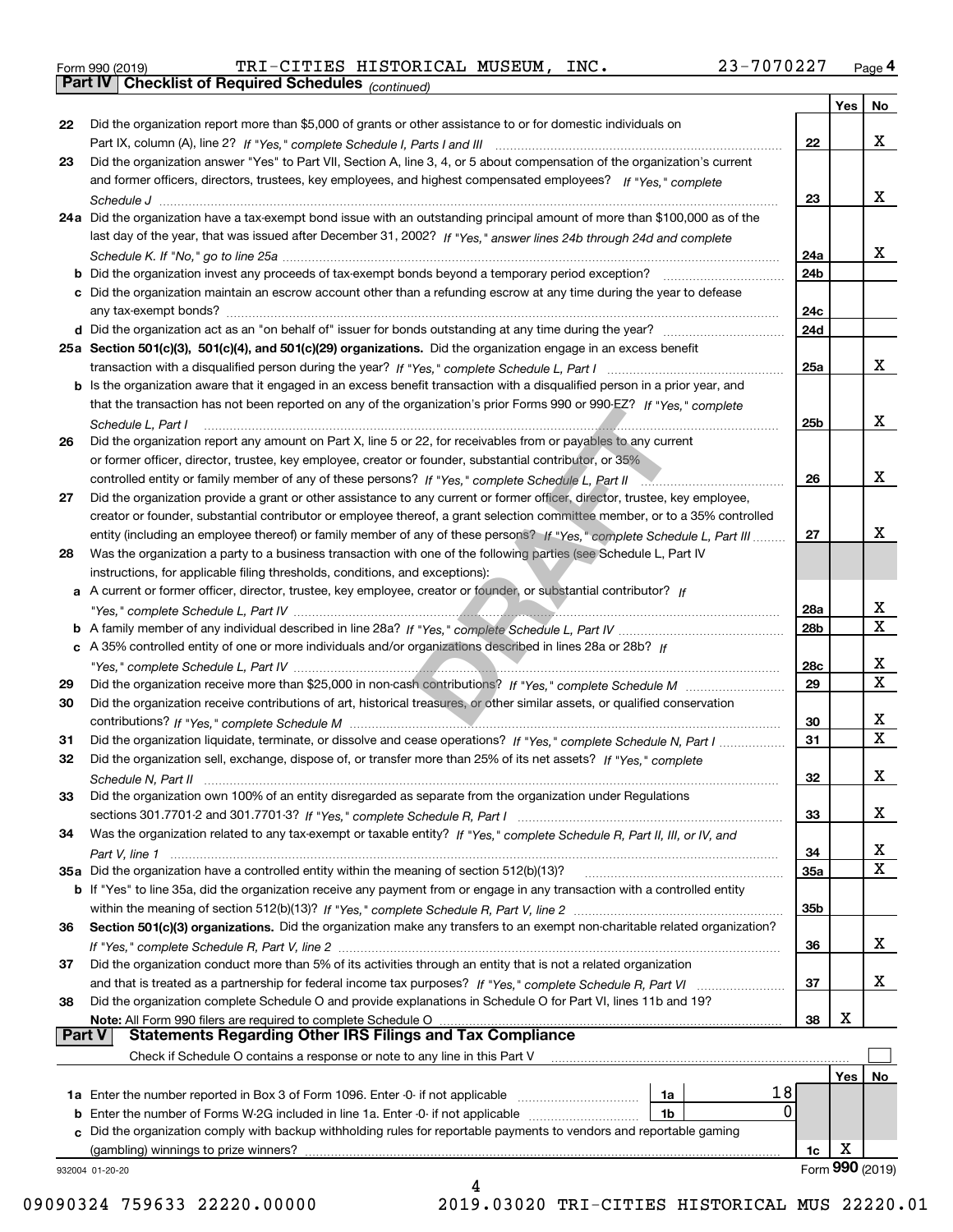| Form 990 (2019) | TRI-CITIES HISTORICAL MUSEUM, INC.                                                             |  | 23-7070227 | Page $5$ |
|-----------------|------------------------------------------------------------------------------------------------|--|------------|----------|
|                 | <b>Part V</b> Statements Regarding Other IRS Filings and Tax Compliance <sub>(continued)</sub> |  |            |          |

| Part V | Statements Regarding Other IRS Fillings and Tax Compilance $_{(continued)}$                                                                     |                |     |    |
|--------|-------------------------------------------------------------------------------------------------------------------------------------------------|----------------|-----|----|
|        |                                                                                                                                                 |                | Yes | No |
|        | 2a Enter the number of employees reported on Form W-3, Transmittal of Wage and Tax Statements,                                                  |                |     |    |
|        | 24<br>filed for the calendar year ending with or within the year covered by this return<br>2a                                                   |                |     |    |
|        |                                                                                                                                                 | 2 <sub>b</sub> | X   |    |
|        |                                                                                                                                                 |                |     |    |
|        | 3a Did the organization have unrelated business gross income of \$1,000 or more during the year?                                                | За             |     | X  |
|        |                                                                                                                                                 | 3b             |     |    |
|        | 4a At any time during the calendar year, did the organization have an interest in, or a signature or other authority over, a                    |                |     |    |
|        | financial account in a foreign country (such as a bank account, securities account, or other financial account)?                                | 4a             |     | х  |
|        | <b>b</b> If "Yes," enter the name of the foreign country                                                                                        |                |     |    |
|        | See instructions for filing requirements for FinCEN Form 114, Report of Foreign Bank and Financial Accounts (FBAR).                             |                |     |    |
|        | 5a Was the organization a party to a prohibited tax shelter transaction at any time during the tax year?                                        | 5a             |     | х  |
| b      |                                                                                                                                                 | 5 <sub>b</sub> |     | X  |
| c      | If "Yes" to line 5a or 5b, did the organization file Form 8886-T?                                                                               | 5c             |     |    |
|        | 6a Does the organization have annual gross receipts that are normally greater than \$100,000, and did the organization solicit                  |                |     |    |
|        | any contributions that were not tax deductible as charitable contributions?                                                                     | 6a             |     | x  |
|        | <b>b</b> If "Yes," did the organization include with every solicitation an express statement that such contributions or gifts                   |                |     |    |
|        | were not tax deductible?                                                                                                                        | 6b             |     |    |
| 7      | Organizations that may receive deductible contributions under section 170(c).                                                                   |                |     |    |
| а      | Did the organization receive a payment in excess of \$75 made partly as a contribution and partly for goods and services provided to the payor? | 7a             |     | X  |
| b      | If "Yes," did the organization notify the donor of the value of the goods or services provided?                                                 | 7b             |     |    |
|        | c Did the organization sell, exchange, or otherwise dispose of tangible personal property for which it was required                             |                |     |    |
|        | to file Form 8282?                                                                                                                              | 7c             |     | х  |
| d      | If "Yes," indicate the number of Forms 8282 filed during the year<br>7d                                                                         |                |     |    |
| е      | Did the organization receive any funds, directly or indirectly, to pay premiums on a personal benefit contract?                                 | 7е             |     |    |
| f      | Did the organization, during the year, pay premiums, directly or indirectly, on a personal benefit contract?                                    | 7f             |     |    |
| g      | If the organization received a contribution of qualified intellectual property, did the organization file Form 8899 as required?                | 7g             |     |    |
| h      | If the organization received a contribution of cars, boats, airplanes, or other vehicles, did the organization file a Form 1098-C?              | 7h             |     |    |
| 8      | Sponsoring organizations maintaining donor advised funds. Did a donor advised fund maintained by the                                            |                |     |    |
|        | sponsoring organization have excess business holdings at any time during the year?                                                              | 8              |     |    |
| 9      | Sponsoring organizations maintaining donor advised funds,<br>Did the sponsoring organization make any taxable distributions under section 4966? | 9а             |     |    |
| а<br>b | Did the sponsoring organization make a distribution to a donor, donor advisor, or related person?                                               | 9b             |     |    |
| 10     | Section 501(c)(7) organizations. Enter:                                                                                                         |                |     |    |
| а      | Initiation fees and capital contributions included on Part VIII, line 12<br>10a                                                                 |                |     |    |
|        | <b>b</b> Gross receipts, included on Form 990, Part VIII, line 12, for public use of club facilities<br>10 <sub>b</sub>                         |                |     |    |
| 11.    | Section 501(c)(12) organizations. Enter:                                                                                                        |                |     |    |
|        | 11a                                                                                                                                             |                |     |    |
|        | <b>b</b> Gross income from other sources (Do not net amounts due or paid to other sources against                                               |                |     |    |
|        | 11b                                                                                                                                             |                |     |    |
|        | 12a Section 4947(a)(1) non-exempt charitable trusts. Is the organization filing Form 990 in lieu of Form 1041?                                  | 12a            |     |    |
|        | <b>b</b> If "Yes," enter the amount of tax-exempt interest received or accrued during the year<br>12b                                           |                |     |    |
| 13     | Section 501(c)(29) qualified nonprofit health insurance issuers.                                                                                |                |     |    |
|        |                                                                                                                                                 | 13а            |     |    |
|        | Note: See the instructions for additional information the organization must report on Schedule O.                                               |                |     |    |
|        | <b>b</b> Enter the amount of reserves the organization is required to maintain by the states in which the                                       |                |     |    |
|        | 13b                                                                                                                                             |                |     |    |
|        | 13с                                                                                                                                             |                |     |    |
|        | 14a Did the organization receive any payments for indoor tanning services during the tax year?                                                  | 14a            |     | x  |
|        | <b>b</b> If "Yes," has it filed a Form 720 to report these payments? If "No," provide an explanation on Schedule O                              | 14b            |     |    |
| 15     | Is the organization subject to the section 4960 tax on payment(s) of more than \$1,000,000 in remuneration or                                   |                |     |    |
|        |                                                                                                                                                 | 15             |     | х  |
|        | If "Yes," see instructions and file Form 4720, Schedule N.                                                                                      |                |     |    |
| 16     | Is the organization an educational institution subject to the section 4968 excise tax on net investment income?                                 | 16             |     | x  |
|        | If "Yes," complete Form 4720, Schedule O.                                                                                                       |                |     |    |

Form (2019) **990**

932005 01-20-20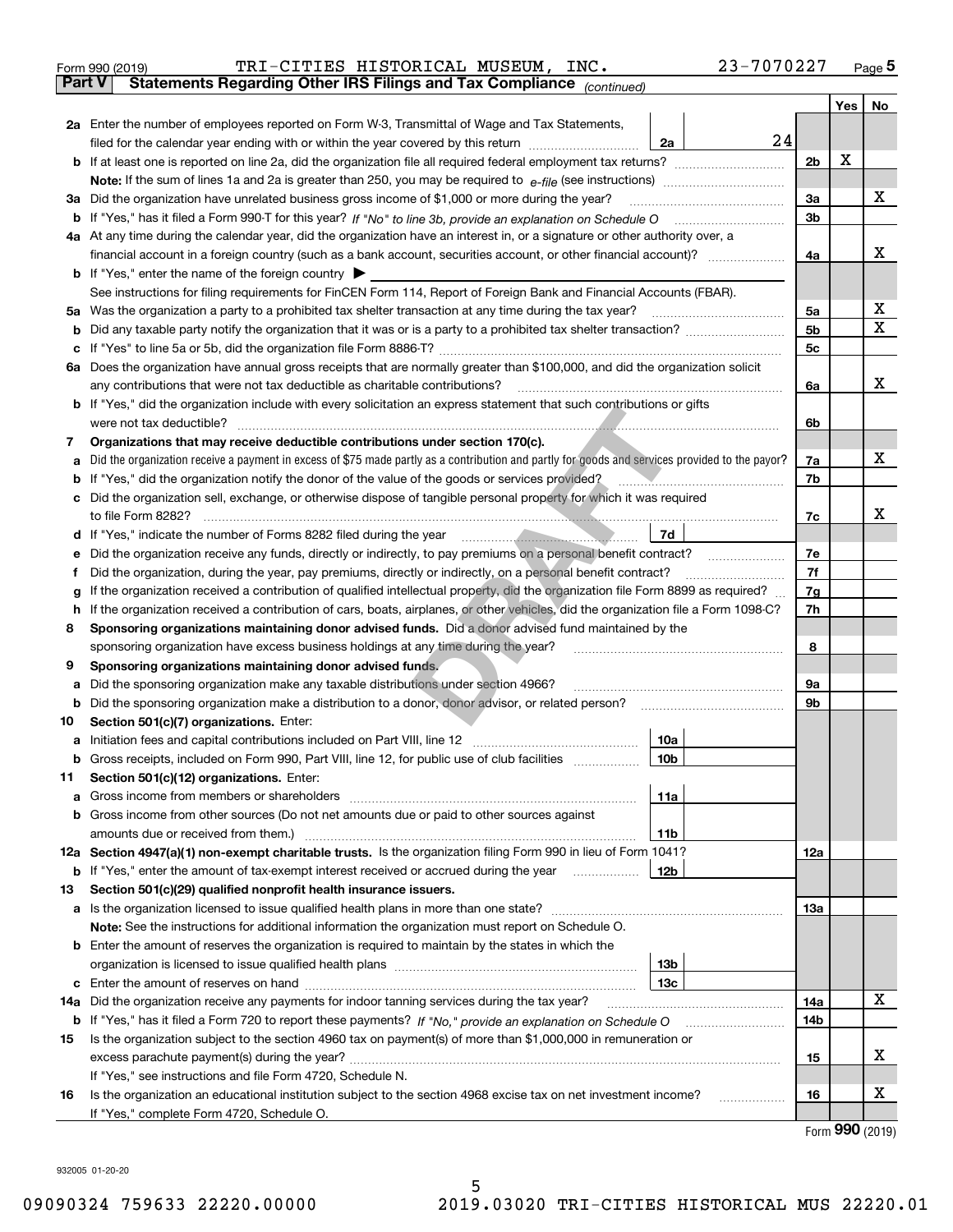| Form 990 (2019) |  |  |
|-----------------|--|--|
|                 |  |  |

| Form 990 (2019) | TRI-CITIES HISTORICAL MUSEUM, INC.                                                                                            | 23-7070227 | $P$ age $6$             |
|-----------------|-------------------------------------------------------------------------------------------------------------------------------|------------|-------------------------|
|                 | Part VI   Governance, Management, and Disclosure For each "Yes" response to lines 2 through 7b below, and for a "No" response |            |                         |
|                 | to line 8a, 8b, or 10b below, describe the circumstances, processes, or changes on Schedule O. See instructions.              |            |                         |
|                 | Check if Schedule O contains a response or note to any line in this Part VI                                                   |            | $\overline{\mathbf{x}}$ |

|    |                                                                                                                                                                               |    | 12 |                              | Yes | No                      |
|----|-------------------------------------------------------------------------------------------------------------------------------------------------------------------------------|----|----|------------------------------|-----|-------------------------|
|    | <b>1a</b> Enter the number of voting members of the governing body at the end of the tax year<br>.                                                                            | 1a |    |                              |     |                         |
|    | If there are material differences in voting rights among members of the governing body, or if the governing                                                                   |    |    |                              |     |                         |
|    | body delegated broad authority to an executive committee or similar committee, explain on Schedule O.                                                                         |    | 12 |                              |     |                         |
| b  | Enter the number of voting members included on line 1a, above, who are independent                                                                                            | 1b |    |                              |     |                         |
| 2  | Did any officer, director, trustee, or key employee have a family relationship or a business relationship with any other                                                      |    |    |                              |     | X                       |
|    | officer, director, trustee, or key employee?                                                                                                                                  |    |    | $\mathbf{2}$                 |     |                         |
| 3  | Did the organization delegate control over management duties customarily performed by or under the direct supervision                                                         |    |    |                              |     | X                       |
|    |                                                                                                                                                                               |    |    | 3<br>$\overline{\mathbf{4}}$ |     | $\overline{\textbf{X}}$ |
| 4  | Did the organization make any significant changes to its governing documents since the prior Form 990 was filed?                                                              |    |    |                              |     | $\mathbf x$             |
| 5  |                                                                                                                                                                               |    |    | 5<br>6                       | X   |                         |
| 6  | Did the organization have members or stockholders?                                                                                                                            |    |    |                              |     |                         |
| 7a | Did the organization have members, stockholders, or other persons who had the power to elect or appoint one or                                                                |    |    |                              |     |                         |
|    |                                                                                                                                                                               |    |    | 7a                           | X   |                         |
|    | <b>b</b> Are any governance decisions of the organization reserved to (or subject to approval by) members, stockholders, or                                                   |    |    |                              |     |                         |
|    | persons other than the governing body?                                                                                                                                        |    |    | 7b                           |     | х                       |
| 8  | Did the organization contemporaneously document the meetings held or written actions undertaken during the year by the following:                                             |    |    |                              |     |                         |
| a  |                                                                                                                                                                               |    |    | 8a                           | X   |                         |
| b  |                                                                                                                                                                               |    |    | 8b                           | X   |                         |
| 9  | Is there any officer, director, trustee, or key employee listed in Part VII, Section A, who cannot be reached at the                                                          |    |    |                              |     |                         |
|    |                                                                                                                                                                               |    |    | 9                            |     | x                       |
|    | <b>Section B. Policies</b> (This Section B requests information about policies not required by the Internal Revenue Code.)                                                    |    |    |                              |     |                         |
|    |                                                                                                                                                                               |    |    |                              | Yes | No                      |
|    |                                                                                                                                                                               |    |    | 10a                          |     | X                       |
|    | <b>b</b> If "Yes," did the organization have written policies and procedures governing the activities of such chapters, affiliates,                                           |    |    |                              |     |                         |
|    |                                                                                                                                                                               |    |    | 10 <sub>b</sub>              |     |                         |
|    | 11a Has the organization provided a complete copy of this Form 990 to all members of its governing body before filing the form?                                               |    |    | 11a                          | X   |                         |
|    | <b>b</b> Describe in Schedule O the process, if any, used by the organization to review this Form 990.                                                                        |    |    |                              |     |                         |
|    |                                                                                                                                                                               |    |    | 12a                          | X   |                         |
| b  |                                                                                                                                                                               |    |    | 12b                          | X   |                         |
|    | c Did the organization regularly and consistently monitor and enforce compliance with the policy? If "Yes," describe                                                          |    |    |                              |     |                         |
|    | in Schedule O how this was done manufactured and continuum control of the Schedule O how this was done manufactured and continuum control of the Schedule O how this was done |    |    | 12c                          | x   |                         |
| 13 |                                                                                                                                                                               |    |    | 13                           |     | X                       |
| 14 | Did the organization have a written document retention and destruction policy? manufactured and the organization have a written document retention and destruction policy?    |    |    | 14                           |     | X                       |
| 15 | Did the process for determining compensation of the following persons include a review and approval by independent                                                            |    |    |                              |     |                         |
|    | persons, comparability data, and contemporaneous substantiation of the deliberation and decision?                                                                             |    |    |                              |     |                         |
| a  | The organization's CEO, Executive Director, or top management official manufactured content content of the organization's CEO, Executive Director, or top management official |    |    | 15a                          | X   |                         |
|    |                                                                                                                                                                               |    |    | 15b                          | X   |                         |
|    | If "Yes" to line 15a or 15b, describe the process in Schedule O (see instructions).                                                                                           |    |    |                              |     |                         |
|    | 16a Did the organization invest in, contribute assets to, or participate in a joint venture or similar arrangement with a                                                     |    |    |                              |     |                         |
|    | taxable entity during the year?                                                                                                                                               |    |    | 16a                          |     | X                       |
|    | b If "Yes," did the organization follow a written policy or procedure requiring the organization to evaluate its participation                                                |    |    |                              |     |                         |
|    | in joint venture arrangements under applicable federal tax law, and take steps to safequard the organization's                                                                |    |    |                              |     |                         |
|    | exempt status with respect to such arrangements?                                                                                                                              |    |    | 16b                          |     |                         |
|    | <b>Section C. Disclosure</b>                                                                                                                                                  |    |    |                              |     |                         |
| 17 | List the states with which a copy of this Form 990 is required to be filed $\blacktriangleright\!\!\underline{\mathsf{M}\mathsf{I}}$                                          |    |    |                              |     |                         |
| 18 | Section 6104 requires an organization to make its Forms 1023 (1024 or 1024-A, if applicable), 990, and 990-T (Section 501(c)(3)s only) available                              |    |    |                              |     |                         |
|    | for public inspection. Indicate how you made these available. Check all that apply.                                                                                           |    |    |                              |     |                         |
|    | $\boxed{\text{X}}$ Upon request<br>Another's website<br>Own website<br>Other (explain on Schedule O)                                                                          |    |    |                              |     |                         |
| 19 | Describe on Schedule O whether (and if so, how) the organization made its governing documents, conflict of interest policy, and financial                                     |    |    |                              |     |                         |
|    | statements available to the public during the tax year.                                                                                                                       |    |    |                              |     |                         |
| 20 | State the name, address, and telephone number of the person who possesses the organization's books and records                                                                |    |    |                              |     |                         |
|    | TRI-CITIES HISTORICAL MUSEUM - 616-842-0700                                                                                                                                   |    |    |                              |     |                         |
|    | 200 WASHINGTON AVENUE, GRAND HAVEN, MI<br>49417                                                                                                                               |    |    |                              |     |                         |
|    |                                                                                                                                                                               |    |    |                              |     | Form 990 (2019)         |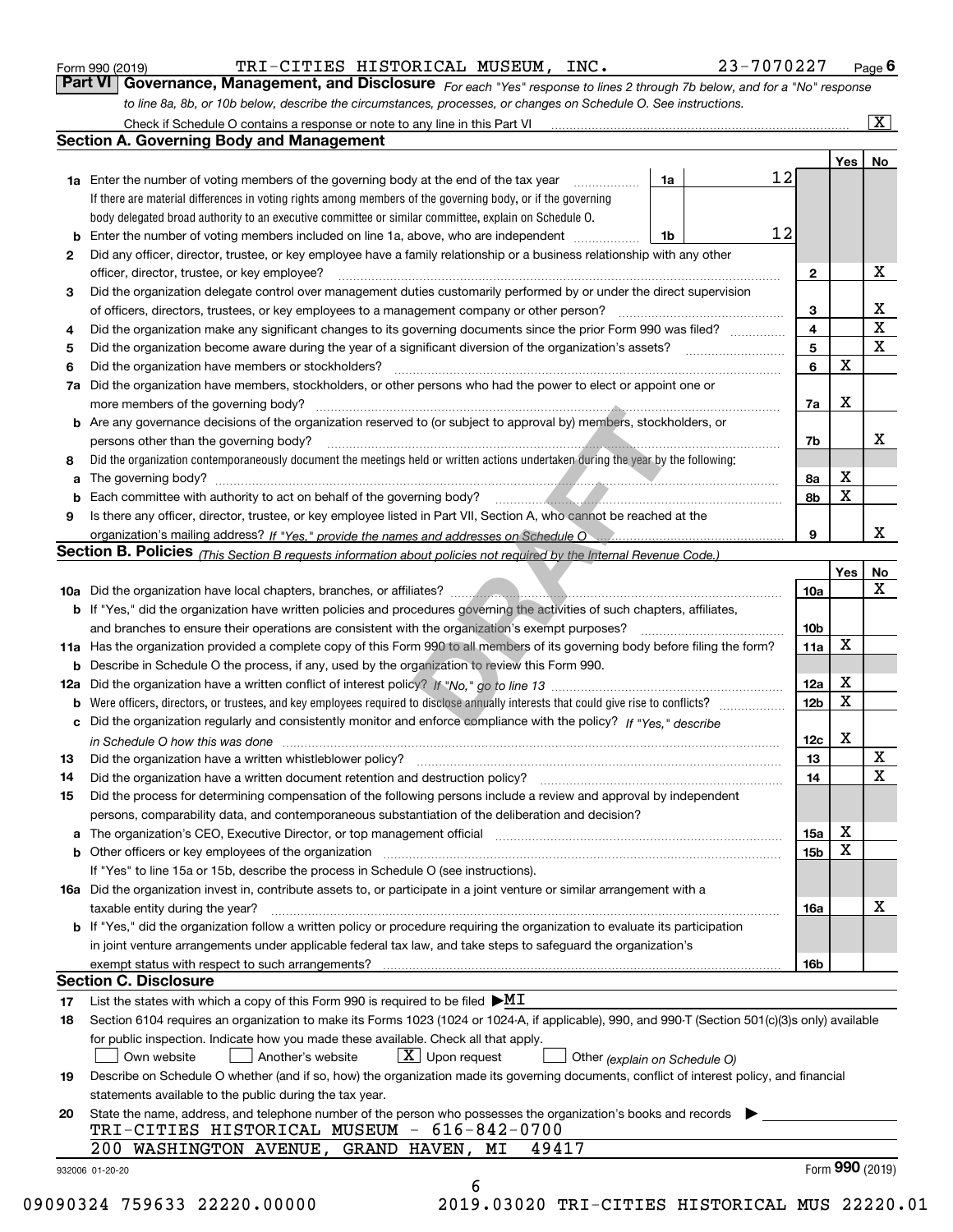Form 990 (2019) TRI-CITIES HISTORICAL MUSEUM, INC  $\bullet$   $23-7070227$   $_{\rm Page}$ 

 $\mathcal{L}^{\text{max}}$ 

**7Part VII Compensation of Officers, Directors, Trustees, Key Employees, Highest Compensated Employees, and Independent Contractors**

Check if Schedule O contains a response or note to any line in this Part VII

**Section A. Officers, Directors, Trustees, Key Employees, and Highest Compensated Employees**

**1a**  Complete this table for all persons required to be listed. Report compensation for the calendar year ending with or within the organization's tax year. **•** List all of the organization's current officers, directors, trustees (whether individuals or organizations), regardless of amount of compensation.

Enter -0- in columns (D), (E), and (F) if no compensation was paid.

 $\bullet$  List all of the organization's  $\,$ current key employees, if any. See instructions for definition of "key employee."

**•** List the organization's five current highest compensated employees (other than an officer, director, trustee, or key employee) who received reportable compensation (Box 5 of Form W-2 and/or Box 7 of Form 1099-MISC) of more than \$100,000 from the organization and any related organizations.

**•** List all of the organization's former officers, key employees, and highest compensated employees who received more than \$100,000 of reportable compensation from the organization and any related organizations.

**former directors or trustees**  ¥ List all of the organization's that received, in the capacity as a former director or trustee of the organization, more than \$10,000 of reportable compensation from the organization and any related organizations.

See instructions for the order in which to list the persons above.

Check this box if neither the organization nor any related organization compensated any current officer, director, or trustee.  $\mathcal{L}^{\text{max}}$ 

| (A)                           | (B)                      |                                |                      |                         | (C)          |                                   |        | (D)             | (E)             | (F)                         |
|-------------------------------|--------------------------|--------------------------------|----------------------|-------------------------|--------------|-----------------------------------|--------|-----------------|-----------------|-----------------------------|
| Name and title                | Average                  |                                |                      | Position                |              | (do not check more than one       |        | Reportable      | Reportable      | Estimated                   |
|                               | hours per                |                                |                      |                         |              | box, unless person is both an     |        | compensation    | compensation    | amount of                   |
|                               | week                     |                                |                      |                         |              | officer and a director/trustee)   |        | from            | from related    | other                       |
|                               | (list any                |                                |                      |                         |              |                                   |        | the             | organizations   | compensation                |
|                               | hours for                |                                |                      |                         |              |                                   |        | organization    | (W-2/1099-MISC) | from the                    |
|                               | related<br>organizations |                                |                      |                         |              |                                   |        | (W-2/1099-MISC) |                 | organization<br>and related |
|                               | below                    |                                |                      |                         |              |                                   |        |                 |                 | organizations               |
|                               | line)                    | Individual trustee or director | nstitutional trustee | Officer                 | Key employee | Highest compensated<br>  employee | Former |                 |                 |                             |
| (1)<br><b>GAIL KRUG</b>       | 1.00                     |                                |                      |                         |              |                                   |        |                 |                 |                             |
| <b>DIRECTOR</b>               |                          | X                              |                      |                         |              |                                   |        | $\mathbf{0}$ .  | 0.              | 0.                          |
| (2)<br><b>DUANE LEET</b>      | 1.00                     |                                |                      |                         |              |                                   |        |                 |                 |                             |
| SECRETARY                     |                          | $\mathbf X$                    |                      | $\overline{\textbf{X}}$ |              |                                   |        | 0.              | 0.              | $\mathbf 0$ .               |
| FRANK KENNEDY<br>(3)          | 1.00                     |                                |                      |                         |              |                                   |        |                 |                 |                             |
| <b>DIRECTOR</b>               |                          | $\rm X$                        |                      |                         |              |                                   |        | 0.              | 0.              | 0.                          |
| DAVID GARLAND<br>(4)          | 1.00                     |                                |                      |                         |              |                                   |        |                 |                 |                             |
| VICE PRESIDENT                |                          | $\overline{\mathbf{X}}$        |                      | $\bar{\textbf{X}}$      |              |                                   |        | 0.              | 0.              | $\mathbf 0$ .               |
| <b>JENNIFER CROUSE</b><br>(5) | 1.00                     |                                |                      |                         |              |                                   |        |                 |                 |                             |
| <b>TREASURER</b>              |                          | $\mathbf X$                    |                      | X                       |              |                                   |        | $\mathbf 0$ .   | 0.              | $0_{.}$                     |
| EDWARD GRAFTON<br>(6)         | 1.00                     |                                |                      |                         |              |                                   |        |                 |                 |                             |
| <b>DIRECTOR</b>               |                          | X                              |                      |                         |              |                                   |        | 0.              | 0.              | $0_{.}$                     |
| (7)<br>REBECCA HOPP           | 1.00                     |                                |                      |                         |              |                                   |        |                 |                 |                             |
| <b>DIRECTOR</b>               |                          | $\rm X$                        |                      |                         |              |                                   |        | 0.              | 0.              | $0_{.}$                     |
| ANN WHITE<br>(8)              | 1.00                     |                                |                      |                         |              |                                   |        |                 |                 |                             |
| PRIOR PRESIDENT               |                          | $\mathbf X$                    |                      | X                       |              |                                   |        | 0.              | 0.              | 0.                          |
| PATTY REDEKER-NYKERK<br>(9)   | 1.00                     |                                |                      |                         |              |                                   |        |                 |                 |                             |
| <b>DIRECTOR</b>               |                          | $\mathbf X$                    |                      |                         |              |                                   |        | 0.              | 0.              | $\mathbf 0$ .               |
| (10) MARSHA PETERSON          | 1.00                     |                                |                      |                         |              |                                   |        |                 |                 |                             |
| PRESIDENT                     |                          | $\mathbf x$                    |                      | $\overline{\text{X}}$   |              |                                   |        | 0.              | 0.              | $\mathbf 0$ .               |
| (11) CATHY FEYT               | 1.00                     |                                |                      |                         |              |                                   |        |                 |                 |                             |
| <b>DIRECTOR</b>               |                          | $\mathbf X$                    |                      |                         |              |                                   |        | 0.              | 0.              | $\mathbf 0$ .               |
| (12) GAY COLE                 | 1.00                     |                                |                      |                         |              |                                   |        |                 |                 |                             |
| <b>DIRECTOR</b>               |                          | $\mathbf x$                    |                      |                         |              |                                   |        | 0.              | 0.              | $\mathbf 0$ .               |
| (13) JULIE L BUNKE            | 40.00                    |                                |                      |                         |              |                                   |        |                 |                 |                             |
| EXECUTIVE DIRECTOR            |                          |                                |                      | $\overline{\textbf{X}}$ |              |                                   |        | 75,498.         | 0.              | 7,421.                      |
|                               |                          |                                |                      |                         |              |                                   |        |                 |                 |                             |
|                               |                          |                                |                      |                         |              |                                   |        |                 |                 |                             |
|                               |                          |                                |                      |                         |              |                                   |        |                 |                 |                             |
|                               |                          |                                |                      |                         |              |                                   |        |                 |                 |                             |
|                               |                          |                                |                      |                         |              |                                   |        |                 |                 |                             |
|                               |                          |                                |                      |                         |              |                                   |        |                 |                 |                             |
|                               |                          |                                |                      |                         |              |                                   |        |                 |                 |                             |
|                               |                          |                                |                      |                         |              |                                   |        |                 |                 | $\Omega$                    |

932007 01-20-20

Form (2019) **990**

7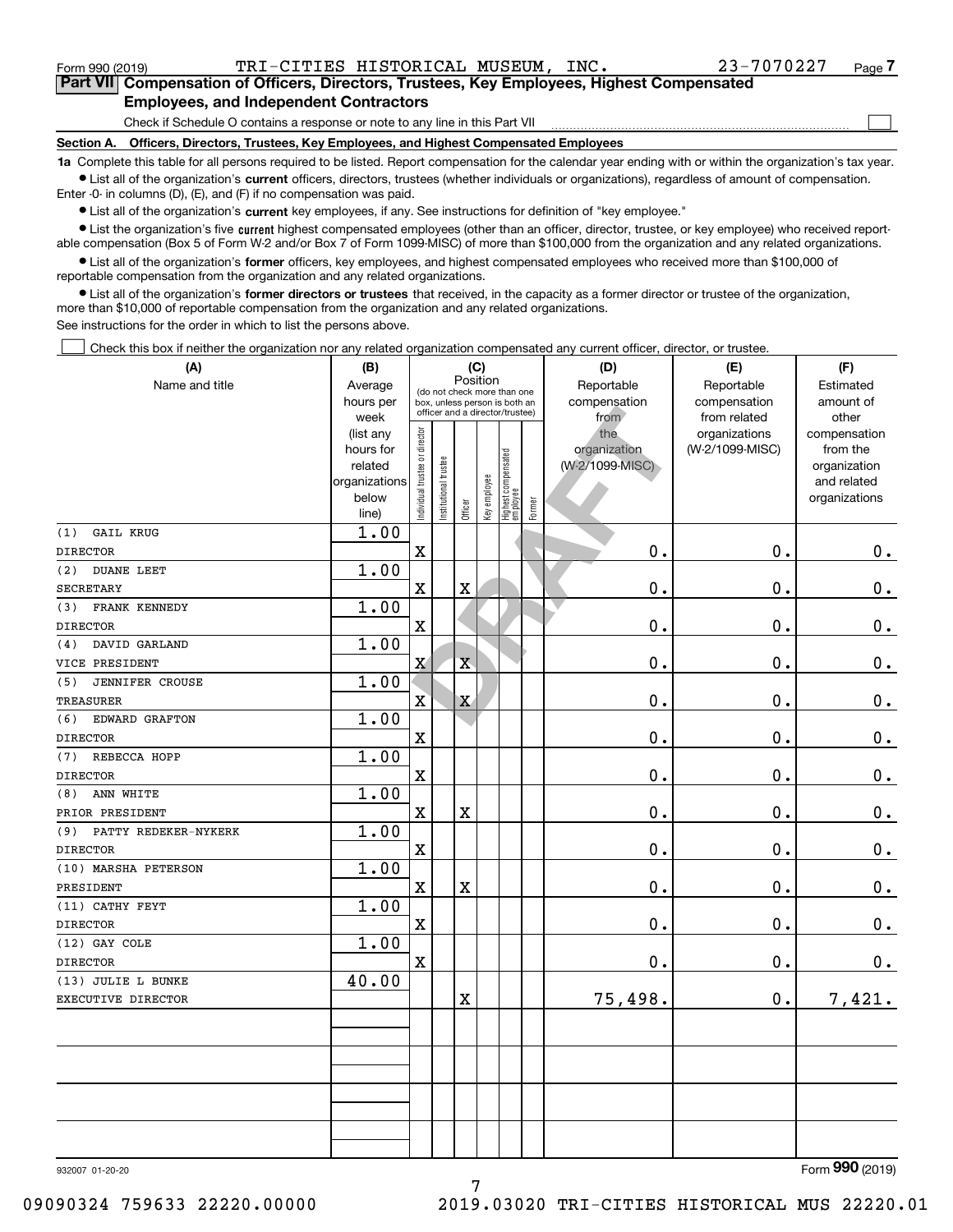|                 | TRI-CITIES HISTORICAL MUSEUM, INC.<br>Form 990 (2019)                                                                                                                                                                                                                |                                                                              |                                |                       |                 |              |                                                                        |                       |                                                | 23-7070227                                       |                                                          |     |                                                                                   | Page 8 |
|-----------------|----------------------------------------------------------------------------------------------------------------------------------------------------------------------------------------------------------------------------------------------------------------------|------------------------------------------------------------------------------|--------------------------------|-----------------------|-----------------|--------------|------------------------------------------------------------------------|-----------------------|------------------------------------------------|--------------------------------------------------|----------------------------------------------------------|-----|-----------------------------------------------------------------------------------|--------|
| <b>Part VII</b> | Section A. Officers, Directors, Trustees, Key Employees, and Highest Compensated Employees (continued)                                                                                                                                                               |                                                                              |                                |                       |                 |              |                                                                        |                       |                                                |                                                  |                                                          |     |                                                                                   |        |
|                 | (A)<br>Name and title                                                                                                                                                                                                                                                | (B)<br>Average<br>hours per                                                  |                                |                       | (C)<br>Position |              | (do not check more than one<br>box, unless person is both an           |                       | (D)<br>Reportable<br>compensation              | (E)<br>Reportable<br>compensation                |                                                          |     | (F)<br>Estimated<br>amount of                                                     |        |
|                 |                                                                                                                                                                                                                                                                      | week<br>(list any<br>hours for<br>related<br>organizations<br>below<br>line) | Individual trustee or director | Institutional trustee | Officer         | key employee | officer and a director/trustee)<br>  Highest compensated<br>  employee | Former                | from<br>the<br>organization<br>(W-2/1099-MISC) | from related<br>organizations<br>(W-2/1099-MISC) |                                                          |     | other<br>compensation<br>from the<br>organization<br>and related<br>organizations |        |
|                 |                                                                                                                                                                                                                                                                      |                                                                              |                                |                       |                 |              |                                                                        |                       |                                                |                                                  |                                                          |     |                                                                                   |        |
|                 |                                                                                                                                                                                                                                                                      |                                                                              |                                |                       |                 |              |                                                                        |                       |                                                |                                                  |                                                          |     |                                                                                   |        |
|                 |                                                                                                                                                                                                                                                                      |                                                                              |                                |                       |                 |              |                                                                        |                       |                                                |                                                  |                                                          |     |                                                                                   |        |
|                 |                                                                                                                                                                                                                                                                      |                                                                              |                                |                       |                 |              |                                                                        |                       |                                                |                                                  |                                                          |     |                                                                                   |        |
|                 |                                                                                                                                                                                                                                                                      |                                                                              |                                |                       |                 |              |                                                                        |                       |                                                |                                                  |                                                          |     |                                                                                   |        |
|                 |                                                                                                                                                                                                                                                                      |                                                                              |                                |                       |                 |              |                                                                        |                       |                                                |                                                  |                                                          |     |                                                                                   |        |
|                 |                                                                                                                                                                                                                                                                      |                                                                              |                                |                       |                 |              |                                                                        |                       |                                                |                                                  |                                                          |     |                                                                                   |        |
|                 | 1b Subtotal                                                                                                                                                                                                                                                          |                                                                              |                                |                       |                 |              |                                                                        | $\blacktriangleright$ | 75,498.                                        |                                                  | 0.                                                       |     | 7,421.                                                                            |        |
|                 | c Total from continuation sheets to Part VII, Section A <b>Conservation</b>                                                                                                                                                                                          |                                                                              |                                |                       |                 |              |                                                                        |                       | 0.<br>75,498.                                  |                                                  | $\overline{\mathbf{0}}$ .<br>$\overline{\mathfrak{0}}$ . |     | 7,421.                                                                            | $0$ .  |
| 2               | Total number of individuals (including but not limited to those listed above) who received more than \$100,000 of reportable<br>compensation from the organization $\blacktriangleright$                                                                             |                                                                              |                                |                       |                 |              |                                                                        |                       |                                                |                                                  |                                                          |     |                                                                                   | 0      |
|                 |                                                                                                                                                                                                                                                                      |                                                                              |                                |                       |                 |              |                                                                        |                       |                                                |                                                  |                                                          |     | Yes                                                                               | No     |
| з               | Did the organization list any former officer, director, trustee, key employee, or highest compensated employee on<br>line 1a? If "Yes," complete Schedule J for such individual manufactured contained and the 1a? If "Yes," complete Schedule J for such individual |                                                                              |                                |                       |                 |              |                                                                        |                       |                                                |                                                  |                                                          | 3   |                                                                                   | х      |
| 4               | For any individual listed on line 1a, is the sum of reportable compensation and other compensation from the organization                                                                                                                                             |                                                                              |                                |                       |                 |              |                                                                        |                       |                                                |                                                  |                                                          | 4   |                                                                                   | х      |
| 5               | Did any person listed on line 1a receive or accrue compensation from any unrelated organization or individual for services                                                                                                                                           |                                                                              |                                |                       |                 |              |                                                                        |                       |                                                |                                                  |                                                          | 5   |                                                                                   | X      |
| 1               | <b>Section B. Independent Contractors</b><br>Complete this table for your five highest compensated independent contractors that received more than \$100,000 of compensation from                                                                                    |                                                                              |                                |                       |                 |              |                                                                        |                       |                                                |                                                  |                                                          |     |                                                                                   |        |
|                 | the organization. Report compensation for the calendar year ending with or within the organization's tax year.                                                                                                                                                       |                                                                              |                                |                       |                 |              |                                                                        |                       |                                                |                                                  |                                                          |     |                                                                                   |        |
|                 | (A)<br>Name and business address                                                                                                                                                                                                                                     |                                                                              |                                | <b>NONE</b>           |                 |              |                                                                        |                       | (B)<br>Description of services                 |                                                  |                                                          | (C) | Compensation                                                                      |        |
|                 |                                                                                                                                                                                                                                                                      |                                                                              |                                |                       |                 |              |                                                                        |                       |                                                |                                                  |                                                          |     |                                                                                   |        |
|                 |                                                                                                                                                                                                                                                                      |                                                                              |                                |                       |                 |              |                                                                        |                       |                                                |                                                  |                                                          |     |                                                                                   |        |
|                 |                                                                                                                                                                                                                                                                      |                                                                              |                                |                       |                 |              |                                                                        |                       |                                                |                                                  |                                                          |     |                                                                                   |        |
|                 |                                                                                                                                                                                                                                                                      |                                                                              |                                |                       |                 |              |                                                                        |                       |                                                |                                                  |                                                          |     |                                                                                   |        |
| 2               | Total number of independent contractors (including but not limited to those listed above) who received more than<br>\$100,000 of compensation from the organization                                                                                                  |                                                                              |                                |                       |                 | 0            |                                                                        |                       |                                                |                                                  |                                                          |     | Form 990 (2019)                                                                   |        |
|                 |                                                                                                                                                                                                                                                                      |                                                                              |                                |                       |                 |              |                                                                        |                       |                                                |                                                  |                                                          |     |                                                                                   |        |

932008 01-20-20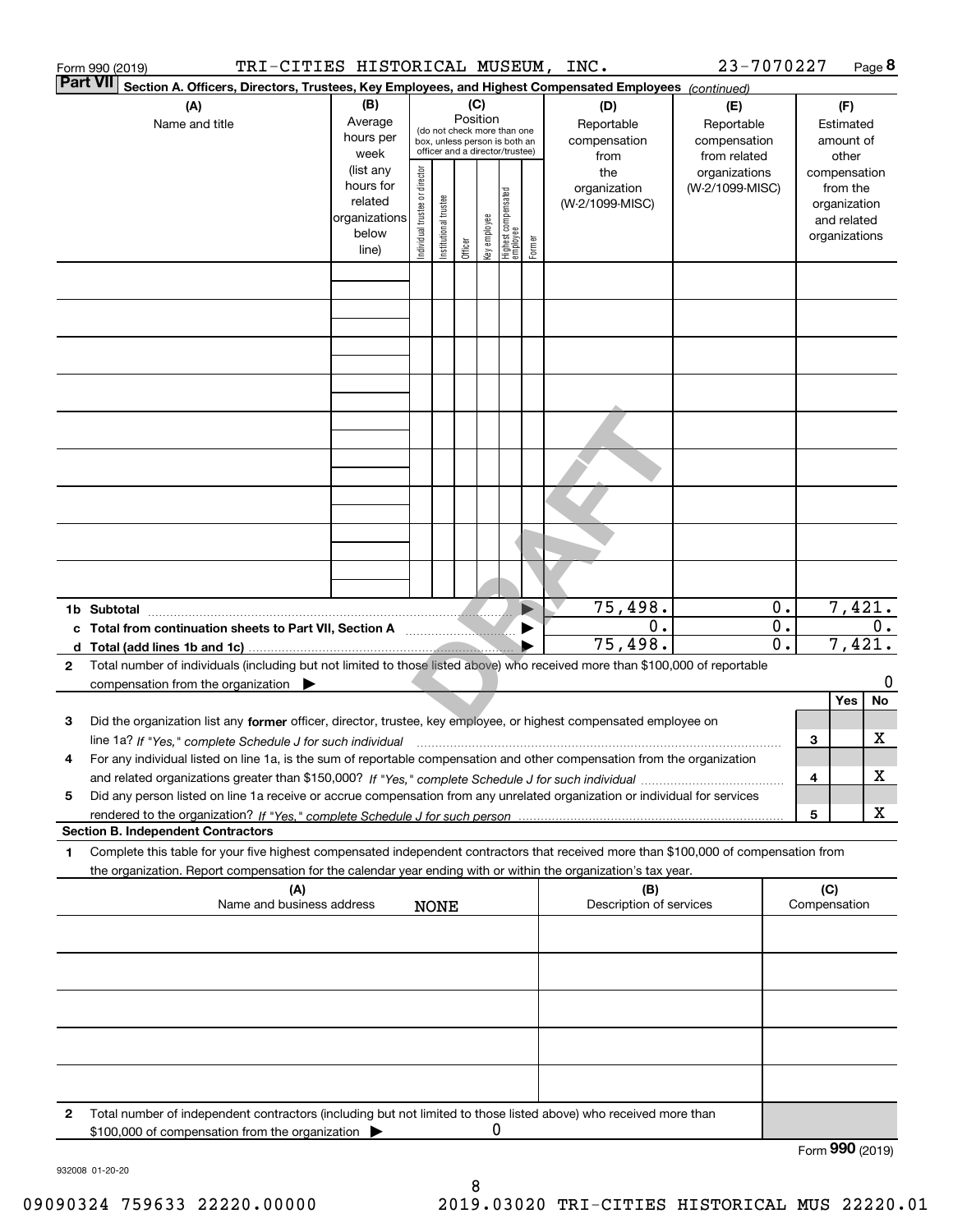| Check if Schedule O contains a response or note to any line in this Part VIII<br>(B)<br>$\overline{(C)}$<br>(D)<br>Related or exempt<br>Unrelated<br>Total revenue<br>from tax under<br>function revenue<br>business revenue<br>sections 512 - 514<br>1a<br><b>1 a</b> Federated campaigns<br>Contributions, Gifts, Grants<br>and Other Similar Amounts<br>27, 359.<br>1 <sub>b</sub><br>Membership dues<br>b<br>1 <sub>c</sub><br>Fundraising events<br>с<br>1 <sub>d</sub><br>Related organizations<br>d<br>$\overline{\phantom{a}}$<br>587,892.<br>1e<br>Government grants (contributions)<br>е<br>All other contributions, gifts, grants, and<br>134,059.<br>similar amounts not included above<br>1f<br>$1g$ \$<br>Noncash contributions included in lines 1a-1f<br>g<br>749, 310.<br>h<br><b>Business Code</b><br>21,954.<br>21,954.<br>453220<br>GIFT SHOP SALES<br>2a<br>Program Service<br>Revenue<br>170.<br>170.<br>900099<br>EDUCATION PROGRAM<br>b<br>с<br>d<br><u> 1989 - Johann Barbara, martxa alemaniar amerikan a</u><br>е<br>All other program service revenue<br>f<br>22, 124.<br>$\blacktriangleright$<br>a<br>Investment income (including dividends, interest, and<br>3<br>27,713.<br>Income from investment of tax-exempt bond proceeds<br>4<br>5<br>(i) Real<br>(ii) Personal<br>Gross rents<br>6а<br>6а<br>6b<br>Less: rental expenses<br>b<br>Rental income or (loss)<br>6c<br>с<br>Net rental income or (loss)<br>d<br>(i) Securities<br>(ii) Other<br>Gross amount from sales of<br>7 а<br>assets other than inventory<br>7a<br>Less: cost or other basis<br>b<br>Revenue<br>7b<br>and sales expenses<br>7c<br>Gain or (loss)<br>8 a Gross income from fundraising events (not<br><b>Other</b><br>including \$<br>оf<br>contributions reported on line 1c). See<br>  8a<br>8b<br>Less: direct expenses<br>b<br>Net income or (loss) from fundraising events<br>с<br>9 a Gross income from gaming activities. See<br>  9a<br>9 <sub>b</sub><br>b<br>Net income or (loss) from gaming activities<br>с<br>10 a Gross sales of inventory, less returns<br> 10a<br>10b<br><b>b</b> Less: cost of goods sold<br>c Net income or (loss) from sales of inventory<br><b>Business Code</b><br>Miscellaneous<br>Revenue<br>5,078.<br>531120<br>11 a HALL RENTAL<br>361.<br>361.<br>MISCELLANEOUS<br>900099<br>b<br>с<br>5,439.<br>▶<br>804,586.<br>22,124.<br>33,152.<br>0.<br>12<br>932009 01-20-20 | <b>Part VIII</b> | <b>Statement of Revenue</b> |  |  |                  |
|------------------------------------------------------------------------------------------------------------------------------------------------------------------------------------------------------------------------------------------------------------------------------------------------------------------------------------------------------------------------------------------------------------------------------------------------------------------------------------------------------------------------------------------------------------------------------------------------------------------------------------------------------------------------------------------------------------------------------------------------------------------------------------------------------------------------------------------------------------------------------------------------------------------------------------------------------------------------------------------------------------------------------------------------------------------------------------------------------------------------------------------------------------------------------------------------------------------------------------------------------------------------------------------------------------------------------------------------------------------------------------------------------------------------------------------------------------------------------------------------------------------------------------------------------------------------------------------------------------------------------------------------------------------------------------------------------------------------------------------------------------------------------------------------------------------------------------------------------------------------------------------------------------------------------------------------------------------------------------------------------------------------------------------------------------------------------------------------------------------------------------------------------------------------------------------------------------------------------------------------------------------------------------------------------------------------------------------------------------------------------------------------------------------------|------------------|-----------------------------|--|--|------------------|
|                                                                                                                                                                                                                                                                                                                                                                                                                                                                                                                                                                                                                                                                                                                                                                                                                                                                                                                                                                                                                                                                                                                                                                                                                                                                                                                                                                                                                                                                                                                                                                                                                                                                                                                                                                                                                                                                                                                                                                                                                                                                                                                                                                                                                                                                                                                                                                                                                        |                  |                             |  |  |                  |
|                                                                                                                                                                                                                                                                                                                                                                                                                                                                                                                                                                                                                                                                                                                                                                                                                                                                                                                                                                                                                                                                                                                                                                                                                                                                                                                                                                                                                                                                                                                                                                                                                                                                                                                                                                                                                                                                                                                                                                                                                                                                                                                                                                                                                                                                                                                                                                                                                        |                  |                             |  |  | Revenue excluded |
|                                                                                                                                                                                                                                                                                                                                                                                                                                                                                                                                                                                                                                                                                                                                                                                                                                                                                                                                                                                                                                                                                                                                                                                                                                                                                                                                                                                                                                                                                                                                                                                                                                                                                                                                                                                                                                                                                                                                                                                                                                                                                                                                                                                                                                                                                                                                                                                                                        |                  |                             |  |  |                  |
|                                                                                                                                                                                                                                                                                                                                                                                                                                                                                                                                                                                                                                                                                                                                                                                                                                                                                                                                                                                                                                                                                                                                                                                                                                                                                                                                                                                                                                                                                                                                                                                                                                                                                                                                                                                                                                                                                                                                                                                                                                                                                                                                                                                                                                                                                                                                                                                                                        |                  |                             |  |  |                  |
|                                                                                                                                                                                                                                                                                                                                                                                                                                                                                                                                                                                                                                                                                                                                                                                                                                                                                                                                                                                                                                                                                                                                                                                                                                                                                                                                                                                                                                                                                                                                                                                                                                                                                                                                                                                                                                                                                                                                                                                                                                                                                                                                                                                                                                                                                                                                                                                                                        |                  |                             |  |  |                  |
|                                                                                                                                                                                                                                                                                                                                                                                                                                                                                                                                                                                                                                                                                                                                                                                                                                                                                                                                                                                                                                                                                                                                                                                                                                                                                                                                                                                                                                                                                                                                                                                                                                                                                                                                                                                                                                                                                                                                                                                                                                                                                                                                                                                                                                                                                                                                                                                                                        |                  |                             |  |  |                  |
|                                                                                                                                                                                                                                                                                                                                                                                                                                                                                                                                                                                                                                                                                                                                                                                                                                                                                                                                                                                                                                                                                                                                                                                                                                                                                                                                                                                                                                                                                                                                                                                                                                                                                                                                                                                                                                                                                                                                                                                                                                                                                                                                                                                                                                                                                                                                                                                                                        |                  |                             |  |  |                  |
|                                                                                                                                                                                                                                                                                                                                                                                                                                                                                                                                                                                                                                                                                                                                                                                                                                                                                                                                                                                                                                                                                                                                                                                                                                                                                                                                                                                                                                                                                                                                                                                                                                                                                                                                                                                                                                                                                                                                                                                                                                                                                                                                                                                                                                                                                                                                                                                                                        |                  |                             |  |  |                  |
|                                                                                                                                                                                                                                                                                                                                                                                                                                                                                                                                                                                                                                                                                                                                                                                                                                                                                                                                                                                                                                                                                                                                                                                                                                                                                                                                                                                                                                                                                                                                                                                                                                                                                                                                                                                                                                                                                                                                                                                                                                                                                                                                                                                                                                                                                                                                                                                                                        |                  |                             |  |  |                  |
|                                                                                                                                                                                                                                                                                                                                                                                                                                                                                                                                                                                                                                                                                                                                                                                                                                                                                                                                                                                                                                                                                                                                                                                                                                                                                                                                                                                                                                                                                                                                                                                                                                                                                                                                                                                                                                                                                                                                                                                                                                                                                                                                                                                                                                                                                                                                                                                                                        |                  |                             |  |  |                  |
|                                                                                                                                                                                                                                                                                                                                                                                                                                                                                                                                                                                                                                                                                                                                                                                                                                                                                                                                                                                                                                                                                                                                                                                                                                                                                                                                                                                                                                                                                                                                                                                                                                                                                                                                                                                                                                                                                                                                                                                                                                                                                                                                                                                                                                                                                                                                                                                                                        |                  |                             |  |  |                  |
|                                                                                                                                                                                                                                                                                                                                                                                                                                                                                                                                                                                                                                                                                                                                                                                                                                                                                                                                                                                                                                                                                                                                                                                                                                                                                                                                                                                                                                                                                                                                                                                                                                                                                                                                                                                                                                                                                                                                                                                                                                                                                                                                                                                                                                                                                                                                                                                                                        |                  |                             |  |  |                  |
|                                                                                                                                                                                                                                                                                                                                                                                                                                                                                                                                                                                                                                                                                                                                                                                                                                                                                                                                                                                                                                                                                                                                                                                                                                                                                                                                                                                                                                                                                                                                                                                                                                                                                                                                                                                                                                                                                                                                                                                                                                                                                                                                                                                                                                                                                                                                                                                                                        |                  |                             |  |  |                  |
|                                                                                                                                                                                                                                                                                                                                                                                                                                                                                                                                                                                                                                                                                                                                                                                                                                                                                                                                                                                                                                                                                                                                                                                                                                                                                                                                                                                                                                                                                                                                                                                                                                                                                                                                                                                                                                                                                                                                                                                                                                                                                                                                                                                                                                                                                                                                                                                                                        |                  |                             |  |  |                  |
|                                                                                                                                                                                                                                                                                                                                                                                                                                                                                                                                                                                                                                                                                                                                                                                                                                                                                                                                                                                                                                                                                                                                                                                                                                                                                                                                                                                                                                                                                                                                                                                                                                                                                                                                                                                                                                                                                                                                                                                                                                                                                                                                                                                                                                                                                                                                                                                                                        |                  |                             |  |  |                  |
|                                                                                                                                                                                                                                                                                                                                                                                                                                                                                                                                                                                                                                                                                                                                                                                                                                                                                                                                                                                                                                                                                                                                                                                                                                                                                                                                                                                                                                                                                                                                                                                                                                                                                                                                                                                                                                                                                                                                                                                                                                                                                                                                                                                                                                                                                                                                                                                                                        |                  |                             |  |  |                  |
|                                                                                                                                                                                                                                                                                                                                                                                                                                                                                                                                                                                                                                                                                                                                                                                                                                                                                                                                                                                                                                                                                                                                                                                                                                                                                                                                                                                                                                                                                                                                                                                                                                                                                                                                                                                                                                                                                                                                                                                                                                                                                                                                                                                                                                                                                                                                                                                                                        |                  |                             |  |  |                  |
|                                                                                                                                                                                                                                                                                                                                                                                                                                                                                                                                                                                                                                                                                                                                                                                                                                                                                                                                                                                                                                                                                                                                                                                                                                                                                                                                                                                                                                                                                                                                                                                                                                                                                                                                                                                                                                                                                                                                                                                                                                                                                                                                                                                                                                                                                                                                                                                                                        |                  |                             |  |  |                  |
|                                                                                                                                                                                                                                                                                                                                                                                                                                                                                                                                                                                                                                                                                                                                                                                                                                                                                                                                                                                                                                                                                                                                                                                                                                                                                                                                                                                                                                                                                                                                                                                                                                                                                                                                                                                                                                                                                                                                                                                                                                                                                                                                                                                                                                                                                                                                                                                                                        |                  |                             |  |  |                  |
|                                                                                                                                                                                                                                                                                                                                                                                                                                                                                                                                                                                                                                                                                                                                                                                                                                                                                                                                                                                                                                                                                                                                                                                                                                                                                                                                                                                                                                                                                                                                                                                                                                                                                                                                                                                                                                                                                                                                                                                                                                                                                                                                                                                                                                                                                                                                                                                                                        |                  |                             |  |  | 27,713.          |
|                                                                                                                                                                                                                                                                                                                                                                                                                                                                                                                                                                                                                                                                                                                                                                                                                                                                                                                                                                                                                                                                                                                                                                                                                                                                                                                                                                                                                                                                                                                                                                                                                                                                                                                                                                                                                                                                                                                                                                                                                                                                                                                                                                                                                                                                                                                                                                                                                        |                  |                             |  |  |                  |
|                                                                                                                                                                                                                                                                                                                                                                                                                                                                                                                                                                                                                                                                                                                                                                                                                                                                                                                                                                                                                                                                                                                                                                                                                                                                                                                                                                                                                                                                                                                                                                                                                                                                                                                                                                                                                                                                                                                                                                                                                                                                                                                                                                                                                                                                                                                                                                                                                        |                  |                             |  |  |                  |
|                                                                                                                                                                                                                                                                                                                                                                                                                                                                                                                                                                                                                                                                                                                                                                                                                                                                                                                                                                                                                                                                                                                                                                                                                                                                                                                                                                                                                                                                                                                                                                                                                                                                                                                                                                                                                                                                                                                                                                                                                                                                                                                                                                                                                                                                                                                                                                                                                        |                  |                             |  |  |                  |
|                                                                                                                                                                                                                                                                                                                                                                                                                                                                                                                                                                                                                                                                                                                                                                                                                                                                                                                                                                                                                                                                                                                                                                                                                                                                                                                                                                                                                                                                                                                                                                                                                                                                                                                                                                                                                                                                                                                                                                                                                                                                                                                                                                                                                                                                                                                                                                                                                        |                  |                             |  |  |                  |
|                                                                                                                                                                                                                                                                                                                                                                                                                                                                                                                                                                                                                                                                                                                                                                                                                                                                                                                                                                                                                                                                                                                                                                                                                                                                                                                                                                                                                                                                                                                                                                                                                                                                                                                                                                                                                                                                                                                                                                                                                                                                                                                                                                                                                                                                                                                                                                                                                        |                  |                             |  |  |                  |
|                                                                                                                                                                                                                                                                                                                                                                                                                                                                                                                                                                                                                                                                                                                                                                                                                                                                                                                                                                                                                                                                                                                                                                                                                                                                                                                                                                                                                                                                                                                                                                                                                                                                                                                                                                                                                                                                                                                                                                                                                                                                                                                                                                                                                                                                                                                                                                                                                        |                  |                             |  |  |                  |
|                                                                                                                                                                                                                                                                                                                                                                                                                                                                                                                                                                                                                                                                                                                                                                                                                                                                                                                                                                                                                                                                                                                                                                                                                                                                                                                                                                                                                                                                                                                                                                                                                                                                                                                                                                                                                                                                                                                                                                                                                                                                                                                                                                                                                                                                                                                                                                                                                        |                  |                             |  |  |                  |
|                                                                                                                                                                                                                                                                                                                                                                                                                                                                                                                                                                                                                                                                                                                                                                                                                                                                                                                                                                                                                                                                                                                                                                                                                                                                                                                                                                                                                                                                                                                                                                                                                                                                                                                                                                                                                                                                                                                                                                                                                                                                                                                                                                                                                                                                                                                                                                                                                        |                  |                             |  |  |                  |
|                                                                                                                                                                                                                                                                                                                                                                                                                                                                                                                                                                                                                                                                                                                                                                                                                                                                                                                                                                                                                                                                                                                                                                                                                                                                                                                                                                                                                                                                                                                                                                                                                                                                                                                                                                                                                                                                                                                                                                                                                                                                                                                                                                                                                                                                                                                                                                                                                        |                  |                             |  |  |                  |
|                                                                                                                                                                                                                                                                                                                                                                                                                                                                                                                                                                                                                                                                                                                                                                                                                                                                                                                                                                                                                                                                                                                                                                                                                                                                                                                                                                                                                                                                                                                                                                                                                                                                                                                                                                                                                                                                                                                                                                                                                                                                                                                                                                                                                                                                                                                                                                                                                        |                  |                             |  |  |                  |
|                                                                                                                                                                                                                                                                                                                                                                                                                                                                                                                                                                                                                                                                                                                                                                                                                                                                                                                                                                                                                                                                                                                                                                                                                                                                                                                                                                                                                                                                                                                                                                                                                                                                                                                                                                                                                                                                                                                                                                                                                                                                                                                                                                                                                                                                                                                                                                                                                        |                  |                             |  |  |                  |
|                                                                                                                                                                                                                                                                                                                                                                                                                                                                                                                                                                                                                                                                                                                                                                                                                                                                                                                                                                                                                                                                                                                                                                                                                                                                                                                                                                                                                                                                                                                                                                                                                                                                                                                                                                                                                                                                                                                                                                                                                                                                                                                                                                                                                                                                                                                                                                                                                        |                  |                             |  |  |                  |
|                                                                                                                                                                                                                                                                                                                                                                                                                                                                                                                                                                                                                                                                                                                                                                                                                                                                                                                                                                                                                                                                                                                                                                                                                                                                                                                                                                                                                                                                                                                                                                                                                                                                                                                                                                                                                                                                                                                                                                                                                                                                                                                                                                                                                                                                                                                                                                                                                        |                  |                             |  |  |                  |
|                                                                                                                                                                                                                                                                                                                                                                                                                                                                                                                                                                                                                                                                                                                                                                                                                                                                                                                                                                                                                                                                                                                                                                                                                                                                                                                                                                                                                                                                                                                                                                                                                                                                                                                                                                                                                                                                                                                                                                                                                                                                                                                                                                                                                                                                                                                                                                                                                        |                  |                             |  |  |                  |
|                                                                                                                                                                                                                                                                                                                                                                                                                                                                                                                                                                                                                                                                                                                                                                                                                                                                                                                                                                                                                                                                                                                                                                                                                                                                                                                                                                                                                                                                                                                                                                                                                                                                                                                                                                                                                                                                                                                                                                                                                                                                                                                                                                                                                                                                                                                                                                                                                        |                  |                             |  |  |                  |
|                                                                                                                                                                                                                                                                                                                                                                                                                                                                                                                                                                                                                                                                                                                                                                                                                                                                                                                                                                                                                                                                                                                                                                                                                                                                                                                                                                                                                                                                                                                                                                                                                                                                                                                                                                                                                                                                                                                                                                                                                                                                                                                                                                                                                                                                                                                                                                                                                        |                  |                             |  |  |                  |
|                                                                                                                                                                                                                                                                                                                                                                                                                                                                                                                                                                                                                                                                                                                                                                                                                                                                                                                                                                                                                                                                                                                                                                                                                                                                                                                                                                                                                                                                                                                                                                                                                                                                                                                                                                                                                                                                                                                                                                                                                                                                                                                                                                                                                                                                                                                                                                                                                        |                  |                             |  |  |                  |
|                                                                                                                                                                                                                                                                                                                                                                                                                                                                                                                                                                                                                                                                                                                                                                                                                                                                                                                                                                                                                                                                                                                                                                                                                                                                                                                                                                                                                                                                                                                                                                                                                                                                                                                                                                                                                                                                                                                                                                                                                                                                                                                                                                                                                                                                                                                                                                                                                        |                  |                             |  |  |                  |
|                                                                                                                                                                                                                                                                                                                                                                                                                                                                                                                                                                                                                                                                                                                                                                                                                                                                                                                                                                                                                                                                                                                                                                                                                                                                                                                                                                                                                                                                                                                                                                                                                                                                                                                                                                                                                                                                                                                                                                                                                                                                                                                                                                                                                                                                                                                                                                                                                        |                  |                             |  |  |                  |
|                                                                                                                                                                                                                                                                                                                                                                                                                                                                                                                                                                                                                                                                                                                                                                                                                                                                                                                                                                                                                                                                                                                                                                                                                                                                                                                                                                                                                                                                                                                                                                                                                                                                                                                                                                                                                                                                                                                                                                                                                                                                                                                                                                                                                                                                                                                                                                                                                        |                  |                             |  |  |                  |
|                                                                                                                                                                                                                                                                                                                                                                                                                                                                                                                                                                                                                                                                                                                                                                                                                                                                                                                                                                                                                                                                                                                                                                                                                                                                                                                                                                                                                                                                                                                                                                                                                                                                                                                                                                                                                                                                                                                                                                                                                                                                                                                                                                                                                                                                                                                                                                                                                        |                  |                             |  |  |                  |
|                                                                                                                                                                                                                                                                                                                                                                                                                                                                                                                                                                                                                                                                                                                                                                                                                                                                                                                                                                                                                                                                                                                                                                                                                                                                                                                                                                                                                                                                                                                                                                                                                                                                                                                                                                                                                                                                                                                                                                                                                                                                                                                                                                                                                                                                                                                                                                                                                        |                  |                             |  |  |                  |
|                                                                                                                                                                                                                                                                                                                                                                                                                                                                                                                                                                                                                                                                                                                                                                                                                                                                                                                                                                                                                                                                                                                                                                                                                                                                                                                                                                                                                                                                                                                                                                                                                                                                                                                                                                                                                                                                                                                                                                                                                                                                                                                                                                                                                                                                                                                                                                                                                        |                  |                             |  |  |                  |
|                                                                                                                                                                                                                                                                                                                                                                                                                                                                                                                                                                                                                                                                                                                                                                                                                                                                                                                                                                                                                                                                                                                                                                                                                                                                                                                                                                                                                                                                                                                                                                                                                                                                                                                                                                                                                                                                                                                                                                                                                                                                                                                                                                                                                                                                                                                                                                                                                        |                  |                             |  |  |                  |
|                                                                                                                                                                                                                                                                                                                                                                                                                                                                                                                                                                                                                                                                                                                                                                                                                                                                                                                                                                                                                                                                                                                                                                                                                                                                                                                                                                                                                                                                                                                                                                                                                                                                                                                                                                                                                                                                                                                                                                                                                                                                                                                                                                                                                                                                                                                                                                                                                        |                  |                             |  |  |                  |
|                                                                                                                                                                                                                                                                                                                                                                                                                                                                                                                                                                                                                                                                                                                                                                                                                                                                                                                                                                                                                                                                                                                                                                                                                                                                                                                                                                                                                                                                                                                                                                                                                                                                                                                                                                                                                                                                                                                                                                                                                                                                                                                                                                                                                                                                                                                                                                                                                        |                  |                             |  |  |                  |
|                                                                                                                                                                                                                                                                                                                                                                                                                                                                                                                                                                                                                                                                                                                                                                                                                                                                                                                                                                                                                                                                                                                                                                                                                                                                                                                                                                                                                                                                                                                                                                                                                                                                                                                                                                                                                                                                                                                                                                                                                                                                                                                                                                                                                                                                                                                                                                                                                        |                  |                             |  |  | 5,078.           |
|                                                                                                                                                                                                                                                                                                                                                                                                                                                                                                                                                                                                                                                                                                                                                                                                                                                                                                                                                                                                                                                                                                                                                                                                                                                                                                                                                                                                                                                                                                                                                                                                                                                                                                                                                                                                                                                                                                                                                                                                                                                                                                                                                                                                                                                                                                                                                                                                                        |                  |                             |  |  |                  |
|                                                                                                                                                                                                                                                                                                                                                                                                                                                                                                                                                                                                                                                                                                                                                                                                                                                                                                                                                                                                                                                                                                                                                                                                                                                                                                                                                                                                                                                                                                                                                                                                                                                                                                                                                                                                                                                                                                                                                                                                                                                                                                                                                                                                                                                                                                                                                                                                                        |                  |                             |  |  |                  |
|                                                                                                                                                                                                                                                                                                                                                                                                                                                                                                                                                                                                                                                                                                                                                                                                                                                                                                                                                                                                                                                                                                                                                                                                                                                                                                                                                                                                                                                                                                                                                                                                                                                                                                                                                                                                                                                                                                                                                                                                                                                                                                                                                                                                                                                                                                                                                                                                                        |                  |                             |  |  |                  |
|                                                                                                                                                                                                                                                                                                                                                                                                                                                                                                                                                                                                                                                                                                                                                                                                                                                                                                                                                                                                                                                                                                                                                                                                                                                                                                                                                                                                                                                                                                                                                                                                                                                                                                                                                                                                                                                                                                                                                                                                                                                                                                                                                                                                                                                                                                                                                                                                                        |                  |                             |  |  |                  |
|                                                                                                                                                                                                                                                                                                                                                                                                                                                                                                                                                                                                                                                                                                                                                                                                                                                                                                                                                                                                                                                                                                                                                                                                                                                                                                                                                                                                                                                                                                                                                                                                                                                                                                                                                                                                                                                                                                                                                                                                                                                                                                                                                                                                                                                                                                                                                                                                                        |                  |                             |  |  | Form 990 (2019)  |

9

Form 990 (2019) TRI-CITIES HISTORICAL MUSEUM, INC**.** 23-7070227 Page **9**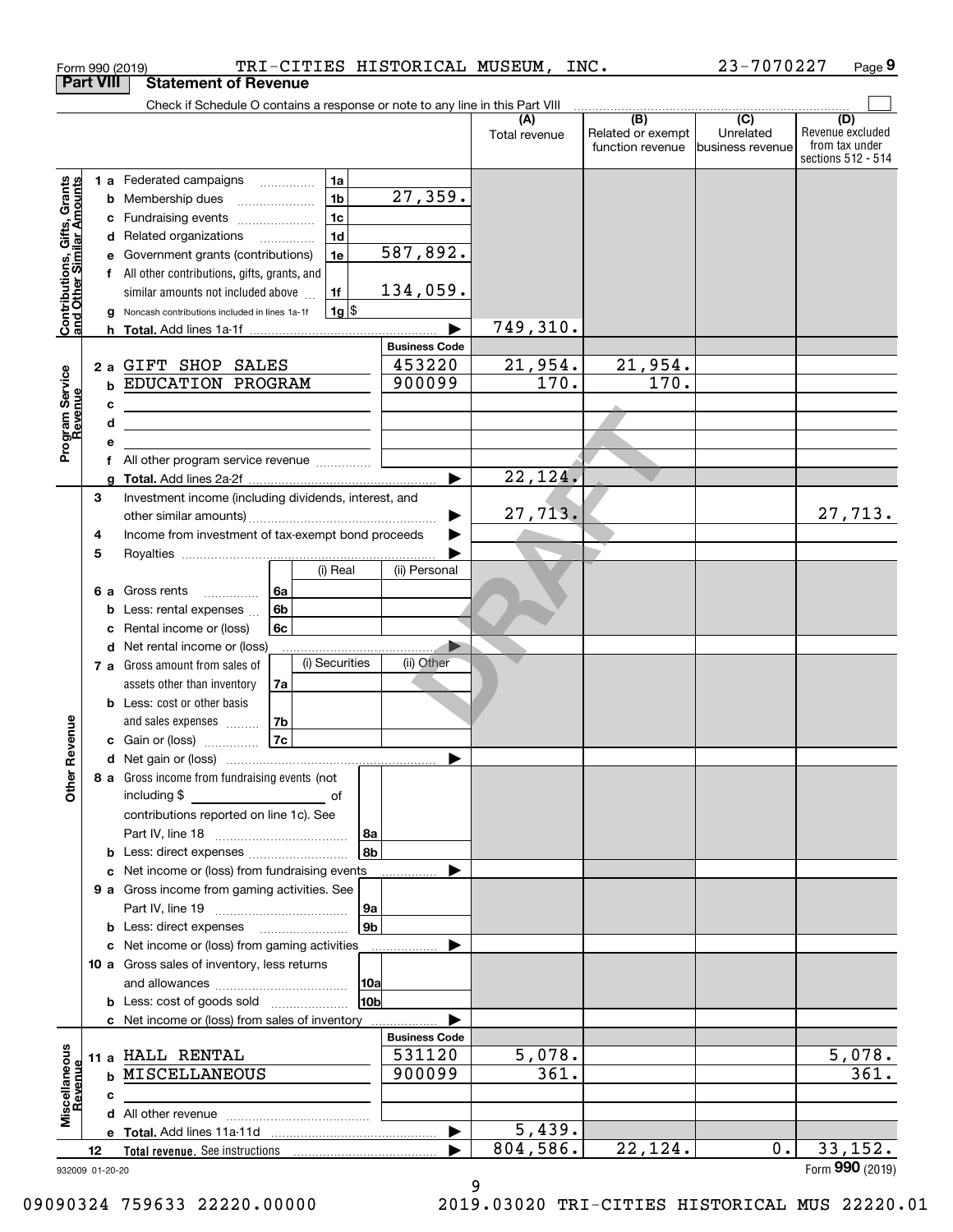Form 990 (2019) TRI-CITIES HISTORICAL MUSEUM, INC. 23-7070227  $_{\sf Page}$ **Part IX Statement of Functional Expenses**

*Section 501(c)(3) and 501(c)(4) organizations must complete all columns. All other organizations must complete column (A).*

|          | Do not include amounts reported on lines 6b,<br>7b, 8b, 9b, and 10b of Part VIII.                    | (A)<br>Total expenses            | $\overline{(B)}$<br>Program service<br>expenses | $\overline{C}$<br>Management and<br>general expenses | (D)<br>Fundraising<br>expenses |
|----------|------------------------------------------------------------------------------------------------------|----------------------------------|-------------------------------------------------|------------------------------------------------------|--------------------------------|
| 1.       | Grants and other assistance to domestic organizations                                                |                                  |                                                 |                                                      |                                |
|          | and domestic governments. See Part IV, line 21                                                       |                                  |                                                 |                                                      |                                |
| 2        | Grants and other assistance to domestic                                                              |                                  |                                                 |                                                      |                                |
|          | individuals. See Part IV, line 22                                                                    |                                  |                                                 |                                                      |                                |
| 3        | Grants and other assistance to foreign                                                               |                                  |                                                 |                                                      |                                |
|          | organizations, foreign governments, and foreign                                                      |                                  |                                                 |                                                      |                                |
|          | individuals. See Part IV, lines 15 and 16                                                            |                                  |                                                 |                                                      |                                |
| 4        | Benefits paid to or for members                                                                      |                                  |                                                 |                                                      |                                |
| 5        | Compensation of current officers, directors,                                                         |                                  |                                                 |                                                      |                                |
|          | trustees, and key employees                                                                          |                                  |                                                 |                                                      |                                |
| 6        | Compensation not included above to disqualified                                                      |                                  |                                                 |                                                      |                                |
|          | persons (as defined under section 4958(f)(1)) and                                                    |                                  |                                                 |                                                      |                                |
|          | persons described in section 4958(c)(3)(B)                                                           | $\frac{82,920}{256,992}.$        | $\frac{55,280}{171,328}$                        | 27,640.                                              |                                |
| 7        |                                                                                                      |                                  |                                                 | 85,664.                                              |                                |
| 8        | Pension plan accruals and contributions (include                                                     |                                  |                                                 |                                                      |                                |
|          | section 401(k) and 403(b) employer contributions)                                                    |                                  |                                                 |                                                      |                                |
| 9        |                                                                                                      | 16,818.<br>$\overline{28,811}$ . | 11,212.<br>19,207.                              | 5,606.<br>9,604.                                     |                                |
| 10       |                                                                                                      |                                  |                                                 |                                                      |                                |
| 11       | Fees for services (nonemployees):                                                                    |                                  |                                                 |                                                      |                                |
| a        |                                                                                                      | 20.                              |                                                 | $\overline{20}$ .                                    |                                |
| b<br>c   |                                                                                                      | 23,228.                          |                                                 | 23,228.                                              |                                |
| d        |                                                                                                      |                                  |                                                 |                                                      |                                |
| е        | Professional fundraising services. See Part IV, line 17                                              |                                  |                                                 |                                                      |                                |
| f        | Investment management fees                                                                           | 8,777.                           |                                                 | 8,777.                                               |                                |
| g        | Other. (If line 11g amount exceeds 10% of line 25,                                                   |                                  |                                                 |                                                      |                                |
|          | column (A) amount, list line 11g expenses on Sch 0.)                                                 | 2,400.                           |                                                 | 2,400.                                               |                                |
| 12       |                                                                                                      | 36,532.                          | 36, 532.                                        |                                                      |                                |
| 13       |                                                                                                      | 16,311.                          |                                                 | 16,311.                                              |                                |
| 14       |                                                                                                      | 10,728.                          | 10,728.                                         |                                                      |                                |
| 15       |                                                                                                      |                                  |                                                 |                                                      |                                |
| 16       |                                                                                                      | 81,382.                          | 81,382.                                         |                                                      |                                |
| 17       | Travel                                                                                               | 1,542.                           | 1,542.                                          |                                                      |                                |
| 18       | Payments of travel or entertainment expenses                                                         |                                  |                                                 |                                                      |                                |
|          | for any federal, state, or local public officials                                                    |                                  |                                                 |                                                      |                                |
| 19       | Conferences, conventions, and meetings                                                               | 10, 547.                         |                                                 | 10, 547.                                             |                                |
| 20       | Interest                                                                                             |                                  |                                                 |                                                      |                                |
| 21       |                                                                                                      | 98,083.                          | 98,083.                                         |                                                      |                                |
| 22       | Depreciation, depletion, and amortization                                                            | 17,078.                          | 17,078.                                         |                                                      |                                |
| 23<br>24 | Insurance<br>Other expenses. Itemize expenses not covered                                            |                                  |                                                 |                                                      |                                |
|          | above (List miscellaneous expenses on line 24e. If                                                   |                                  |                                                 |                                                      |                                |
|          | line 24e amount exceeds 10% of line 25, column (A)<br>amount, list line 24e expenses on Schedule O.) |                                  |                                                 |                                                      |                                |
| a        | SOCIAL EVENTS                                                                                        | 52,948.                          | 52,948.                                         |                                                      |                                |
| b        | EXHIBITION EXPENSES                                                                                  | 27,106.                          | $\overline{27,106}$ .                           |                                                      |                                |
| c        | <b>GIFT SHOP</b>                                                                                     | 19,093.                          | 19,093.                                         |                                                      |                                |
| d        | <b>EDUCATION</b>                                                                                     | 9,035.                           | 9,035.                                          |                                                      |                                |
|          | e All other expenses                                                                                 | 24,050.                          | 22, 267.                                        | 1,783.                                               |                                |
| 25       | Total functional expenses. Add lines 1 through 24e                                                   | 824,401.                         | 632,821.                                        | 191,580.                                             | 0.                             |
| 26       | Joint costs. Complete this line only if the organization                                             |                                  |                                                 |                                                      |                                |
|          | reported in column (B) joint costs from a combined                                                   |                                  |                                                 |                                                      |                                |
|          | educational campaign and fundraising solicitation.                                                   |                                  |                                                 |                                                      |                                |
|          | Check here $\blacktriangleright$<br>if following SOP 98-2 (ASC 958-720)                              |                                  |                                                 |                                                      |                                |

10

932010 01-20-20

Form (2019) **990**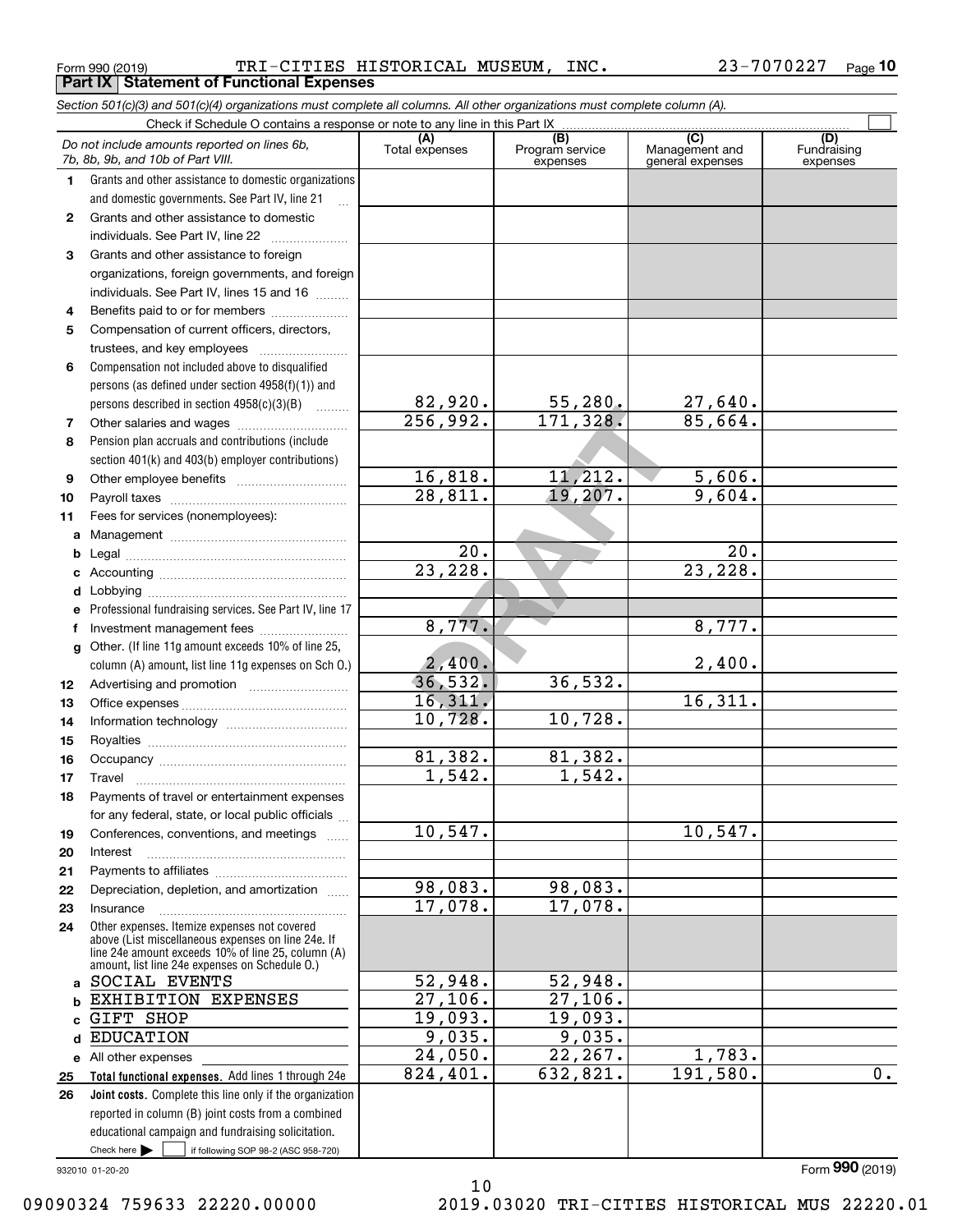| Form 990 (2019) |  | TRI-CITIES HISTORICAL MUSEUM, |  | INC. | 23-7070227 | Page $1$ . |
|-----------------|--|-------------------------------|--|------|------------|------------|
|-----------------|--|-------------------------------|--|------|------------|------------|

| (A)<br>Beginning of year<br>163,802.<br>$\mathbf{1}$<br>1<br>$\mathbf{2}$<br>2                                                                                                                                                                   | (B)<br>End of year<br>184,263. |
|--------------------------------------------------------------------------------------------------------------------------------------------------------------------------------------------------------------------------------------------------|--------------------------------|
|                                                                                                                                                                                                                                                  |                                |
|                                                                                                                                                                                                                                                  |                                |
|                                                                                                                                                                                                                                                  |                                |
| 3<br>з                                                                                                                                                                                                                                           |                                |
| 4<br>4                                                                                                                                                                                                                                           |                                |
| 5<br>Loans and other receivables from any current or former officer, director,                                                                                                                                                                   |                                |
| trustee, key employee, creator or founder, substantial contributor, or 35%                                                                                                                                                                       |                                |
| 5<br>controlled entity or family member of any of these persons                                                                                                                                                                                  |                                |
| Loans and other receivables from other disqualified persons (as defined<br>6                                                                                                                                                                     |                                |
| 6<br>under section $4958(f)(1)$ , and persons described in section $4958(c)(3)(B)$<br>$\ldots$                                                                                                                                                   |                                |
| $\overline{7}$<br>7                                                                                                                                                                                                                              |                                |
| Assets<br>$\overline{17,115}$ .<br>8<br>8                                                                                                                                                                                                        | 18,538.                        |
| 9<br>9<br>Prepaid expenses and deferred charges                                                                                                                                                                                                  |                                |
| <b>10a</b> Land, buildings, and equipment: cost or other                                                                                                                                                                                         |                                |
| basis. Complete Part VI of Schedule D  10a 3, 111, 773.                                                                                                                                                                                          |                                |
| 2,011,911.<br><u>  1</u> 0b  <br>10 <sub>c</sub><br><b>b</b> Less: accumulated depreciation                                                                                                                                                      | 1,926,864.                     |
| 11<br>11                                                                                                                                                                                                                                         |                                |
| 712,310.<br>12<br>12                                                                                                                                                                                                                             | 875,449.                       |
| 13<br>13                                                                                                                                                                                                                                         |                                |
| 14<br>14                                                                                                                                                                                                                                         |                                |
| 197,124.<br>15<br>15                                                                                                                                                                                                                             | 220, 255.                      |
| 3, 102, 262.<br>16<br>16                                                                                                                                                                                                                         | 3,225,369.                     |
| 15,885.<br>17<br>17                                                                                                                                                                                                                              | 15,035.                        |
| 18<br>18                                                                                                                                                                                                                                         |                                |
| 19<br>19<br>Deferred revenue <b>contract and the contract of the contract of the contract of the contract of the contract of the contract of the contract of the contract of the contract of the contract of the contract of the contract of</b> |                                |
| 20<br>20                                                                                                                                                                                                                                         |                                |
| 21<br>21<br>Escrow or custodial account liability. Complete Part IV of Schedule D<br>.                                                                                                                                                           |                                |
| 22<br>Loans and other payables to any current or former officer, director,                                                                                                                                                                       |                                |
| Liabilities<br>trustee, key employee, creator or founder, substantial contributor, or 35%                                                                                                                                                        |                                |
| controlled entity or family member of any of these persons <b>with all anoman controlled</b><br>22                                                                                                                                               |                                |
| 23<br>23                                                                                                                                                                                                                                         |                                |
| 24<br>24<br>Unsecured notes and loans payable to unrelated third parties                                                                                                                                                                         |                                |
| 25<br>Other liabilities (including federal income tax, payables to related third                                                                                                                                                                 |                                |
| parties, and other liabilities not included on lines 17-24). Complete Part X                                                                                                                                                                     |                                |
| 25<br>of Schedule D<br>15,885.<br>26<br>Total liabilities. Add lines 17 through 25<br>26                                                                                                                                                         | 15,035.                        |
| Organizations that follow FASB ASC 958, check here $\triangleright \lfloor X \rfloor$                                                                                                                                                            |                                |
| and complete lines 27, 28, 32, and 33.                                                                                                                                                                                                           |                                |
| 2,898,930.<br>27<br>27                                                                                                                                                                                                                           | 2,985,791.                     |
| 187,447.<br>28<br>28                                                                                                                                                                                                                             | $\overline{224,543}$ .         |
| Organizations that do not follow FASB ASC 958, check here ▶ [                                                                                                                                                                                    |                                |
| and complete lines 29 through 33.                                                                                                                                                                                                                |                                |
| 29<br>29                                                                                                                                                                                                                                         |                                |
| Paid-in or capital surplus, or land, building, or equipment fund<br>30<br>30                                                                                                                                                                     |                                |
| Retained earnings, endowment, accumulated income, or other funds<br>31<br>31                                                                                                                                                                     |                                |
| Net Assets or Fund Balances<br>3,086,377.<br>32<br>32                                                                                                                                                                                            | 3,210,334.                     |
| 3, 102, 262.<br>33<br>33                                                                                                                                                                                                                         | 3,225,369.                     |

Form (2019) **990**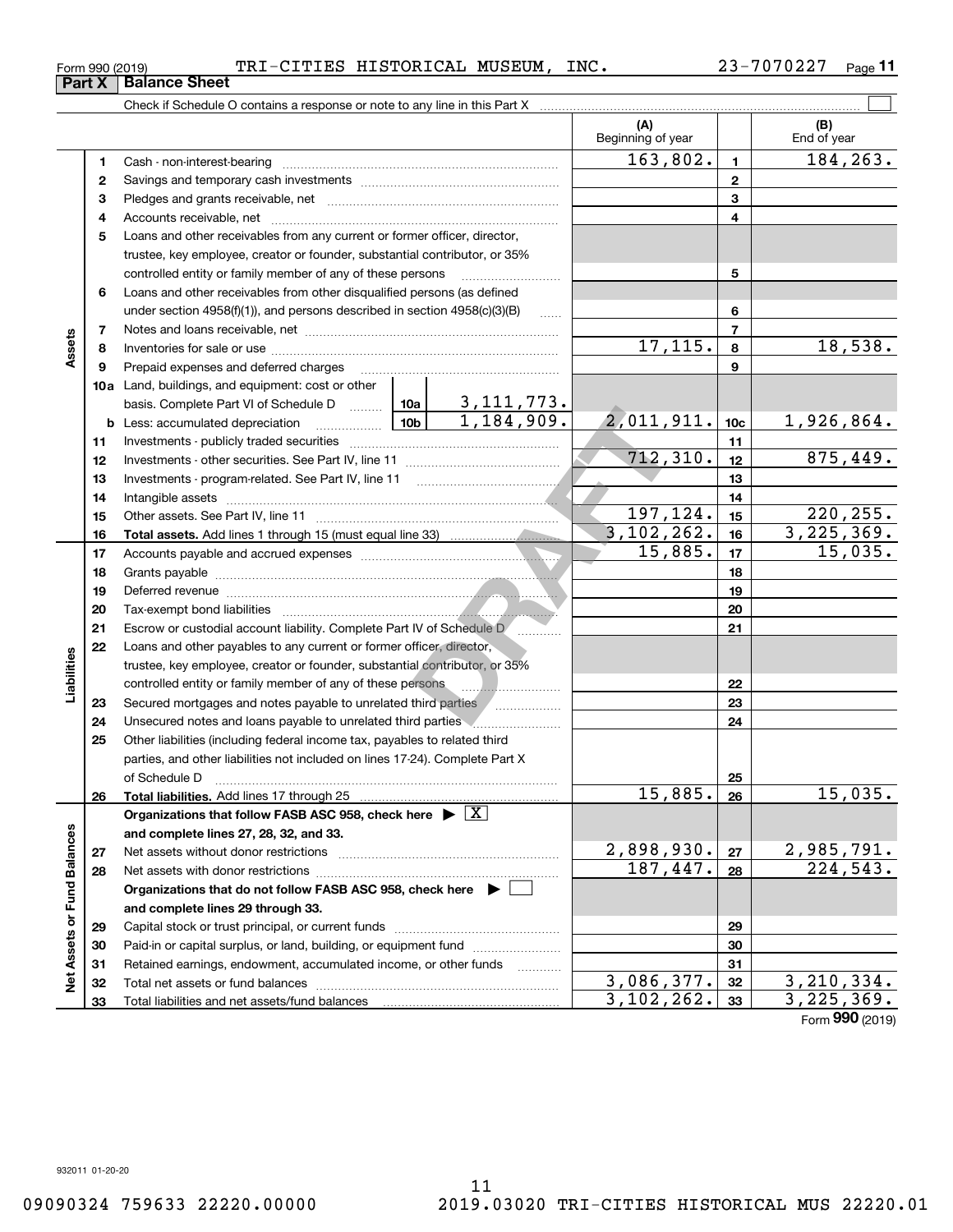|    | TRI-CITIES HISTORICAL MUSEUM, INC.<br>Form 990 (2019)                                                                                                                                                                          | 23-7070227     |                |            | Page $12$       |
|----|--------------------------------------------------------------------------------------------------------------------------------------------------------------------------------------------------------------------------------|----------------|----------------|------------|-----------------|
|    | <b>Part XI   Reconciliation of Net Assets</b>                                                                                                                                                                                  |                |                |            |                 |
|    |                                                                                                                                                                                                                                |                |                |            |                 |
|    |                                                                                                                                                                                                                                |                |                |            |                 |
| 1  |                                                                                                                                                                                                                                | $\mathbf{1}$   |                |            | 804,586.        |
| 2  |                                                                                                                                                                                                                                | $\mathbf{2}$   |                |            | 824,401.        |
| з  | Revenue less expenses. Subtract line 2 from line 1                                                                                                                                                                             | 3              |                |            | $-19,815.$      |
| 4  |                                                                                                                                                                                                                                | $\overline{4}$ | 3,086,377.     |            |                 |
| 5  |                                                                                                                                                                                                                                | 5              |                |            | 143,772.        |
| 6  | Donated services and use of facilities [111] matter contracts and the facilities in the matter of facilities [11] matter contracts and use of facilities [11] matter contracts and the service of the service of the service o | 6              |                |            |                 |
| 7  | Investment expenses www.communication.com/www.communication.com/www.communication.com/www.com                                                                                                                                  | $\overline{7}$ |                |            |                 |
| 8  | Prior period adjustments                                                                                                                                                                                                       | 8              |                |            |                 |
| 9  | Other changes in net assets or fund balances (explain on Schedule O)                                                                                                                                                           | $\mathbf{Q}$   |                |            | 0.              |
| 10 | Net assets or fund balances at end of year. Combine lines 3 through 9 (must equal Part X, line 32,                                                                                                                             |                |                |            |                 |
|    | column (B))                                                                                                                                                                                                                    | 10             | 3, 210, 334.   |            |                 |
|    | Part XII Financial Statements and Reporting                                                                                                                                                                                    |                |                |            |                 |
|    |                                                                                                                                                                                                                                |                |                |            |                 |
|    |                                                                                                                                                                                                                                |                |                | <b>Yes</b> | No              |
| 1  | $\boxed{\mathbf{X}}$ Accrual<br>Accounting method used to prepare the Form 990: <u>I</u> Cash<br>Other.                                                                                                                        |                |                |            |                 |
|    | If the organization changed its method of accounting from a prior year or checked "Other," explain in Schedule O.                                                                                                              |                |                |            |                 |
|    | 2a Were the organization's financial statements compiled or reviewed by an independent accountant?                                                                                                                             |                | 2a             |            | Χ               |
|    | If "Yes," check a box below to indicate whether the financial statements for the year were compiled or reviewed on a                                                                                                           |                |                |            |                 |
|    | separate basis, consolidated basis, or both:                                                                                                                                                                                   |                |                |            |                 |
|    | Separate basis<br><b>Consolidated basis</b><br>Both consolidated and separate basis                                                                                                                                            |                |                |            |                 |
|    | <b>b</b> Were the organization's financial statements audited by an independent accountant?                                                                                                                                    |                | 2 <sub>b</sub> |            | Х               |
|    | If "Yes," check a box below to indicate whether the financial statements for the year were audited on a separate basis,                                                                                                        |                |                |            |                 |
|    | consolidated basis, or both:                                                                                                                                                                                                   |                |                |            |                 |
|    | Both consolidated and separate basis<br>Separate basis<br><b>Consolidated basis</b>                                                                                                                                            |                |                |            |                 |
|    | c If "Yes" to line 2a or 2b, does the organization have a committee that assumes responsibility for oversight of the audit,                                                                                                    |                |                |            |                 |
|    | review, or compilation of its financial statements and selection of an independent accountant?                                                                                                                                 |                | 2c             |            |                 |
|    | If the organization changed either its oversight process or selection process during the tax year, explain on Schedule O.                                                                                                      |                |                |            |                 |
|    | 3a As a result of a federal award, was the organization required to undergo an audit or audits as set forth in the Single Audit                                                                                                |                |                |            |                 |
|    | Act and OMB Circular A-133?                                                                                                                                                                                                    |                | 3a             |            | x               |
|    | b If "Yes," did the organization undergo the required audit or audits? If the organization did not undergo the required audit                                                                                                  |                |                |            |                 |
|    |                                                                                                                                                                                                                                |                | 3b             |            |                 |
|    |                                                                                                                                                                                                                                |                |                |            | Form 990 (2019) |

Form (2019) **990**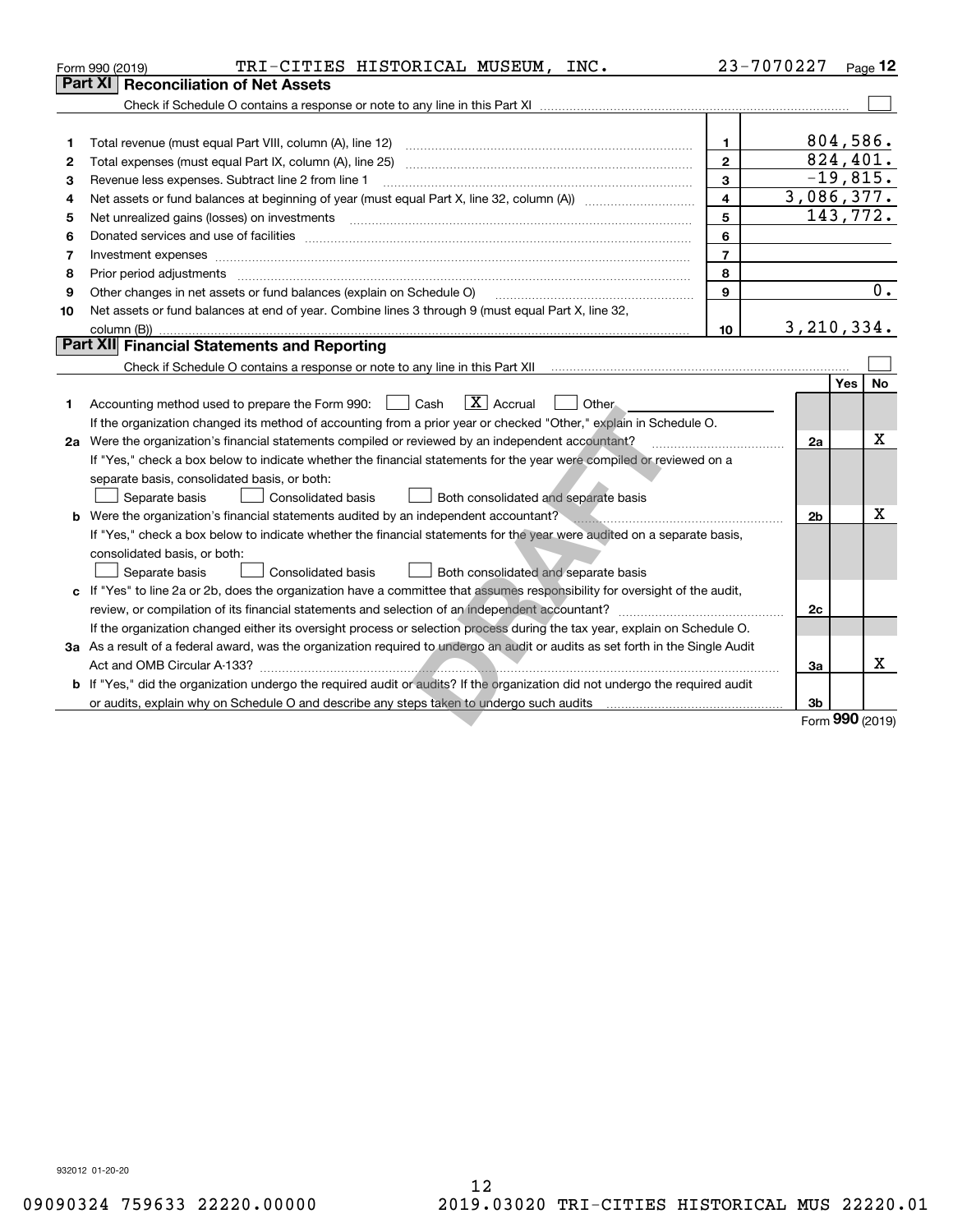| <b>SCHEDULE A</b> |
|-------------------|
|-------------------|

Department of the Treasury Internal Revenue Service

**(Form 990 or 990-EZ)**

# **Public Charity Status and Public Support**

**Complete if the organization is a section 501(c)(3) organization or a section 4947(a)(1) nonexempt charitable trust. | Attach to Form 990 or Form 990-EZ.** 

|  | Go to www.irs.gov/Form990 for instructions and the latest information. |  |  |
|--|------------------------------------------------------------------------|--|--|

| OMB No 1545-0047                    |
|-------------------------------------|
| 105 L J                             |
| <b>Open to Public</b><br>Inspection |

|                          | <b>Employer identification number</b><br>Name of the organization                                                                             |          |                                    |                                 |    |                                                      |                                                    |
|--------------------------|-----------------------------------------------------------------------------------------------------------------------------------------------|----------|------------------------------------|---------------------------------|----|------------------------------------------------------|----------------------------------------------------|
|                          |                                                                                                                                               |          | TRI-CITIES HISTORICAL MUSEUM, INC. |                                 |    |                                                      | 23-7070227                                         |
| Part I                   | Reason for Public Charity Status (All organizations must complete this part.) See instructions.                                               |          |                                    |                                 |    |                                                      |                                                    |
|                          | The organization is not a private foundation because it is: (For lines 1 through 12, check only one box.)                                     |          |                                    |                                 |    |                                                      |                                                    |
| 1                        | A church, convention of churches, or association of churches described in section 170(b)(1)(A)(i).                                            |          |                                    |                                 |    |                                                      |                                                    |
| 2                        | A school described in section 170(b)(1)(A)(ii). (Attach Schedule E (Form 990 or 990-EZ).)                                                     |          |                                    |                                 |    |                                                      |                                                    |
| з                        | A hospital or a cooperative hospital service organization described in section 170(b)(1)(A)(iii).                                             |          |                                    |                                 |    |                                                      |                                                    |
| 4                        | A medical research organization operated in conjunction with a hospital described in section 170(b)(1)(A)(iii). Enter the hospital's name,    |          |                                    |                                 |    |                                                      |                                                    |
|                          | city, and state:                                                                                                                              |          |                                    |                                 |    |                                                      |                                                    |
|                          |                                                                                                                                               |          |                                    |                                 |    |                                                      |                                                    |
| 5                        | An organization operated for the benefit of a college or university owned or operated by a governmental unit described in                     |          |                                    |                                 |    |                                                      |                                                    |
|                          | section 170(b)(1)(A)(iv). (Complete Part II.)                                                                                                 |          |                                    |                                 |    |                                                      |                                                    |
| 6                        | A federal, state, or local government or governmental unit described in section 170(b)(1)(A)(v).                                              |          |                                    |                                 |    |                                                      |                                                    |
| $\lfloor x \rfloor$<br>7 | An organization that normally receives a substantial part of its support from a governmental unit or from the general public described in     |          |                                    |                                 |    |                                                      |                                                    |
|                          | section 170(b)(1)(A)(vi). (Complete Part II.)                                                                                                 |          |                                    |                                 |    |                                                      |                                                    |
| 8                        | A community trust described in section 170(b)(1)(A)(vi). (Complete Part II.)                                                                  |          |                                    |                                 |    |                                                      |                                                    |
| 9                        | An agricultural research organization described in section 170(b)(1)(A)(ix) operated in conjunction with a land-grant college                 |          |                                    |                                 |    |                                                      |                                                    |
|                          | or university or a non-land-grant college of agriculture (see instructions). Enter the name, city, and state of the college or                |          |                                    |                                 |    |                                                      |                                                    |
|                          | university:                                                                                                                                   |          |                                    |                                 |    |                                                      |                                                    |
| 10                       | An organization that normally receives: (1) more than 33 1/3% of its support from contributions, membership fees, and gross receipts from     |          |                                    |                                 |    |                                                      |                                                    |
|                          | activities related to its exempt functions - subject to certain exceptions, and (2) no more than 33 1/3% of its support from gross investment |          |                                    |                                 |    |                                                      |                                                    |
|                          | income and unrelated business taxable income (less section 511 tax) from businesses acquired by the organization after June 30, 1975.         |          |                                    |                                 |    |                                                      |                                                    |
|                          | See section 509(a)(2). (Complete Part III.)                                                                                                   |          |                                    |                                 |    |                                                      |                                                    |
| 11                       | An organization organized and operated exclusively to test for public safety. See section 509(a)(4).                                          |          |                                    |                                 |    |                                                      |                                                    |
| 12                       | An organization organized and operated exclusively for the benefit of, to perform the functions of, or to carry out the purposes of one or    |          |                                    |                                 |    |                                                      |                                                    |
|                          | more publicly supported organizations described in section 509(a)(1) or section 509(a)(2). See section 509(a)(3). Check the box in            |          |                                    |                                 |    |                                                      |                                                    |
|                          | lines 12a through 12d that describes the type of supporting organization and complete lines 12e, 12f, and 12g.                                |          |                                    |                                 |    |                                                      |                                                    |
| a                        | Type I. A supporting organization operated, supervised, or controlled by its supported organization(s), typically by giving                   |          |                                    |                                 |    |                                                      |                                                    |
|                          | the supported organization(s) the power to regularly appoint or elect a majority of the directors or trustees of the supporting               |          |                                    |                                 |    |                                                      |                                                    |
|                          | organization. You must complete Part IV, Sections A and B.                                                                                    |          |                                    |                                 |    |                                                      |                                                    |
| b                        | Type II. A supporting organization supervised or controlled in connection with its supported organization(s), by having                       |          |                                    |                                 |    |                                                      |                                                    |
|                          | control or management of the supporting organization vested in the same persons that control or manage the supported                          |          |                                    |                                 |    |                                                      |                                                    |
|                          | organization(s). You must complete Part IV, Sections A and C.                                                                                 |          |                                    |                                 |    |                                                      |                                                    |
|                          |                                                                                                                                               |          |                                    |                                 |    |                                                      |                                                    |
| с                        | Type III functionally integrated. A supporting organization operated in connection with, and functionally integrated with,                    |          |                                    |                                 |    |                                                      |                                                    |
|                          | its supported organization(s) (see instructions). You must complete Part IV, Sections A, D, and E.                                            |          |                                    |                                 |    |                                                      |                                                    |
| d                        | Type III non-functionally integrated. A supporting organization operated in connection with its supported organization(s)                     |          |                                    |                                 |    |                                                      |                                                    |
|                          | that is not functionally integrated. The organization generally must satisfy a distribution requirement and an attentiveness                  |          |                                    |                                 |    |                                                      |                                                    |
|                          | requirement (see instructions). You must complete Part IV, Sections A and D, and Part V.                                                      |          |                                    |                                 |    |                                                      |                                                    |
|                          | Check this box if the organization received a written determination from the IRS that it is a Type I, Type II, Type III                       |          |                                    |                                 |    |                                                      |                                                    |
|                          | functionally integrated, or Type III non-functionally integrated supporting organization.                                                     |          |                                    |                                 |    |                                                      |                                                    |
|                          | f Enter the number of supported organizations                                                                                                 |          |                                    |                                 |    |                                                      |                                                    |
|                          | Provide the following information about the supported organization(s).<br>(i) Name of supported                                               |          | (iii) Type of organization         | (iv) Is the organization listed |    |                                                      |                                                    |
|                          | organization                                                                                                                                  | (ii) EIN | (described on lines 1-10           | in your governing document?     |    | (v) Amount of monetary<br>support (see instructions) | (vi) Amount of other<br>support (see instructions) |
|                          |                                                                                                                                               |          | above (see instructions))          | Yes                             | No |                                                      |                                                    |
|                          |                                                                                                                                               |          |                                    |                                 |    |                                                      |                                                    |
|                          |                                                                                                                                               |          |                                    |                                 |    |                                                      |                                                    |
|                          |                                                                                                                                               |          |                                    |                                 |    |                                                      |                                                    |
|                          |                                                                                                                                               |          |                                    |                                 |    |                                                      |                                                    |
|                          |                                                                                                                                               |          |                                    |                                 |    |                                                      |                                                    |
|                          |                                                                                                                                               |          |                                    |                                 |    |                                                      |                                                    |

LHA For Paperwork Reduction Act Notice, see the Instructions for Form 990 or 990-EZ. 932021 09-25-19 Schedule A (Form 990 or 990-EZ) 2019 13

**Total**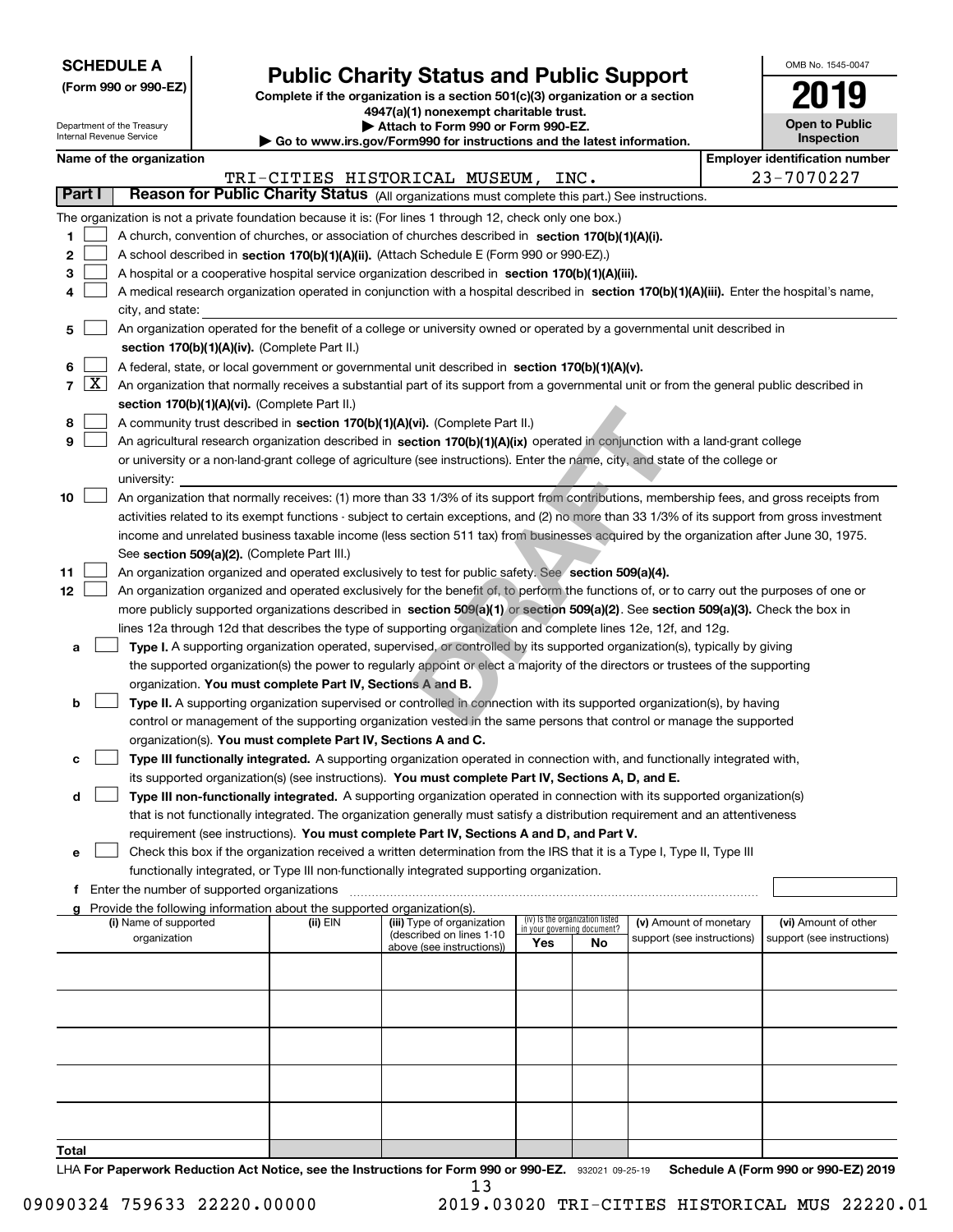## Schedule A (Form 990 or 990-EZ) 2019 <code>TRI-CITIES HISTORICAL MUSEUM</code> , <code>INC.</code>  $23$   $-7070227$  <code>Page</code> **Part II Support Schedule for Organizations Described in Sections 170(b)(1)(A)(iv) and 170(b)(1)(A)(vi)**

23-7070227 Page 2

(Complete only if you checked the box on line 5, 7, or 8 of Part I or if the organization failed to qualify under Part III. If the organization fails to qualify under the tests listed below, please complete Part III.)

|    | <b>Section A. Public Support</b>                                                                                                                                                                                       |          |                        |                                |            |                                      |                                          |
|----|------------------------------------------------------------------------------------------------------------------------------------------------------------------------------------------------------------------------|----------|------------------------|--------------------------------|------------|--------------------------------------|------------------------------------------|
|    | Calendar year (or fiscal year beginning in) $\blacktriangleright$                                                                                                                                                      | (a) 2015 | $(b)$ 2016             | $(c)$ 2017                     | $(d)$ 2018 | (e) 2019                             | (f) Total                                |
|    | 1 Gifts, grants, contributions, and                                                                                                                                                                                    |          |                        |                                |            |                                      |                                          |
|    | membership fees received. (Do not                                                                                                                                                                                      |          |                        |                                |            |                                      |                                          |
|    | include any "unusual grants.")                                                                                                                                                                                         | 166,470. | 97, 127.               | 60,805.                        | 136,410.   | 103,966.                             | 564,778.                                 |
|    | 2 Tax revenues levied for the organ-                                                                                                                                                                                   |          |                        |                                |            |                                      |                                          |
|    | ization's benefit and either paid to                                                                                                                                                                                   |          |                        |                                |            |                                      |                                          |
|    | or expended on its behalf                                                                                                                                                                                              | 474,643. |                        | $477,582.$ $451,837.$ 534,032. |            | 587,892.                             | 2525986.                                 |
|    | 3 The value of services or facilities                                                                                                                                                                                  |          |                        |                                |            |                                      |                                          |
|    | furnished by a governmental unit to                                                                                                                                                                                    |          |                        |                                |            |                                      |                                          |
|    | the organization without charge                                                                                                                                                                                        |          |                        |                                |            |                                      |                                          |
|    | 4 Total. Add lines 1 through 3                                                                                                                                                                                         | 641,113. | 574, 709.              | 512,642.                       | 670, 442.  | 691,858.                             | 3090764.                                 |
|    | 5 The portion of total contributions                                                                                                                                                                                   |          |                        |                                |            |                                      |                                          |
|    | by each person (other than a                                                                                                                                                                                           |          |                        |                                |            |                                      |                                          |
|    | governmental unit or publicly                                                                                                                                                                                          |          |                        |                                |            |                                      |                                          |
|    | supported organization) included                                                                                                                                                                                       |          |                        |                                |            |                                      |                                          |
|    | on line 1 that exceeds 2% of the                                                                                                                                                                                       |          |                        |                                |            |                                      |                                          |
|    | amount shown on line 11,                                                                                                                                                                                               |          |                        |                                |            |                                      |                                          |
|    | column (f)                                                                                                                                                                                                             |          |                        |                                |            |                                      |                                          |
|    | 6 Public support. Subtract line 5 from line 4.                                                                                                                                                                         |          |                        |                                |            |                                      | 3090764.                                 |
|    | <b>Section B. Total Support</b>                                                                                                                                                                                        |          |                        |                                |            |                                      |                                          |
|    | Calendar year (or fiscal year beginning in)                                                                                                                                                                            | (a) 2015 | $(b)$ 2016             | (c) 2017                       | $(d)$ 2018 | (e) 2019                             | (f) Total                                |
|    | <b>7</b> Amounts from line 4                                                                                                                                                                                           | 641,113. | $\overline{574,709}$ . | 512,642.                       | 670, 442.  | 691,858.                             | 3090764.                                 |
|    | 8 Gross income from interest,                                                                                                                                                                                          |          |                        |                                |            |                                      |                                          |
|    | dividends, payments received on                                                                                                                                                                                        |          |                        |                                |            |                                      |                                          |
|    | securities loans, rents, royalties,                                                                                                                                                                                    |          |                        |                                |            |                                      |                                          |
|    | and income from similar sources                                                                                                                                                                                        | 22,627.  | 50,090.                | 61,823.                        | 20,569.    | 27,713.                              | 182,822.                                 |
|    | 9 Net income from unrelated business                                                                                                                                                                                   |          |                        |                                |            |                                      |                                          |
|    | activities, whether or not the                                                                                                                                                                                         |          |                        |                                |            |                                      |                                          |
|    | business is regularly carried on                                                                                                                                                                                       |          |                        |                                |            |                                      |                                          |
|    | <b>10</b> Other income. Do not include gain                                                                                                                                                                            |          |                        |                                |            |                                      |                                          |
|    | or loss from the sale of capital                                                                                                                                                                                       |          |                        |                                |            |                                      |                                          |
|    | assets (Explain in Part VI.)                                                                                                                                                                                           |          |                        |                                |            |                                      |                                          |
|    | 11 Total support. Add lines 7 through 10                                                                                                                                                                               |          |                        |                                |            |                                      | 3273586.                                 |
|    | <b>12</b> Gross receipts from related activities, etc. (see instructions)                                                                                                                                              |          |                        |                                |            | 12                                   | 396,826.                                 |
|    | 13 First five years. If the Form 990 is for the organization's first, second, third, fourth, or fifth tax year as a section 501(c)(3)                                                                                  |          |                        |                                |            |                                      |                                          |
|    | organization, check this box and stop here<br>Section C. Computation of Public Support Percentage                                                                                                                      |          |                        |                                |            |                                      |                                          |
|    |                                                                                                                                                                                                                        |          |                        |                                |            |                                      | 94.42                                    |
|    | 14 Public support percentage for 2019 (line 6, column (f) divided by line 11, column (f) <i>mummention</i>                                                                                                             |          |                        |                                |            | 14                                   | %<br>93.91                               |
|    |                                                                                                                                                                                                                        |          |                        |                                |            | 15                                   | %                                        |
|    | 16a 33 1/3% support test - 2019. If the organization did not check the box on line 13, and line 14 is 33 1/3% or more, check this box and                                                                              |          |                        |                                |            |                                      | $\blacktriangleright$ $\boxed{\text{X}}$ |
|    | stop here. The organization qualifies as a publicly supported organization<br>b 33 1/3% support test - 2018. If the organization did not check a box on line 13 or 16a, and line 15 is 33 1/3% or more, check this box |          |                        |                                |            |                                      |                                          |
|    | and stop here. The organization qualifies as a publicly supported organization                                                                                                                                         |          |                        |                                |            |                                      |                                          |
|    | 17a 10% -facts-and-circumstances test - 2019. If the organization did not check a box on line 13, 16a, or 16b, and line 14 is 10% or more,                                                                             |          |                        |                                |            |                                      |                                          |
|    | and if the organization meets the "facts-and-circumstances" test, check this box and stop here. Explain in Part VI how the organization                                                                                |          |                        |                                |            |                                      |                                          |
|    | meets the "facts-and-circumstances" test. The organization qualifies as a publicly supported organization                                                                                                              |          |                        |                                |            |                                      |                                          |
|    | <b>b 10% -facts-and-circumstances test - 2018.</b> If the organization did not check a box on line 13, 16a, 16b, or 17a, and line 15 is 10% or                                                                         |          |                        |                                |            |                                      |                                          |
|    | more, and if the organization meets the "facts-and-circumstances" test, check this box and stop here. Explain in Part VI how the                                                                                       |          |                        |                                |            |                                      |                                          |
|    | organization meets the "facts-and-circumstances" test. The organization qualifies as a publicly supported organization                                                                                                 |          |                        |                                |            |                                      |                                          |
| 18 | Private foundation. If the organization did not check a box on line 13, 16a, 16b, 17a, or 17b, check this box and see instructions                                                                                     |          |                        |                                |            |                                      |                                          |
|    |                                                                                                                                                                                                                        |          |                        |                                |            | Schedule A (Form 990 or 990-EZ) 2019 |                                          |

**Schedule A (Form 990 or 990-EZ) 2019**

932022 09-25-19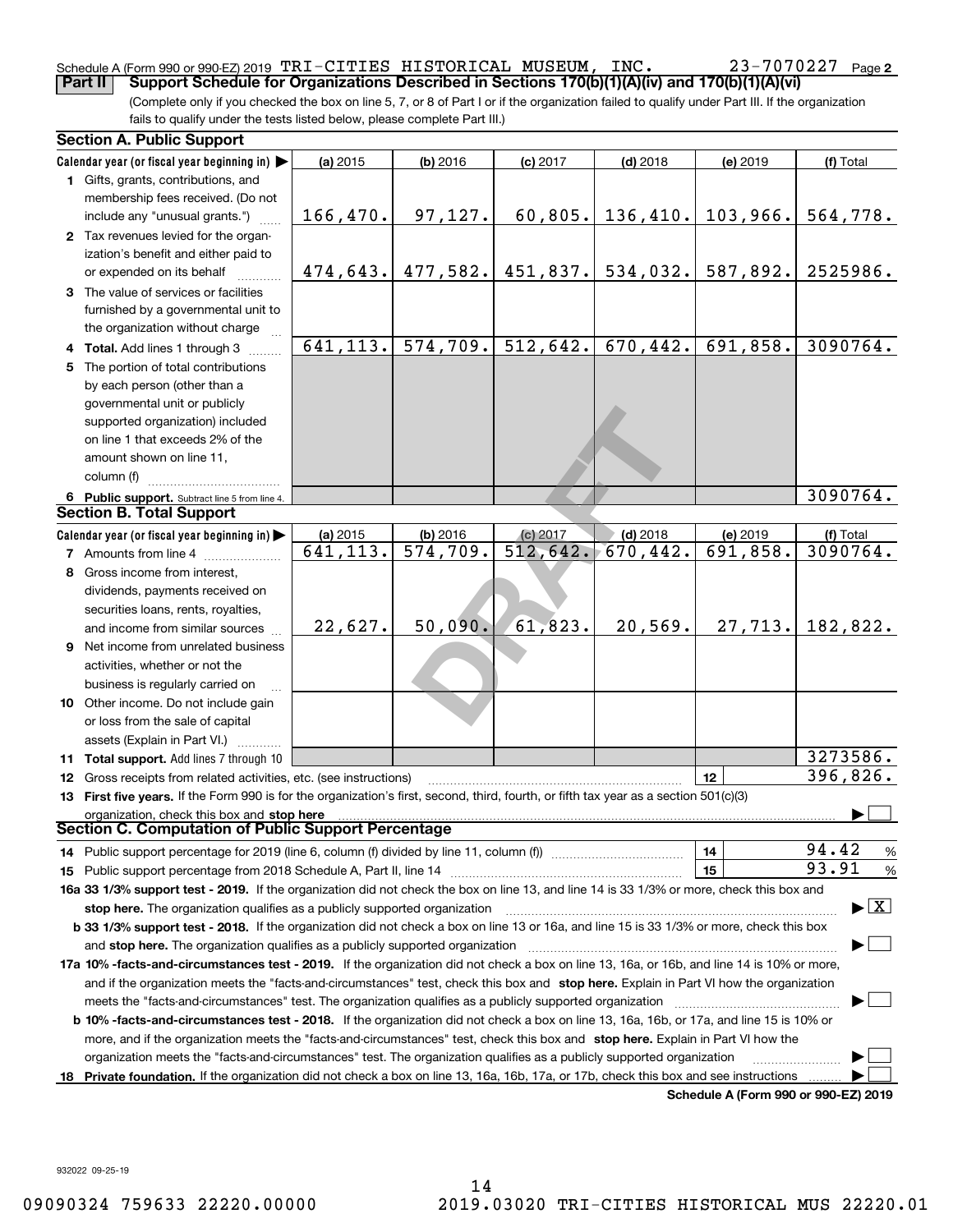## Schedule A (Form 990 or 990-EZ) 2019 <code>TRI-CITIES HISTORICAL MUSEUM</code> , <code>INC.</code>  $23$   $-7070227$  <code>Page</code> **Part III Support Schedule for Organizations Described in Section 509(a)(2)**

(Complete only if you checked the box on line 10 of Part I or if the organization failed to qualify under Part II. If the organization fails to qualify under the tests listed below, please complete Part II.)

|    | <b>Section A. Public Support</b>                                                                                                                                                                                               |          |            |                 |            |          |                                      |
|----|--------------------------------------------------------------------------------------------------------------------------------------------------------------------------------------------------------------------------------|----------|------------|-----------------|------------|----------|--------------------------------------|
|    | Calendar year (or fiscal year beginning in) $\blacktriangleright$                                                                                                                                                              | (a) 2015 | (b) 2016   | <b>(c)</b> 2017 | $(d)$ 2018 | (e) 2019 | (f) Total                            |
|    | 1 Gifts, grants, contributions, and                                                                                                                                                                                            |          |            |                 |            |          |                                      |
|    | membership fees received. (Do not                                                                                                                                                                                              |          |            |                 |            |          |                                      |
|    | include any "unusual grants.")                                                                                                                                                                                                 |          |            |                 |            |          |                                      |
|    | 2 Gross receipts from admissions,<br>merchandise sold or services per-<br>formed, or facilities furnished in<br>any activity that is related to the<br>organization's tax-exempt purpose                                       |          |            |                 |            |          |                                      |
|    | 3 Gross receipts from activities that                                                                                                                                                                                          |          |            |                 |            |          |                                      |
|    | are not an unrelated trade or bus-                                                                                                                                                                                             |          |            |                 |            |          |                                      |
|    | iness under section 513                                                                                                                                                                                                        |          |            |                 |            |          |                                      |
|    | 4 Tax revenues levied for the organ-                                                                                                                                                                                           |          |            |                 |            |          |                                      |
|    | ization's benefit and either paid to                                                                                                                                                                                           |          |            |                 |            |          |                                      |
|    | or expended on its behalf                                                                                                                                                                                                      |          |            |                 |            |          |                                      |
|    | 5 The value of services or facilities                                                                                                                                                                                          |          |            |                 |            |          |                                      |
|    | furnished by a governmental unit to                                                                                                                                                                                            |          |            |                 |            |          |                                      |
|    | the organization without charge                                                                                                                                                                                                |          |            |                 |            |          |                                      |
|    | <b>6 Total.</b> Add lines 1 through 5                                                                                                                                                                                          |          |            |                 |            |          |                                      |
|    | 7a Amounts included on lines 1, 2, and                                                                                                                                                                                         |          |            |                 |            |          |                                      |
|    | 3 received from disqualified persons                                                                                                                                                                                           |          |            |                 |            |          |                                      |
|    | <b>b</b> Amounts included on lines 2 and 3 received<br>from other than disqualified persons that<br>exceed the greater of \$5,000 or 1% of the<br>amount on line 13 for the year                                               |          |            |                 |            |          |                                      |
|    | c Add lines 7a and 7b                                                                                                                                                                                                          |          |            |                 |            |          |                                      |
|    | 8 Public support. (Subtract line 7c from line 6.)                                                                                                                                                                              |          |            |                 |            |          |                                      |
|    | <b>Section B. Total Support</b>                                                                                                                                                                                                |          |            |                 |            |          |                                      |
|    | Calendar year (or fiscal year beginning in)                                                                                                                                                                                    | (a) 2015 | $(b)$ 2016 | <b>(c)</b> 2017 | $(d)$ 2018 | (e) 2019 | (f) Total                            |
|    | 9 Amounts from line 6                                                                                                                                                                                                          |          |            |                 |            |          |                                      |
|    | <b>10a</b> Gross income from interest,<br>dividends, payments received on<br>securities loans, rents, royalties,<br>and income from similar sources                                                                            |          |            |                 |            |          |                                      |
|    | <b>b</b> Unrelated business taxable income                                                                                                                                                                                     |          |            |                 |            |          |                                      |
|    | (less section 511 taxes) from businesses<br>acquired after June 30, 1975<br>1.1.1.1.1.1.1.1.1.1                                                                                                                                |          |            |                 |            |          |                                      |
|    | c Add lines 10a and 10b                                                                                                                                                                                                        |          |            |                 |            |          |                                      |
|    | 11 Net income from unrelated business<br>activities not included in line 10b,<br>whether or not the business is<br>regularly carried on                                                                                        |          |            |                 |            |          |                                      |
|    | <b>12</b> Other income. Do not include gain<br>or loss from the sale of capital<br>assets (Explain in Part VI.)                                                                                                                |          |            |                 |            |          |                                      |
|    | 13 Total support. (Add lines 9, 10c, 11, and 12.)                                                                                                                                                                              |          |            |                 |            |          |                                      |
|    | 14 First five years. If the Form 990 is for the organization's first, second, third, fourth, or fifth tax year as a section 501(c)(3) organization,                                                                            |          |            |                 |            |          |                                      |
|    | check this box and stop here measurements and contact the contract of the contract of the contract of the contract of the contract of the contract of the contract of the contract of the contract of the contract of the cont |          |            |                 |            |          |                                      |
|    | <b>Section C. Computation of Public Support Percentage</b>                                                                                                                                                                     |          |            |                 |            |          |                                      |
|    | 15 Public support percentage for 2019 (line 8, column (f), divided by line 13, column (f))                                                                                                                                     |          |            |                 |            | 15       | %                                    |
| 16 | Public support percentage from 2018 Schedule A, Part III, line 15                                                                                                                                                              |          |            |                 |            | 16       | %                                    |
|    | <b>Section D. Computation of Investment Income Percentage</b>                                                                                                                                                                  |          |            |                 |            |          |                                      |
|    | 17 Investment income percentage for 2019 (line 10c, column (f), divided by line 13, column (f))                                                                                                                                |          |            |                 |            | 17       | %                                    |
|    | 18 Investment income percentage from 2018 Schedule A, Part III, line 17                                                                                                                                                        |          |            |                 |            | 18       | %                                    |
|    | 19a 33 1/3% support tests - 2019. If the organization did not check the box on line 14, and line 15 is more than 33 1/3%, and line 17 is not                                                                                   |          |            |                 |            |          |                                      |
|    | more than 33 1/3%, check this box and stop here. The organization qualifies as a publicly supported organization                                                                                                               |          |            |                 |            |          |                                      |
|    | b 33 1/3% support tests - 2018. If the organization did not check a box on line 14 or line 19a, and line 16 is more than 33 1/3%, and                                                                                          |          |            |                 |            |          |                                      |
|    | line 18 is not more than 33 1/3%, check this box and stop here. The organization qualifies as a publicly supported organization                                                                                                |          |            |                 |            |          |                                      |
| 20 | Private foundation. If the organization did not check a box on line 14, 19a, or 19b, check this box and see instructions                                                                                                       |          |            |                 |            | .        |                                      |
|    | 932023 09-25-19                                                                                                                                                                                                                |          |            |                 |            |          | Schedule A (Form 990 or 990-EZ) 2019 |
|    |                                                                                                                                                                                                                                |          | 15         |                 |            |          |                                      |

<sup>09090324 759633 22220.00000 2019.03020</sup> TRI-CITIES HISTORICAL MUS 22220.01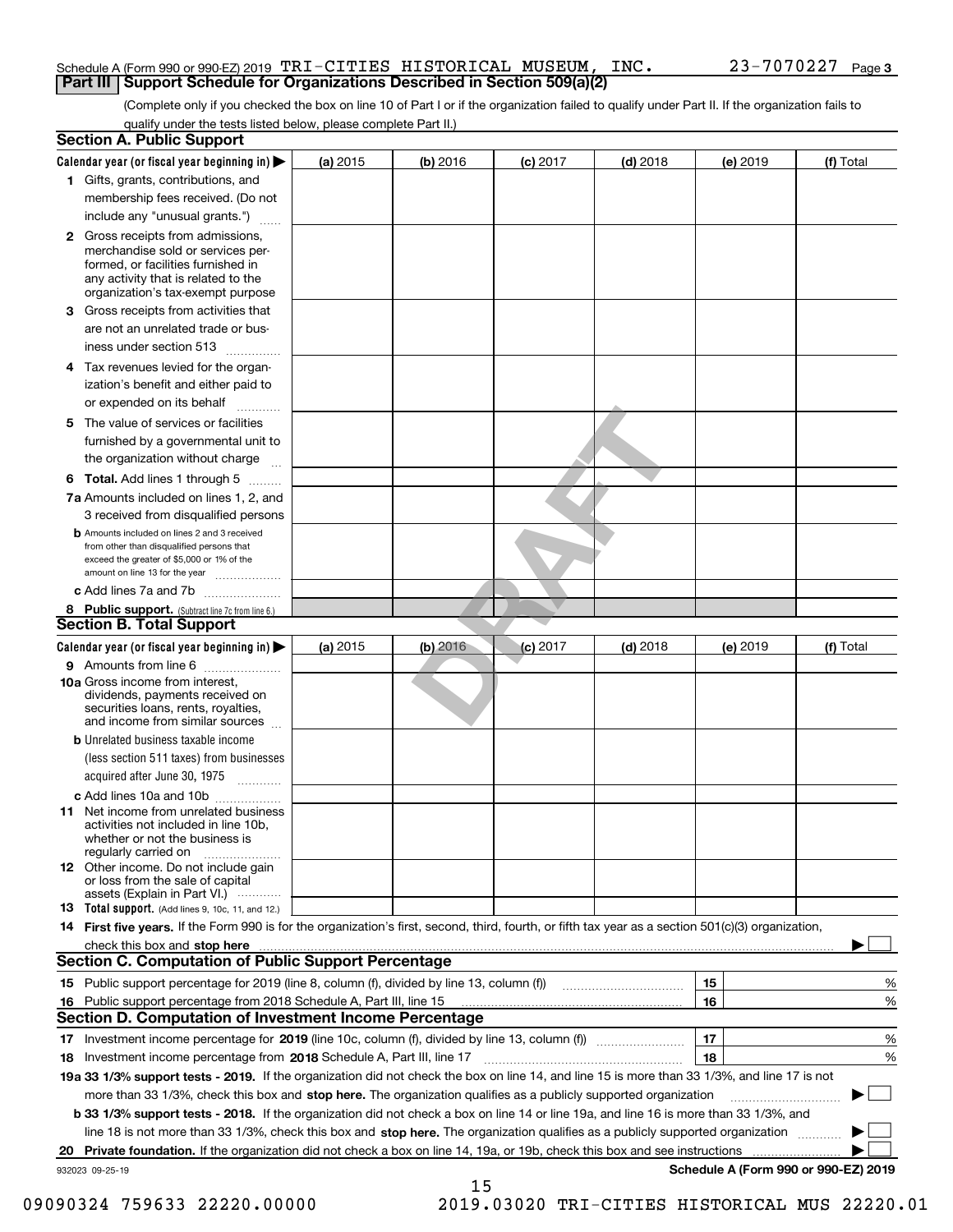## Schedule A (Form 990 or 990-EZ) 2019 <code>TRI-CITIES HISTORICAL MUSEUM</code> , <code>INC.</code>  $23$   $-7070227$  <code>Page</code>

**1**

**2**

**3a**

**3b**

**3c**

**4a**

**4b**

**4c**

**5a**

**5b5c**

**6**

**7**

**8**

**9a**

**9b**

**9c**

**10a**

**10b**

**YesNo**

# **Part IV Supporting Organizations**

(Complete only if you checked a box in line 12 on Part I. If you checked 12a of Part I, complete Sections A and B. If you checked 12b of Part I, complete Sections A and C. If you checked 12c of Part I, complete Sections A, D, and E. If you checked 12d of Part I, complete Sections A and D, and complete Part V.)

# **Section A. All Supporting Organizations**

- **1** Are all of the organization's supported organizations listed by name in the organization's governing documents? If "No," describe in **Part VI** how the supported organizations are designated. If designated by *class or purpose, describe the designation. If historic and continuing relationship, explain.*
- **2** Did the organization have any supported organization that does not have an IRS determination of status under section 509(a)(1) or (2)? If "Yes," explain in Part VI how the organization determined that the supported *organization was described in section 509(a)(1) or (2).*
- **3a** Did the organization have a supported organization described in section 501(c)(4), (5), or (6)? If "Yes," answer *(b) and (c) below.*
- **b** Did the organization confirm that each supported organization qualified under section 501(c)(4), (5), or (6) and satisfied the public support tests under section 509(a)(2)? If "Yes," describe in **Part VI** when and how the *organization made the determination.*
- **c**Did the organization ensure that all support to such organizations was used exclusively for section 170(c)(2)(B) purposes? If "Yes," explain in **Part VI** what controls the organization put in place to ensure such use.
- **4a***If* Was any supported organization not organized in the United States ("foreign supported organization")? *"Yes," and if you checked 12a or 12b in Part I, answer (b) and (c) below.*
- **b** Did the organization have ultimate control and discretion in deciding whether to make grants to the foreign supported organization? If "Yes," describe in **Part VI** how the organization had such control and discretion *despite being controlled or supervised by or in connection with its supported organizations.*
- **c** Did the organization support any foreign supported organization that does not have an IRS determination under sections 501(c)(3) and 509(a)(1) or (2)? If "Yes," explain in **Part VI** what controls the organization used *to ensure that all support to the foreign supported organization was used exclusively for section 170(c)(2)(B) purposes.*
- **5a***If "Yes,"* Did the organization add, substitute, or remove any supported organizations during the tax year? answer (b) and (c) below (if applicable). Also, provide detail in **Part VI,** including (i) the names and EIN *numbers of the supported organizations added, substituted, or removed; (ii) the reasons for each such action; (iii) the authority under the organization's organizing document authorizing such action; and (iv) how the action was accomplished (such as by amendment to the organizing document).* Izations was used exclusively for section 170<sub>(C)</sub>(*z*<br>ganization put in place to ensure such use.<br>ed States ("foreign supported organization")? If<br>and (*c*) below.<br>n deciding whether to make grants to the foreign<br>the orga
- **b** Type I or Type II only. Was any added or substituted supported organization part of a class already designated in the organization's organizing document?
- **cSubstitutions only.**  Was the substitution the result of an event beyond the organization's control?
- **6** Did the organization provide support (whether in the form of grants or the provision of services or facilities) to **Part VI.** *If "Yes," provide detail in* support or benefit one or more of the filing organization's supported organizations? anyone other than (i) its supported organizations, (ii) individuals that are part of the charitable class benefited by one or more of its supported organizations, or (iii) other supporting organizations that also
- **7**Did the organization provide a grant, loan, compensation, or other similar payment to a substantial contributor *If "Yes," complete Part I of Schedule L (Form 990 or 990-EZ).* regard to a substantial contributor? (as defined in section 4958(c)(3)(C)), a family member of a substantial contributor, or a 35% controlled entity with
- **8** Did the organization make a loan to a disqualified person (as defined in section 4958) not described in line 7? *If "Yes," complete Part I of Schedule L (Form 990 or 990-EZ).*
- **9a** Was the organization controlled directly or indirectly at any time during the tax year by one or more in section 509(a)(1) or (2))? If "Yes," *provide detail in* <code>Part VI.</code> disqualified persons as defined in section 4946 (other than foundation managers and organizations described
- **b** Did one or more disqualified persons (as defined in line 9a) hold a controlling interest in any entity in which the supporting organization had an interest? If "Yes," provide detail in P**art VI**.
- **c**Did a disqualified person (as defined in line 9a) have an ownership interest in, or derive any personal benefit from, assets in which the supporting organization also had an interest? If "Yes," provide detail in P**art VI.**
- **10a** Was the organization subject to the excess business holdings rules of section 4943 because of section supporting organizations)? If "Yes," answer 10b below. 4943(f) (regarding certain Type II supporting organizations, and all Type III non-functionally integrated
- **b** Did the organization have any excess business holdings in the tax year? (Use Schedule C, Form 4720, to *determine whether the organization had excess business holdings.)*

16

932024 09-25-19

**Schedule A (Form 990 or 990-EZ) 2019**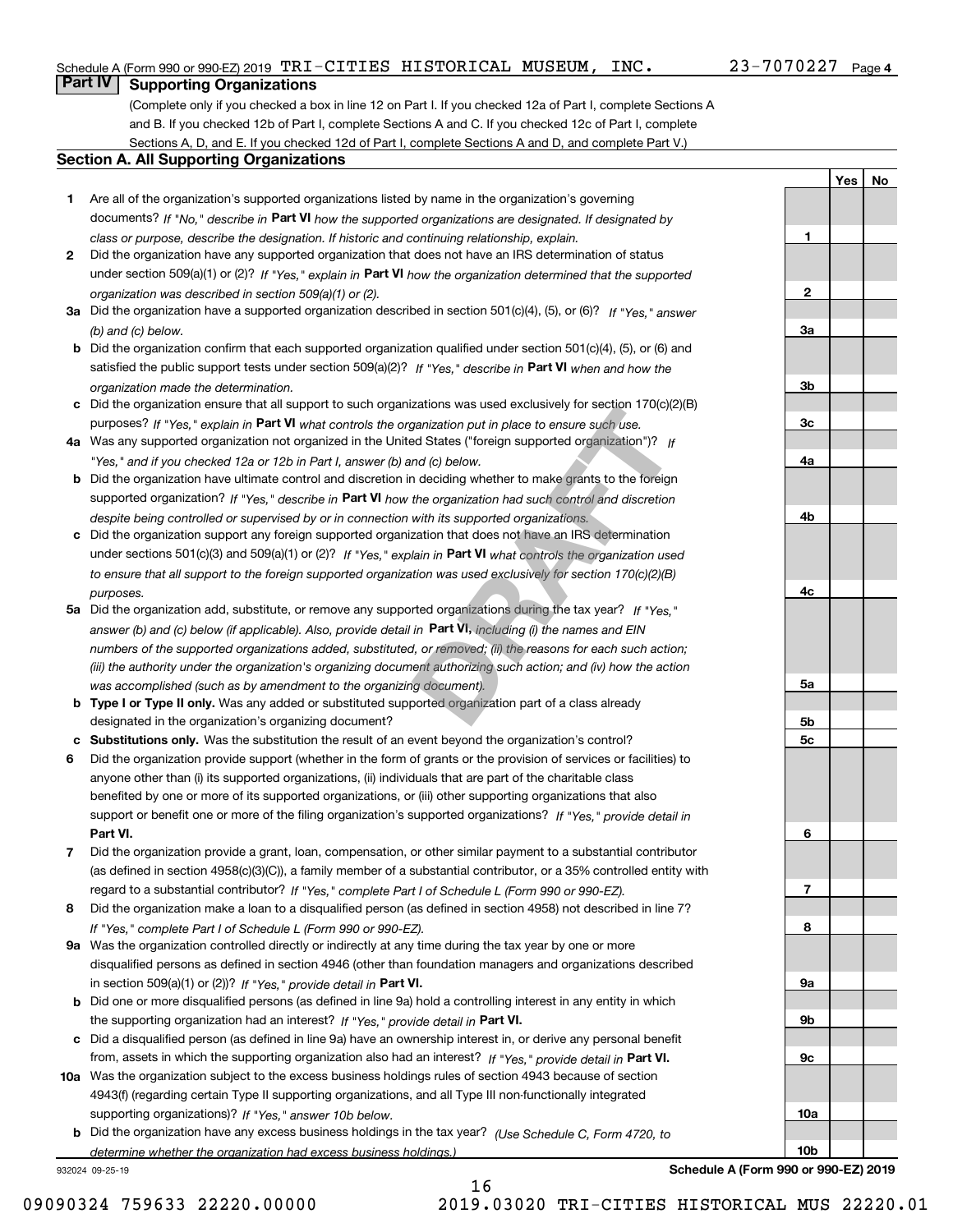# Schedule A (Form 990 or 990-EZ) 2019 TRI-CITIES HISTORICAL MUSEUM , INC 23–7070227 Page 5

| Yes<br>No<br>Has the organization accepted a gift or contribution from any of the following persons?<br>11.<br>a A person who directly or indirectly controls, either alone or together with persons described in (b) and (c)<br>below, the governing body of a supported organization?<br>11a<br><b>b</b> A family member of a person described in (a) above?<br>11 <sub>b</sub><br>c A 35% controlled entity of a person described in (a) or (b) above? If "Yes" to a, b, or c, provide detail in Part VI.<br>11c<br><b>Section B. Type I Supporting Organizations</b><br>Yes<br>No<br>1<br>Did the directors, trustees, or membership of one or more supported organizations have the power to<br>regularly appoint or elect at least a majority of the organization's directors or trustees at all times during the<br>tax year? If "No," describe in Part VI how the supported organization(s) effectively operated, supervised, or<br>controlled the organization's activities. If the organization had more than one supported organization,<br>describe how the powers to appoint and/or remove directors or trustees were allocated among the supported<br>1<br>organizations and what conditions or restrictions, if any, applied to such powers during the tax year.<br>2<br>Did the organization operate for the benefit of any supported organization other than the supported<br>organization(s) that operated, supervised, or controlled the supporting organization? If "Yes," explain in<br><b>Part VI</b> how providing such benefit carried out the purposes of the supported organization(s) that operated,<br>$\mathbf{2}$<br>supervised, or controlled the supporting organization.<br><b>Section C. Type II Supporting Organizations</b><br>Yes<br>No<br>Were a majority of the organization's directors or trustees during the tax year also a majority of the directors<br>1<br>or trustees of each of the organization's supported organization(s)? If "No." describe in Part VI how control<br>or management of the supporting organization was vested in the same persons that controlled or managed<br>1<br>the supported organization(s).<br><b>Section D. All Type III Supporting Organizations</b><br>Yes<br>No<br>Did the organization provide to each of its supported organizations, by the last day of the fifth month of the<br>1<br>organization's tax year, (i) a written notice describing the type and amount of support provided during the prior tax<br>year, (ii) a copy of the Form 990 that was most recently filed as of the date of notification, and (iii) copies of the<br>organization's governing documents in effect on the date of notification, to the extent not previously provided?<br>1<br>Were any of the organization's officers, directors, or trustees either (i) appointed or elected by the supported<br>2<br>organization(s) or (ii) serving on the governing body of a supported organization? If "No," explain in Part VI how<br>$\mathbf{2}$<br>the organization maintained a close and continuous working relationship with the supported organization(s).<br>By reason of the relationship described in (2), did the organization's supported organizations have a<br>3<br>significant voice in the organization's investment policies and in directing the use of the organization's<br>income or assets at all times during the tax year? If "Yes," describe in Part VI the role the organization's<br>3<br>supported organizations played in this regard.<br>Section E. Type III Functionally Integrated Supporting Organizations<br>Check the box next to the method that the organization used to satisfy the Integral Part Test during the year (see instructions).<br>1<br>The organization satisfied the Activities Test. Complete line 2 below.<br>a<br>The organization is the parent of each of its supported organizations. Complete line 3 below.<br>b<br>The organization supported a governmental entity. Describe in Part VI how you supported a government entity (see instructions),<br>c<br>Yes<br>Activities Test. Answer (a) and (b) below.<br>No<br>2<br>Did substantially all of the organization's activities during the tax year directly further the exempt purposes of<br>а<br>the supported organization(s) to which the organization was responsive? If "Yes," then in Part VI identify<br>those supported organizations and explain how these activities directly furthered their exempt purposes,<br>how the organization was responsive to those supported organizations, and how the organization determined<br>2a<br>that these activities constituted substantially all of its activities.<br><b>b</b> Did the activities described in (a) constitute activities that, but for the organization's involvement, one or more<br>of the organization's supported organization(s) would have been engaged in? If "Yes," explain in Part VI the<br>reasons for the organization's position that its supported organization(s) would have engaged in these<br>2b<br>activities but for the organization's involvement.<br>з<br>Parent of Supported Organizations. Answer (a) and (b) below.<br>a Did the organization have the power to regularly appoint or elect a majority of the officers, directors, or<br>trustees of each of the supported organizations? Provide details in Part VI.<br>За<br><b>b</b> Did the organization exercise a substantial degree of direction over the policies, programs, and activities of each<br>of its supported organizations? If "Yes," describe in Part VI the role played by the organization in this regard.<br>Зb | <b>Part IV</b><br><b>Supporting Organizations (continued)</b> |  |  |
|-------------------------------------------------------------------------------------------------------------------------------------------------------------------------------------------------------------------------------------------------------------------------------------------------------------------------------------------------------------------------------------------------------------------------------------------------------------------------------------------------------------------------------------------------------------------------------------------------------------------------------------------------------------------------------------------------------------------------------------------------------------------------------------------------------------------------------------------------------------------------------------------------------------------------------------------------------------------------------------------------------------------------------------------------------------------------------------------------------------------------------------------------------------------------------------------------------------------------------------------------------------------------------------------------------------------------------------------------------------------------------------------------------------------------------------------------------------------------------------------------------------------------------------------------------------------------------------------------------------------------------------------------------------------------------------------------------------------------------------------------------------------------------------------------------------------------------------------------------------------------------------------------------------------------------------------------------------------------------------------------------------------------------------------------------------------------------------------------------------------------------------------------------------------------------------------------------------------------------------------------------------------------------------------------------------------------------------------------------------------------------------------------------------------------------------------------------------------------------------------------------------------------------------------------------------------------------------------------------------------------------------------------------------------------------------------------------------------------------------------------------------------------------------------------------------------------------------------------------------------------------------------------------------------------------------------------------------------------------------------------------------------------------------------------------------------------------------------------------------------------------------------------------------------------------------------------------------------------------------------------------------------------------------------------------------------------------------------------------------------------------------------------------------------------------------------------------------------------------------------------------------------------------------------------------------------------------------------------------------------------------------------------------------------------------------------------------------------------------------------------------------------------------------------------------------------------------------------------------------------------------------------------------------------------------------------------------------------------------------------------------------------------------------------------------------------------------------------------------------------------------------------------------------------------------------------------------------------------------------------------------------------------------------------------------------------------------------------------------------------------------------------------------------------------------------------------------------------------------------------------------------------------------------------------------------------------------------------------------------------------------------------------------------------------------------------------------------------------------------------------------------------------------------------------------------------------------------------------------------------------------------------------------------------------------------------------------------------------------------------------------------------------------------------------------------------------------------------------------------------------------------------------------------------------------------------------------------------------------------------------------------------------------------------------------------------------------------------------------------------------------------------------------------------------------------------------------------------------------------------------------------------------------------------------------------------------------------------------------------------------------------------------------------------|---------------------------------------------------------------|--|--|
|                                                                                                                                                                                                                                                                                                                                                                                                                                                                                                                                                                                                                                                                                                                                                                                                                                                                                                                                                                                                                                                                                                                                                                                                                                                                                                                                                                                                                                                                                                                                                                                                                                                                                                                                                                                                                                                                                                                                                                                                                                                                                                                                                                                                                                                                                                                                                                                                                                                                                                                                                                                                                                                                                                                                                                                                                                                                                                                                                                                                                                                                                                                                                                                                                                                                                                                                                                                                                                                                                                                                                                                                                                                                                                                                                                                                                                                                                                                                                                                                                                                                                                                                                                                                                                                                                                                                                                                                                                                                                                                                                                                                                                                                                                                                                                                                                                                                                                                                                                                                                                                                                                                                                                                                                                                                                                                                                                                                                                                                                                                                                                                                                                                                   |                                                               |  |  |
|                                                                                                                                                                                                                                                                                                                                                                                                                                                                                                                                                                                                                                                                                                                                                                                                                                                                                                                                                                                                                                                                                                                                                                                                                                                                                                                                                                                                                                                                                                                                                                                                                                                                                                                                                                                                                                                                                                                                                                                                                                                                                                                                                                                                                                                                                                                                                                                                                                                                                                                                                                                                                                                                                                                                                                                                                                                                                                                                                                                                                                                                                                                                                                                                                                                                                                                                                                                                                                                                                                                                                                                                                                                                                                                                                                                                                                                                                                                                                                                                                                                                                                                                                                                                                                                                                                                                                                                                                                                                                                                                                                                                                                                                                                                                                                                                                                                                                                                                                                                                                                                                                                                                                                                                                                                                                                                                                                                                                                                                                                                                                                                                                                                                   |                                                               |  |  |
|                                                                                                                                                                                                                                                                                                                                                                                                                                                                                                                                                                                                                                                                                                                                                                                                                                                                                                                                                                                                                                                                                                                                                                                                                                                                                                                                                                                                                                                                                                                                                                                                                                                                                                                                                                                                                                                                                                                                                                                                                                                                                                                                                                                                                                                                                                                                                                                                                                                                                                                                                                                                                                                                                                                                                                                                                                                                                                                                                                                                                                                                                                                                                                                                                                                                                                                                                                                                                                                                                                                                                                                                                                                                                                                                                                                                                                                                                                                                                                                                                                                                                                                                                                                                                                                                                                                                                                                                                                                                                                                                                                                                                                                                                                                                                                                                                                                                                                                                                                                                                                                                                                                                                                                                                                                                                                                                                                                                                                                                                                                                                                                                                                                                   |                                                               |  |  |
|                                                                                                                                                                                                                                                                                                                                                                                                                                                                                                                                                                                                                                                                                                                                                                                                                                                                                                                                                                                                                                                                                                                                                                                                                                                                                                                                                                                                                                                                                                                                                                                                                                                                                                                                                                                                                                                                                                                                                                                                                                                                                                                                                                                                                                                                                                                                                                                                                                                                                                                                                                                                                                                                                                                                                                                                                                                                                                                                                                                                                                                                                                                                                                                                                                                                                                                                                                                                                                                                                                                                                                                                                                                                                                                                                                                                                                                                                                                                                                                                                                                                                                                                                                                                                                                                                                                                                                                                                                                                                                                                                                                                                                                                                                                                                                                                                                                                                                                                                                                                                                                                                                                                                                                                                                                                                                                                                                                                                                                                                                                                                                                                                                                                   |                                                               |  |  |
|                                                                                                                                                                                                                                                                                                                                                                                                                                                                                                                                                                                                                                                                                                                                                                                                                                                                                                                                                                                                                                                                                                                                                                                                                                                                                                                                                                                                                                                                                                                                                                                                                                                                                                                                                                                                                                                                                                                                                                                                                                                                                                                                                                                                                                                                                                                                                                                                                                                                                                                                                                                                                                                                                                                                                                                                                                                                                                                                                                                                                                                                                                                                                                                                                                                                                                                                                                                                                                                                                                                                                                                                                                                                                                                                                                                                                                                                                                                                                                                                                                                                                                                                                                                                                                                                                                                                                                                                                                                                                                                                                                                                                                                                                                                                                                                                                                                                                                                                                                                                                                                                                                                                                                                                                                                                                                                                                                                                                                                                                                                                                                                                                                                                   |                                                               |  |  |
|                                                                                                                                                                                                                                                                                                                                                                                                                                                                                                                                                                                                                                                                                                                                                                                                                                                                                                                                                                                                                                                                                                                                                                                                                                                                                                                                                                                                                                                                                                                                                                                                                                                                                                                                                                                                                                                                                                                                                                                                                                                                                                                                                                                                                                                                                                                                                                                                                                                                                                                                                                                                                                                                                                                                                                                                                                                                                                                                                                                                                                                                                                                                                                                                                                                                                                                                                                                                                                                                                                                                                                                                                                                                                                                                                                                                                                                                                                                                                                                                                                                                                                                                                                                                                                                                                                                                                                                                                                                                                                                                                                                                                                                                                                                                                                                                                                                                                                                                                                                                                                                                                                                                                                                                                                                                                                                                                                                                                                                                                                                                                                                                                                                                   |                                                               |  |  |
|                                                                                                                                                                                                                                                                                                                                                                                                                                                                                                                                                                                                                                                                                                                                                                                                                                                                                                                                                                                                                                                                                                                                                                                                                                                                                                                                                                                                                                                                                                                                                                                                                                                                                                                                                                                                                                                                                                                                                                                                                                                                                                                                                                                                                                                                                                                                                                                                                                                                                                                                                                                                                                                                                                                                                                                                                                                                                                                                                                                                                                                                                                                                                                                                                                                                                                                                                                                                                                                                                                                                                                                                                                                                                                                                                                                                                                                                                                                                                                                                                                                                                                                                                                                                                                                                                                                                                                                                                                                                                                                                                                                                                                                                                                                                                                                                                                                                                                                                                                                                                                                                                                                                                                                                                                                                                                                                                                                                                                                                                                                                                                                                                                                                   |                                                               |  |  |
|                                                                                                                                                                                                                                                                                                                                                                                                                                                                                                                                                                                                                                                                                                                                                                                                                                                                                                                                                                                                                                                                                                                                                                                                                                                                                                                                                                                                                                                                                                                                                                                                                                                                                                                                                                                                                                                                                                                                                                                                                                                                                                                                                                                                                                                                                                                                                                                                                                                                                                                                                                                                                                                                                                                                                                                                                                                                                                                                                                                                                                                                                                                                                                                                                                                                                                                                                                                                                                                                                                                                                                                                                                                                                                                                                                                                                                                                                                                                                                                                                                                                                                                                                                                                                                                                                                                                                                                                                                                                                                                                                                                                                                                                                                                                                                                                                                                                                                                                                                                                                                                                                                                                                                                                                                                                                                                                                                                                                                                                                                                                                                                                                                                                   |                                                               |  |  |
|                                                                                                                                                                                                                                                                                                                                                                                                                                                                                                                                                                                                                                                                                                                                                                                                                                                                                                                                                                                                                                                                                                                                                                                                                                                                                                                                                                                                                                                                                                                                                                                                                                                                                                                                                                                                                                                                                                                                                                                                                                                                                                                                                                                                                                                                                                                                                                                                                                                                                                                                                                                                                                                                                                                                                                                                                                                                                                                                                                                                                                                                                                                                                                                                                                                                                                                                                                                                                                                                                                                                                                                                                                                                                                                                                                                                                                                                                                                                                                                                                                                                                                                                                                                                                                                                                                                                                                                                                                                                                                                                                                                                                                                                                                                                                                                                                                                                                                                                                                                                                                                                                                                                                                                                                                                                                                                                                                                                                                                                                                                                                                                                                                                                   |                                                               |  |  |
|                                                                                                                                                                                                                                                                                                                                                                                                                                                                                                                                                                                                                                                                                                                                                                                                                                                                                                                                                                                                                                                                                                                                                                                                                                                                                                                                                                                                                                                                                                                                                                                                                                                                                                                                                                                                                                                                                                                                                                                                                                                                                                                                                                                                                                                                                                                                                                                                                                                                                                                                                                                                                                                                                                                                                                                                                                                                                                                                                                                                                                                                                                                                                                                                                                                                                                                                                                                                                                                                                                                                                                                                                                                                                                                                                                                                                                                                                                                                                                                                                                                                                                                                                                                                                                                                                                                                                                                                                                                                                                                                                                                                                                                                                                                                                                                                                                                                                                                                                                                                                                                                                                                                                                                                                                                                                                                                                                                                                                                                                                                                                                                                                                                                   |                                                               |  |  |
|                                                                                                                                                                                                                                                                                                                                                                                                                                                                                                                                                                                                                                                                                                                                                                                                                                                                                                                                                                                                                                                                                                                                                                                                                                                                                                                                                                                                                                                                                                                                                                                                                                                                                                                                                                                                                                                                                                                                                                                                                                                                                                                                                                                                                                                                                                                                                                                                                                                                                                                                                                                                                                                                                                                                                                                                                                                                                                                                                                                                                                                                                                                                                                                                                                                                                                                                                                                                                                                                                                                                                                                                                                                                                                                                                                                                                                                                                                                                                                                                                                                                                                                                                                                                                                                                                                                                                                                                                                                                                                                                                                                                                                                                                                                                                                                                                                                                                                                                                                                                                                                                                                                                                                                                                                                                                                                                                                                                                                                                                                                                                                                                                                                                   |                                                               |  |  |
|                                                                                                                                                                                                                                                                                                                                                                                                                                                                                                                                                                                                                                                                                                                                                                                                                                                                                                                                                                                                                                                                                                                                                                                                                                                                                                                                                                                                                                                                                                                                                                                                                                                                                                                                                                                                                                                                                                                                                                                                                                                                                                                                                                                                                                                                                                                                                                                                                                                                                                                                                                                                                                                                                                                                                                                                                                                                                                                                                                                                                                                                                                                                                                                                                                                                                                                                                                                                                                                                                                                                                                                                                                                                                                                                                                                                                                                                                                                                                                                                                                                                                                                                                                                                                                                                                                                                                                                                                                                                                                                                                                                                                                                                                                                                                                                                                                                                                                                                                                                                                                                                                                                                                                                                                                                                                                                                                                                                                                                                                                                                                                                                                                                                   |                                                               |  |  |
|                                                                                                                                                                                                                                                                                                                                                                                                                                                                                                                                                                                                                                                                                                                                                                                                                                                                                                                                                                                                                                                                                                                                                                                                                                                                                                                                                                                                                                                                                                                                                                                                                                                                                                                                                                                                                                                                                                                                                                                                                                                                                                                                                                                                                                                                                                                                                                                                                                                                                                                                                                                                                                                                                                                                                                                                                                                                                                                                                                                                                                                                                                                                                                                                                                                                                                                                                                                                                                                                                                                                                                                                                                                                                                                                                                                                                                                                                                                                                                                                                                                                                                                                                                                                                                                                                                                                                                                                                                                                                                                                                                                                                                                                                                                                                                                                                                                                                                                                                                                                                                                                                                                                                                                                                                                                                                                                                                                                                                                                                                                                                                                                                                                                   |                                                               |  |  |
|                                                                                                                                                                                                                                                                                                                                                                                                                                                                                                                                                                                                                                                                                                                                                                                                                                                                                                                                                                                                                                                                                                                                                                                                                                                                                                                                                                                                                                                                                                                                                                                                                                                                                                                                                                                                                                                                                                                                                                                                                                                                                                                                                                                                                                                                                                                                                                                                                                                                                                                                                                                                                                                                                                                                                                                                                                                                                                                                                                                                                                                                                                                                                                                                                                                                                                                                                                                                                                                                                                                                                                                                                                                                                                                                                                                                                                                                                                                                                                                                                                                                                                                                                                                                                                                                                                                                                                                                                                                                                                                                                                                                                                                                                                                                                                                                                                                                                                                                                                                                                                                                                                                                                                                                                                                                                                                                                                                                                                                                                                                                                                                                                                                                   |                                                               |  |  |
|                                                                                                                                                                                                                                                                                                                                                                                                                                                                                                                                                                                                                                                                                                                                                                                                                                                                                                                                                                                                                                                                                                                                                                                                                                                                                                                                                                                                                                                                                                                                                                                                                                                                                                                                                                                                                                                                                                                                                                                                                                                                                                                                                                                                                                                                                                                                                                                                                                                                                                                                                                                                                                                                                                                                                                                                                                                                                                                                                                                                                                                                                                                                                                                                                                                                                                                                                                                                                                                                                                                                                                                                                                                                                                                                                                                                                                                                                                                                                                                                                                                                                                                                                                                                                                                                                                                                                                                                                                                                                                                                                                                                                                                                                                                                                                                                                                                                                                                                                                                                                                                                                                                                                                                                                                                                                                                                                                                                                                                                                                                                                                                                                                                                   |                                                               |  |  |
|                                                                                                                                                                                                                                                                                                                                                                                                                                                                                                                                                                                                                                                                                                                                                                                                                                                                                                                                                                                                                                                                                                                                                                                                                                                                                                                                                                                                                                                                                                                                                                                                                                                                                                                                                                                                                                                                                                                                                                                                                                                                                                                                                                                                                                                                                                                                                                                                                                                                                                                                                                                                                                                                                                                                                                                                                                                                                                                                                                                                                                                                                                                                                                                                                                                                                                                                                                                                                                                                                                                                                                                                                                                                                                                                                                                                                                                                                                                                                                                                                                                                                                                                                                                                                                                                                                                                                                                                                                                                                                                                                                                                                                                                                                                                                                                                                                                                                                                                                                                                                                                                                                                                                                                                                                                                                                                                                                                                                                                                                                                                                                                                                                                                   |                                                               |  |  |
|                                                                                                                                                                                                                                                                                                                                                                                                                                                                                                                                                                                                                                                                                                                                                                                                                                                                                                                                                                                                                                                                                                                                                                                                                                                                                                                                                                                                                                                                                                                                                                                                                                                                                                                                                                                                                                                                                                                                                                                                                                                                                                                                                                                                                                                                                                                                                                                                                                                                                                                                                                                                                                                                                                                                                                                                                                                                                                                                                                                                                                                                                                                                                                                                                                                                                                                                                                                                                                                                                                                                                                                                                                                                                                                                                                                                                                                                                                                                                                                                                                                                                                                                                                                                                                                                                                                                                                                                                                                                                                                                                                                                                                                                                                                                                                                                                                                                                                                                                                                                                                                                                                                                                                                                                                                                                                                                                                                                                                                                                                                                                                                                                                                                   |                                                               |  |  |
|                                                                                                                                                                                                                                                                                                                                                                                                                                                                                                                                                                                                                                                                                                                                                                                                                                                                                                                                                                                                                                                                                                                                                                                                                                                                                                                                                                                                                                                                                                                                                                                                                                                                                                                                                                                                                                                                                                                                                                                                                                                                                                                                                                                                                                                                                                                                                                                                                                                                                                                                                                                                                                                                                                                                                                                                                                                                                                                                                                                                                                                                                                                                                                                                                                                                                                                                                                                                                                                                                                                                                                                                                                                                                                                                                                                                                                                                                                                                                                                                                                                                                                                                                                                                                                                                                                                                                                                                                                                                                                                                                                                                                                                                                                                                                                                                                                                                                                                                                                                                                                                                                                                                                                                                                                                                                                                                                                                                                                                                                                                                                                                                                                                                   |                                                               |  |  |
|                                                                                                                                                                                                                                                                                                                                                                                                                                                                                                                                                                                                                                                                                                                                                                                                                                                                                                                                                                                                                                                                                                                                                                                                                                                                                                                                                                                                                                                                                                                                                                                                                                                                                                                                                                                                                                                                                                                                                                                                                                                                                                                                                                                                                                                                                                                                                                                                                                                                                                                                                                                                                                                                                                                                                                                                                                                                                                                                                                                                                                                                                                                                                                                                                                                                                                                                                                                                                                                                                                                                                                                                                                                                                                                                                                                                                                                                                                                                                                                                                                                                                                                                                                                                                                                                                                                                                                                                                                                                                                                                                                                                                                                                                                                                                                                                                                                                                                                                                                                                                                                                                                                                                                                                                                                                                                                                                                                                                                                                                                                                                                                                                                                                   |                                                               |  |  |
|                                                                                                                                                                                                                                                                                                                                                                                                                                                                                                                                                                                                                                                                                                                                                                                                                                                                                                                                                                                                                                                                                                                                                                                                                                                                                                                                                                                                                                                                                                                                                                                                                                                                                                                                                                                                                                                                                                                                                                                                                                                                                                                                                                                                                                                                                                                                                                                                                                                                                                                                                                                                                                                                                                                                                                                                                                                                                                                                                                                                                                                                                                                                                                                                                                                                                                                                                                                                                                                                                                                                                                                                                                                                                                                                                                                                                                                                                                                                                                                                                                                                                                                                                                                                                                                                                                                                                                                                                                                                                                                                                                                                                                                                                                                                                                                                                                                                                                                                                                                                                                                                                                                                                                                                                                                                                                                                                                                                                                                                                                                                                                                                                                                                   |                                                               |  |  |
|                                                                                                                                                                                                                                                                                                                                                                                                                                                                                                                                                                                                                                                                                                                                                                                                                                                                                                                                                                                                                                                                                                                                                                                                                                                                                                                                                                                                                                                                                                                                                                                                                                                                                                                                                                                                                                                                                                                                                                                                                                                                                                                                                                                                                                                                                                                                                                                                                                                                                                                                                                                                                                                                                                                                                                                                                                                                                                                                                                                                                                                                                                                                                                                                                                                                                                                                                                                                                                                                                                                                                                                                                                                                                                                                                                                                                                                                                                                                                                                                                                                                                                                                                                                                                                                                                                                                                                                                                                                                                                                                                                                                                                                                                                                                                                                                                                                                                                                                                                                                                                                                                                                                                                                                                                                                                                                                                                                                                                                                                                                                                                                                                                                                   |                                                               |  |  |
|                                                                                                                                                                                                                                                                                                                                                                                                                                                                                                                                                                                                                                                                                                                                                                                                                                                                                                                                                                                                                                                                                                                                                                                                                                                                                                                                                                                                                                                                                                                                                                                                                                                                                                                                                                                                                                                                                                                                                                                                                                                                                                                                                                                                                                                                                                                                                                                                                                                                                                                                                                                                                                                                                                                                                                                                                                                                                                                                                                                                                                                                                                                                                                                                                                                                                                                                                                                                                                                                                                                                                                                                                                                                                                                                                                                                                                                                                                                                                                                                                                                                                                                                                                                                                                                                                                                                                                                                                                                                                                                                                                                                                                                                                                                                                                                                                                                                                                                                                                                                                                                                                                                                                                                                                                                                                                                                                                                                                                                                                                                                                                                                                                                                   |                                                               |  |  |
|                                                                                                                                                                                                                                                                                                                                                                                                                                                                                                                                                                                                                                                                                                                                                                                                                                                                                                                                                                                                                                                                                                                                                                                                                                                                                                                                                                                                                                                                                                                                                                                                                                                                                                                                                                                                                                                                                                                                                                                                                                                                                                                                                                                                                                                                                                                                                                                                                                                                                                                                                                                                                                                                                                                                                                                                                                                                                                                                                                                                                                                                                                                                                                                                                                                                                                                                                                                                                                                                                                                                                                                                                                                                                                                                                                                                                                                                                                                                                                                                                                                                                                                                                                                                                                                                                                                                                                                                                                                                                                                                                                                                                                                                                                                                                                                                                                                                                                                                                                                                                                                                                                                                                                                                                                                                                                                                                                                                                                                                                                                                                                                                                                                                   |                                                               |  |  |
|                                                                                                                                                                                                                                                                                                                                                                                                                                                                                                                                                                                                                                                                                                                                                                                                                                                                                                                                                                                                                                                                                                                                                                                                                                                                                                                                                                                                                                                                                                                                                                                                                                                                                                                                                                                                                                                                                                                                                                                                                                                                                                                                                                                                                                                                                                                                                                                                                                                                                                                                                                                                                                                                                                                                                                                                                                                                                                                                                                                                                                                                                                                                                                                                                                                                                                                                                                                                                                                                                                                                                                                                                                                                                                                                                                                                                                                                                                                                                                                                                                                                                                                                                                                                                                                                                                                                                                                                                                                                                                                                                                                                                                                                                                                                                                                                                                                                                                                                                                                                                                                                                                                                                                                                                                                                                                                                                                                                                                                                                                                                                                                                                                                                   |                                                               |  |  |
|                                                                                                                                                                                                                                                                                                                                                                                                                                                                                                                                                                                                                                                                                                                                                                                                                                                                                                                                                                                                                                                                                                                                                                                                                                                                                                                                                                                                                                                                                                                                                                                                                                                                                                                                                                                                                                                                                                                                                                                                                                                                                                                                                                                                                                                                                                                                                                                                                                                                                                                                                                                                                                                                                                                                                                                                                                                                                                                                                                                                                                                                                                                                                                                                                                                                                                                                                                                                                                                                                                                                                                                                                                                                                                                                                                                                                                                                                                                                                                                                                                                                                                                                                                                                                                                                                                                                                                                                                                                                                                                                                                                                                                                                                                                                                                                                                                                                                                                                                                                                                                                                                                                                                                                                                                                                                                                                                                                                                                                                                                                                                                                                                                                                   |                                                               |  |  |
|                                                                                                                                                                                                                                                                                                                                                                                                                                                                                                                                                                                                                                                                                                                                                                                                                                                                                                                                                                                                                                                                                                                                                                                                                                                                                                                                                                                                                                                                                                                                                                                                                                                                                                                                                                                                                                                                                                                                                                                                                                                                                                                                                                                                                                                                                                                                                                                                                                                                                                                                                                                                                                                                                                                                                                                                                                                                                                                                                                                                                                                                                                                                                                                                                                                                                                                                                                                                                                                                                                                                                                                                                                                                                                                                                                                                                                                                                                                                                                                                                                                                                                                                                                                                                                                                                                                                                                                                                                                                                                                                                                                                                                                                                                                                                                                                                                                                                                                                                                                                                                                                                                                                                                                                                                                                                                                                                                                                                                                                                                                                                                                                                                                                   |                                                               |  |  |
|                                                                                                                                                                                                                                                                                                                                                                                                                                                                                                                                                                                                                                                                                                                                                                                                                                                                                                                                                                                                                                                                                                                                                                                                                                                                                                                                                                                                                                                                                                                                                                                                                                                                                                                                                                                                                                                                                                                                                                                                                                                                                                                                                                                                                                                                                                                                                                                                                                                                                                                                                                                                                                                                                                                                                                                                                                                                                                                                                                                                                                                                                                                                                                                                                                                                                                                                                                                                                                                                                                                                                                                                                                                                                                                                                                                                                                                                                                                                                                                                                                                                                                                                                                                                                                                                                                                                                                                                                                                                                                                                                                                                                                                                                                                                                                                                                                                                                                                                                                                                                                                                                                                                                                                                                                                                                                                                                                                                                                                                                                                                                                                                                                                                   |                                                               |  |  |
|                                                                                                                                                                                                                                                                                                                                                                                                                                                                                                                                                                                                                                                                                                                                                                                                                                                                                                                                                                                                                                                                                                                                                                                                                                                                                                                                                                                                                                                                                                                                                                                                                                                                                                                                                                                                                                                                                                                                                                                                                                                                                                                                                                                                                                                                                                                                                                                                                                                                                                                                                                                                                                                                                                                                                                                                                                                                                                                                                                                                                                                                                                                                                                                                                                                                                                                                                                                                                                                                                                                                                                                                                                                                                                                                                                                                                                                                                                                                                                                                                                                                                                                                                                                                                                                                                                                                                                                                                                                                                                                                                                                                                                                                                                                                                                                                                                                                                                                                                                                                                                                                                                                                                                                                                                                                                                                                                                                                                                                                                                                                                                                                                                                                   |                                                               |  |  |
|                                                                                                                                                                                                                                                                                                                                                                                                                                                                                                                                                                                                                                                                                                                                                                                                                                                                                                                                                                                                                                                                                                                                                                                                                                                                                                                                                                                                                                                                                                                                                                                                                                                                                                                                                                                                                                                                                                                                                                                                                                                                                                                                                                                                                                                                                                                                                                                                                                                                                                                                                                                                                                                                                                                                                                                                                                                                                                                                                                                                                                                                                                                                                                                                                                                                                                                                                                                                                                                                                                                                                                                                                                                                                                                                                                                                                                                                                                                                                                                                                                                                                                                                                                                                                                                                                                                                                                                                                                                                                                                                                                                                                                                                                                                                                                                                                                                                                                                                                                                                                                                                                                                                                                                                                                                                                                                                                                                                                                                                                                                                                                                                                                                                   |                                                               |  |  |
|                                                                                                                                                                                                                                                                                                                                                                                                                                                                                                                                                                                                                                                                                                                                                                                                                                                                                                                                                                                                                                                                                                                                                                                                                                                                                                                                                                                                                                                                                                                                                                                                                                                                                                                                                                                                                                                                                                                                                                                                                                                                                                                                                                                                                                                                                                                                                                                                                                                                                                                                                                                                                                                                                                                                                                                                                                                                                                                                                                                                                                                                                                                                                                                                                                                                                                                                                                                                                                                                                                                                                                                                                                                                                                                                                                                                                                                                                                                                                                                                                                                                                                                                                                                                                                                                                                                                                                                                                                                                                                                                                                                                                                                                                                                                                                                                                                                                                                                                                                                                                                                                                                                                                                                                                                                                                                                                                                                                                                                                                                                                                                                                                                                                   |                                                               |  |  |
|                                                                                                                                                                                                                                                                                                                                                                                                                                                                                                                                                                                                                                                                                                                                                                                                                                                                                                                                                                                                                                                                                                                                                                                                                                                                                                                                                                                                                                                                                                                                                                                                                                                                                                                                                                                                                                                                                                                                                                                                                                                                                                                                                                                                                                                                                                                                                                                                                                                                                                                                                                                                                                                                                                                                                                                                                                                                                                                                                                                                                                                                                                                                                                                                                                                                                                                                                                                                                                                                                                                                                                                                                                                                                                                                                                                                                                                                                                                                                                                                                                                                                                                                                                                                                                                                                                                                                                                                                                                                                                                                                                                                                                                                                                                                                                                                                                                                                                                                                                                                                                                                                                                                                                                                                                                                                                                                                                                                                                                                                                                                                                                                                                                                   |                                                               |  |  |
|                                                                                                                                                                                                                                                                                                                                                                                                                                                                                                                                                                                                                                                                                                                                                                                                                                                                                                                                                                                                                                                                                                                                                                                                                                                                                                                                                                                                                                                                                                                                                                                                                                                                                                                                                                                                                                                                                                                                                                                                                                                                                                                                                                                                                                                                                                                                                                                                                                                                                                                                                                                                                                                                                                                                                                                                                                                                                                                                                                                                                                                                                                                                                                                                                                                                                                                                                                                                                                                                                                                                                                                                                                                                                                                                                                                                                                                                                                                                                                                                                                                                                                                                                                                                                                                                                                                                                                                                                                                                                                                                                                                                                                                                                                                                                                                                                                                                                                                                                                                                                                                                                                                                                                                                                                                                                                                                                                                                                                                                                                                                                                                                                                                                   |                                                               |  |  |
|                                                                                                                                                                                                                                                                                                                                                                                                                                                                                                                                                                                                                                                                                                                                                                                                                                                                                                                                                                                                                                                                                                                                                                                                                                                                                                                                                                                                                                                                                                                                                                                                                                                                                                                                                                                                                                                                                                                                                                                                                                                                                                                                                                                                                                                                                                                                                                                                                                                                                                                                                                                                                                                                                                                                                                                                                                                                                                                                                                                                                                                                                                                                                                                                                                                                                                                                                                                                                                                                                                                                                                                                                                                                                                                                                                                                                                                                                                                                                                                                                                                                                                                                                                                                                                                                                                                                                                                                                                                                                                                                                                                                                                                                                                                                                                                                                                                                                                                                                                                                                                                                                                                                                                                                                                                                                                                                                                                                                                                                                                                                                                                                                                                                   |                                                               |  |  |
|                                                                                                                                                                                                                                                                                                                                                                                                                                                                                                                                                                                                                                                                                                                                                                                                                                                                                                                                                                                                                                                                                                                                                                                                                                                                                                                                                                                                                                                                                                                                                                                                                                                                                                                                                                                                                                                                                                                                                                                                                                                                                                                                                                                                                                                                                                                                                                                                                                                                                                                                                                                                                                                                                                                                                                                                                                                                                                                                                                                                                                                                                                                                                                                                                                                                                                                                                                                                                                                                                                                                                                                                                                                                                                                                                                                                                                                                                                                                                                                                                                                                                                                                                                                                                                                                                                                                                                                                                                                                                                                                                                                                                                                                                                                                                                                                                                                                                                                                                                                                                                                                                                                                                                                                                                                                                                                                                                                                                                                                                                                                                                                                                                                                   |                                                               |  |  |
|                                                                                                                                                                                                                                                                                                                                                                                                                                                                                                                                                                                                                                                                                                                                                                                                                                                                                                                                                                                                                                                                                                                                                                                                                                                                                                                                                                                                                                                                                                                                                                                                                                                                                                                                                                                                                                                                                                                                                                                                                                                                                                                                                                                                                                                                                                                                                                                                                                                                                                                                                                                                                                                                                                                                                                                                                                                                                                                                                                                                                                                                                                                                                                                                                                                                                                                                                                                                                                                                                                                                                                                                                                                                                                                                                                                                                                                                                                                                                                                                                                                                                                                                                                                                                                                                                                                                                                                                                                                                                                                                                                                                                                                                                                                                                                                                                                                                                                                                                                                                                                                                                                                                                                                                                                                                                                                                                                                                                                                                                                                                                                                                                                                                   |                                                               |  |  |
|                                                                                                                                                                                                                                                                                                                                                                                                                                                                                                                                                                                                                                                                                                                                                                                                                                                                                                                                                                                                                                                                                                                                                                                                                                                                                                                                                                                                                                                                                                                                                                                                                                                                                                                                                                                                                                                                                                                                                                                                                                                                                                                                                                                                                                                                                                                                                                                                                                                                                                                                                                                                                                                                                                                                                                                                                                                                                                                                                                                                                                                                                                                                                                                                                                                                                                                                                                                                                                                                                                                                                                                                                                                                                                                                                                                                                                                                                                                                                                                                                                                                                                                                                                                                                                                                                                                                                                                                                                                                                                                                                                                                                                                                                                                                                                                                                                                                                                                                                                                                                                                                                                                                                                                                                                                                                                                                                                                                                                                                                                                                                                                                                                                                   |                                                               |  |  |
|                                                                                                                                                                                                                                                                                                                                                                                                                                                                                                                                                                                                                                                                                                                                                                                                                                                                                                                                                                                                                                                                                                                                                                                                                                                                                                                                                                                                                                                                                                                                                                                                                                                                                                                                                                                                                                                                                                                                                                                                                                                                                                                                                                                                                                                                                                                                                                                                                                                                                                                                                                                                                                                                                                                                                                                                                                                                                                                                                                                                                                                                                                                                                                                                                                                                                                                                                                                                                                                                                                                                                                                                                                                                                                                                                                                                                                                                                                                                                                                                                                                                                                                                                                                                                                                                                                                                                                                                                                                                                                                                                                                                                                                                                                                                                                                                                                                                                                                                                                                                                                                                                                                                                                                                                                                                                                                                                                                                                                                                                                                                                                                                                                                                   |                                                               |  |  |
|                                                                                                                                                                                                                                                                                                                                                                                                                                                                                                                                                                                                                                                                                                                                                                                                                                                                                                                                                                                                                                                                                                                                                                                                                                                                                                                                                                                                                                                                                                                                                                                                                                                                                                                                                                                                                                                                                                                                                                                                                                                                                                                                                                                                                                                                                                                                                                                                                                                                                                                                                                                                                                                                                                                                                                                                                                                                                                                                                                                                                                                                                                                                                                                                                                                                                                                                                                                                                                                                                                                                                                                                                                                                                                                                                                                                                                                                                                                                                                                                                                                                                                                                                                                                                                                                                                                                                                                                                                                                                                                                                                                                                                                                                                                                                                                                                                                                                                                                                                                                                                                                                                                                                                                                                                                                                                                                                                                                                                                                                                                                                                                                                                                                   |                                                               |  |  |
|                                                                                                                                                                                                                                                                                                                                                                                                                                                                                                                                                                                                                                                                                                                                                                                                                                                                                                                                                                                                                                                                                                                                                                                                                                                                                                                                                                                                                                                                                                                                                                                                                                                                                                                                                                                                                                                                                                                                                                                                                                                                                                                                                                                                                                                                                                                                                                                                                                                                                                                                                                                                                                                                                                                                                                                                                                                                                                                                                                                                                                                                                                                                                                                                                                                                                                                                                                                                                                                                                                                                                                                                                                                                                                                                                                                                                                                                                                                                                                                                                                                                                                                                                                                                                                                                                                                                                                                                                                                                                                                                                                                                                                                                                                                                                                                                                                                                                                                                                                                                                                                                                                                                                                                                                                                                                                                                                                                                                                                                                                                                                                                                                                                                   |                                                               |  |  |
|                                                                                                                                                                                                                                                                                                                                                                                                                                                                                                                                                                                                                                                                                                                                                                                                                                                                                                                                                                                                                                                                                                                                                                                                                                                                                                                                                                                                                                                                                                                                                                                                                                                                                                                                                                                                                                                                                                                                                                                                                                                                                                                                                                                                                                                                                                                                                                                                                                                                                                                                                                                                                                                                                                                                                                                                                                                                                                                                                                                                                                                                                                                                                                                                                                                                                                                                                                                                                                                                                                                                                                                                                                                                                                                                                                                                                                                                                                                                                                                                                                                                                                                                                                                                                                                                                                                                                                                                                                                                                                                                                                                                                                                                                                                                                                                                                                                                                                                                                                                                                                                                                                                                                                                                                                                                                                                                                                                                                                                                                                                                                                                                                                                                   |                                                               |  |  |
|                                                                                                                                                                                                                                                                                                                                                                                                                                                                                                                                                                                                                                                                                                                                                                                                                                                                                                                                                                                                                                                                                                                                                                                                                                                                                                                                                                                                                                                                                                                                                                                                                                                                                                                                                                                                                                                                                                                                                                                                                                                                                                                                                                                                                                                                                                                                                                                                                                                                                                                                                                                                                                                                                                                                                                                                                                                                                                                                                                                                                                                                                                                                                                                                                                                                                                                                                                                                                                                                                                                                                                                                                                                                                                                                                                                                                                                                                                                                                                                                                                                                                                                                                                                                                                                                                                                                                                                                                                                                                                                                                                                                                                                                                                                                                                                                                                                                                                                                                                                                                                                                                                                                                                                                                                                                                                                                                                                                                                                                                                                                                                                                                                                                   |                                                               |  |  |
|                                                                                                                                                                                                                                                                                                                                                                                                                                                                                                                                                                                                                                                                                                                                                                                                                                                                                                                                                                                                                                                                                                                                                                                                                                                                                                                                                                                                                                                                                                                                                                                                                                                                                                                                                                                                                                                                                                                                                                                                                                                                                                                                                                                                                                                                                                                                                                                                                                                                                                                                                                                                                                                                                                                                                                                                                                                                                                                                                                                                                                                                                                                                                                                                                                                                                                                                                                                                                                                                                                                                                                                                                                                                                                                                                                                                                                                                                                                                                                                                                                                                                                                                                                                                                                                                                                                                                                                                                                                                                                                                                                                                                                                                                                                                                                                                                                                                                                                                                                                                                                                                                                                                                                                                                                                                                                                                                                                                                                                                                                                                                                                                                                                                   |                                                               |  |  |
|                                                                                                                                                                                                                                                                                                                                                                                                                                                                                                                                                                                                                                                                                                                                                                                                                                                                                                                                                                                                                                                                                                                                                                                                                                                                                                                                                                                                                                                                                                                                                                                                                                                                                                                                                                                                                                                                                                                                                                                                                                                                                                                                                                                                                                                                                                                                                                                                                                                                                                                                                                                                                                                                                                                                                                                                                                                                                                                                                                                                                                                                                                                                                                                                                                                                                                                                                                                                                                                                                                                                                                                                                                                                                                                                                                                                                                                                                                                                                                                                                                                                                                                                                                                                                                                                                                                                                                                                                                                                                                                                                                                                                                                                                                                                                                                                                                                                                                                                                                                                                                                                                                                                                                                                                                                                                                                                                                                                                                                                                                                                                                                                                                                                   |                                                               |  |  |
|                                                                                                                                                                                                                                                                                                                                                                                                                                                                                                                                                                                                                                                                                                                                                                                                                                                                                                                                                                                                                                                                                                                                                                                                                                                                                                                                                                                                                                                                                                                                                                                                                                                                                                                                                                                                                                                                                                                                                                                                                                                                                                                                                                                                                                                                                                                                                                                                                                                                                                                                                                                                                                                                                                                                                                                                                                                                                                                                                                                                                                                                                                                                                                                                                                                                                                                                                                                                                                                                                                                                                                                                                                                                                                                                                                                                                                                                                                                                                                                                                                                                                                                                                                                                                                                                                                                                                                                                                                                                                                                                                                                                                                                                                                                                                                                                                                                                                                                                                                                                                                                                                                                                                                                                                                                                                                                                                                                                                                                                                                                                                                                                                                                                   |                                                               |  |  |
|                                                                                                                                                                                                                                                                                                                                                                                                                                                                                                                                                                                                                                                                                                                                                                                                                                                                                                                                                                                                                                                                                                                                                                                                                                                                                                                                                                                                                                                                                                                                                                                                                                                                                                                                                                                                                                                                                                                                                                                                                                                                                                                                                                                                                                                                                                                                                                                                                                                                                                                                                                                                                                                                                                                                                                                                                                                                                                                                                                                                                                                                                                                                                                                                                                                                                                                                                                                                                                                                                                                                                                                                                                                                                                                                                                                                                                                                                                                                                                                                                                                                                                                                                                                                                                                                                                                                                                                                                                                                                                                                                                                                                                                                                                                                                                                                                                                                                                                                                                                                                                                                                                                                                                                                                                                                                                                                                                                                                                                                                                                                                                                                                                                                   |                                                               |  |  |
|                                                                                                                                                                                                                                                                                                                                                                                                                                                                                                                                                                                                                                                                                                                                                                                                                                                                                                                                                                                                                                                                                                                                                                                                                                                                                                                                                                                                                                                                                                                                                                                                                                                                                                                                                                                                                                                                                                                                                                                                                                                                                                                                                                                                                                                                                                                                                                                                                                                                                                                                                                                                                                                                                                                                                                                                                                                                                                                                                                                                                                                                                                                                                                                                                                                                                                                                                                                                                                                                                                                                                                                                                                                                                                                                                                                                                                                                                                                                                                                                                                                                                                                                                                                                                                                                                                                                                                                                                                                                                                                                                                                                                                                                                                                                                                                                                                                                                                                                                                                                                                                                                                                                                                                                                                                                                                                                                                                                                                                                                                                                                                                                                                                                   |                                                               |  |  |
|                                                                                                                                                                                                                                                                                                                                                                                                                                                                                                                                                                                                                                                                                                                                                                                                                                                                                                                                                                                                                                                                                                                                                                                                                                                                                                                                                                                                                                                                                                                                                                                                                                                                                                                                                                                                                                                                                                                                                                                                                                                                                                                                                                                                                                                                                                                                                                                                                                                                                                                                                                                                                                                                                                                                                                                                                                                                                                                                                                                                                                                                                                                                                                                                                                                                                                                                                                                                                                                                                                                                                                                                                                                                                                                                                                                                                                                                                                                                                                                                                                                                                                                                                                                                                                                                                                                                                                                                                                                                                                                                                                                                                                                                                                                                                                                                                                                                                                                                                                                                                                                                                                                                                                                                                                                                                                                                                                                                                                                                                                                                                                                                                                                                   |                                                               |  |  |
|                                                                                                                                                                                                                                                                                                                                                                                                                                                                                                                                                                                                                                                                                                                                                                                                                                                                                                                                                                                                                                                                                                                                                                                                                                                                                                                                                                                                                                                                                                                                                                                                                                                                                                                                                                                                                                                                                                                                                                                                                                                                                                                                                                                                                                                                                                                                                                                                                                                                                                                                                                                                                                                                                                                                                                                                                                                                                                                                                                                                                                                                                                                                                                                                                                                                                                                                                                                                                                                                                                                                                                                                                                                                                                                                                                                                                                                                                                                                                                                                                                                                                                                                                                                                                                                                                                                                                                                                                                                                                                                                                                                                                                                                                                                                                                                                                                                                                                                                                                                                                                                                                                                                                                                                                                                                                                                                                                                                                                                                                                                                                                                                                                                                   |                                                               |  |  |
|                                                                                                                                                                                                                                                                                                                                                                                                                                                                                                                                                                                                                                                                                                                                                                                                                                                                                                                                                                                                                                                                                                                                                                                                                                                                                                                                                                                                                                                                                                                                                                                                                                                                                                                                                                                                                                                                                                                                                                                                                                                                                                                                                                                                                                                                                                                                                                                                                                                                                                                                                                                                                                                                                                                                                                                                                                                                                                                                                                                                                                                                                                                                                                                                                                                                                                                                                                                                                                                                                                                                                                                                                                                                                                                                                                                                                                                                                                                                                                                                                                                                                                                                                                                                                                                                                                                                                                                                                                                                                                                                                                                                                                                                                                                                                                                                                                                                                                                                                                                                                                                                                                                                                                                                                                                                                                                                                                                                                                                                                                                                                                                                                                                                   |                                                               |  |  |
|                                                                                                                                                                                                                                                                                                                                                                                                                                                                                                                                                                                                                                                                                                                                                                                                                                                                                                                                                                                                                                                                                                                                                                                                                                                                                                                                                                                                                                                                                                                                                                                                                                                                                                                                                                                                                                                                                                                                                                                                                                                                                                                                                                                                                                                                                                                                                                                                                                                                                                                                                                                                                                                                                                                                                                                                                                                                                                                                                                                                                                                                                                                                                                                                                                                                                                                                                                                                                                                                                                                                                                                                                                                                                                                                                                                                                                                                                                                                                                                                                                                                                                                                                                                                                                                                                                                                                                                                                                                                                                                                                                                                                                                                                                                                                                                                                                                                                                                                                                                                                                                                                                                                                                                                                                                                                                                                                                                                                                                                                                                                                                                                                                                                   |                                                               |  |  |
|                                                                                                                                                                                                                                                                                                                                                                                                                                                                                                                                                                                                                                                                                                                                                                                                                                                                                                                                                                                                                                                                                                                                                                                                                                                                                                                                                                                                                                                                                                                                                                                                                                                                                                                                                                                                                                                                                                                                                                                                                                                                                                                                                                                                                                                                                                                                                                                                                                                                                                                                                                                                                                                                                                                                                                                                                                                                                                                                                                                                                                                                                                                                                                                                                                                                                                                                                                                                                                                                                                                                                                                                                                                                                                                                                                                                                                                                                                                                                                                                                                                                                                                                                                                                                                                                                                                                                                                                                                                                                                                                                                                                                                                                                                                                                                                                                                                                                                                                                                                                                                                                                                                                                                                                                                                                                                                                                                                                                                                                                                                                                                                                                                                                   |                                                               |  |  |
|                                                                                                                                                                                                                                                                                                                                                                                                                                                                                                                                                                                                                                                                                                                                                                                                                                                                                                                                                                                                                                                                                                                                                                                                                                                                                                                                                                                                                                                                                                                                                                                                                                                                                                                                                                                                                                                                                                                                                                                                                                                                                                                                                                                                                                                                                                                                                                                                                                                                                                                                                                                                                                                                                                                                                                                                                                                                                                                                                                                                                                                                                                                                                                                                                                                                                                                                                                                                                                                                                                                                                                                                                                                                                                                                                                                                                                                                                                                                                                                                                                                                                                                                                                                                                                                                                                                                                                                                                                                                                                                                                                                                                                                                                                                                                                                                                                                                                                                                                                                                                                                                                                                                                                                                                                                                                                                                                                                                                                                                                                                                                                                                                                                                   |                                                               |  |  |
|                                                                                                                                                                                                                                                                                                                                                                                                                                                                                                                                                                                                                                                                                                                                                                                                                                                                                                                                                                                                                                                                                                                                                                                                                                                                                                                                                                                                                                                                                                                                                                                                                                                                                                                                                                                                                                                                                                                                                                                                                                                                                                                                                                                                                                                                                                                                                                                                                                                                                                                                                                                                                                                                                                                                                                                                                                                                                                                                                                                                                                                                                                                                                                                                                                                                                                                                                                                                                                                                                                                                                                                                                                                                                                                                                                                                                                                                                                                                                                                                                                                                                                                                                                                                                                                                                                                                                                                                                                                                                                                                                                                                                                                                                                                                                                                                                                                                                                                                                                                                                                                                                                                                                                                                                                                                                                                                                                                                                                                                                                                                                                                                                                                                   |                                                               |  |  |
|                                                                                                                                                                                                                                                                                                                                                                                                                                                                                                                                                                                                                                                                                                                                                                                                                                                                                                                                                                                                                                                                                                                                                                                                                                                                                                                                                                                                                                                                                                                                                                                                                                                                                                                                                                                                                                                                                                                                                                                                                                                                                                                                                                                                                                                                                                                                                                                                                                                                                                                                                                                                                                                                                                                                                                                                                                                                                                                                                                                                                                                                                                                                                                                                                                                                                                                                                                                                                                                                                                                                                                                                                                                                                                                                                                                                                                                                                                                                                                                                                                                                                                                                                                                                                                                                                                                                                                                                                                                                                                                                                                                                                                                                                                                                                                                                                                                                                                                                                                                                                                                                                                                                                                                                                                                                                                                                                                                                                                                                                                                                                                                                                                                                   |                                                               |  |  |
|                                                                                                                                                                                                                                                                                                                                                                                                                                                                                                                                                                                                                                                                                                                                                                                                                                                                                                                                                                                                                                                                                                                                                                                                                                                                                                                                                                                                                                                                                                                                                                                                                                                                                                                                                                                                                                                                                                                                                                                                                                                                                                                                                                                                                                                                                                                                                                                                                                                                                                                                                                                                                                                                                                                                                                                                                                                                                                                                                                                                                                                                                                                                                                                                                                                                                                                                                                                                                                                                                                                                                                                                                                                                                                                                                                                                                                                                                                                                                                                                                                                                                                                                                                                                                                                                                                                                                                                                                                                                                                                                                                                                                                                                                                                                                                                                                                                                                                                                                                                                                                                                                                                                                                                                                                                                                                                                                                                                                                                                                                                                                                                                                                                                   |                                                               |  |  |
|                                                                                                                                                                                                                                                                                                                                                                                                                                                                                                                                                                                                                                                                                                                                                                                                                                                                                                                                                                                                                                                                                                                                                                                                                                                                                                                                                                                                                                                                                                                                                                                                                                                                                                                                                                                                                                                                                                                                                                                                                                                                                                                                                                                                                                                                                                                                                                                                                                                                                                                                                                                                                                                                                                                                                                                                                                                                                                                                                                                                                                                                                                                                                                                                                                                                                                                                                                                                                                                                                                                                                                                                                                                                                                                                                                                                                                                                                                                                                                                                                                                                                                                                                                                                                                                                                                                                                                                                                                                                                                                                                                                                                                                                                                                                                                                                                                                                                                                                                                                                                                                                                                                                                                                                                                                                                                                                                                                                                                                                                                                                                                                                                                                                   |                                                               |  |  |
|                                                                                                                                                                                                                                                                                                                                                                                                                                                                                                                                                                                                                                                                                                                                                                                                                                                                                                                                                                                                                                                                                                                                                                                                                                                                                                                                                                                                                                                                                                                                                                                                                                                                                                                                                                                                                                                                                                                                                                                                                                                                                                                                                                                                                                                                                                                                                                                                                                                                                                                                                                                                                                                                                                                                                                                                                                                                                                                                                                                                                                                                                                                                                                                                                                                                                                                                                                                                                                                                                                                                                                                                                                                                                                                                                                                                                                                                                                                                                                                                                                                                                                                                                                                                                                                                                                                                                                                                                                                                                                                                                                                                                                                                                                                                                                                                                                                                                                                                                                                                                                                                                                                                                                                                                                                                                                                                                                                                                                                                                                                                                                                                                                                                   |                                                               |  |  |
|                                                                                                                                                                                                                                                                                                                                                                                                                                                                                                                                                                                                                                                                                                                                                                                                                                                                                                                                                                                                                                                                                                                                                                                                                                                                                                                                                                                                                                                                                                                                                                                                                                                                                                                                                                                                                                                                                                                                                                                                                                                                                                                                                                                                                                                                                                                                                                                                                                                                                                                                                                                                                                                                                                                                                                                                                                                                                                                                                                                                                                                                                                                                                                                                                                                                                                                                                                                                                                                                                                                                                                                                                                                                                                                                                                                                                                                                                                                                                                                                                                                                                                                                                                                                                                                                                                                                                                                                                                                                                                                                                                                                                                                                                                                                                                                                                                                                                                                                                                                                                                                                                                                                                                                                                                                                                                                                                                                                                                                                                                                                                                                                                                                                   |                                                               |  |  |

17

932025 09-25-19

**Schedule A (Form 990 or 990-EZ) 2019**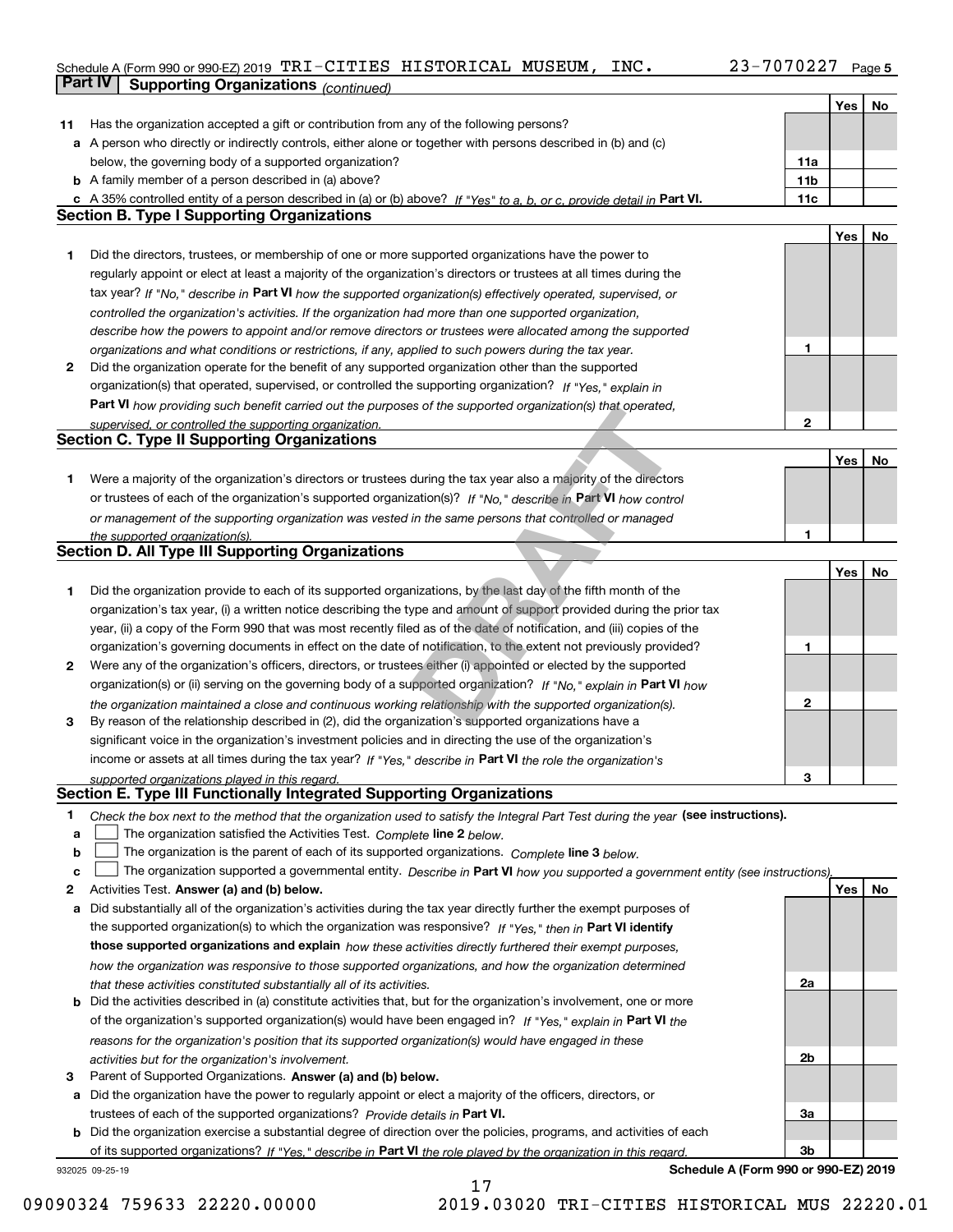|   | Schedule A (Form 990 or 990-EZ) 2019 TRI-CITIES HISTORICAL MUSEUM, INC.                                                                           |                |                | 23-7070227<br>Page 6           |
|---|---------------------------------------------------------------------------------------------------------------------------------------------------|----------------|----------------|--------------------------------|
|   | <b>Part V</b><br>Type III Non-Functionally Integrated 509(a)(3) Supporting Organizations                                                          |                |                |                                |
|   | Check here if the organization satisfied the Integral Part Test as a qualifying trust on Nov. 20, 1970 (explain in Part VI). See instructions. Al |                |                |                                |
|   | other Type III non-functionally integrated supporting organizations must complete Sections A through E.                                           |                |                |                                |
|   | Section A - Adjusted Net Income                                                                                                                   |                | (A) Prior Year | (B) Current Year<br>(optional) |
|   | Net short-term capital gain                                                                                                                       | 1              |                |                                |
|   | Recoveries of prior-year distributions                                                                                                            | $\mathbf{2}$   |                |                                |
| 3 | Other gross income (see instructions)                                                                                                             | 3              |                |                                |
| 4 | Add lines 1 through 3.                                                                                                                            | 4              |                |                                |
| 5 | Depreciation and depletion                                                                                                                        | 5              |                |                                |
| 6 | Portion of operating expenses paid or incurred for production or                                                                                  |                |                |                                |
|   | collection of gross income or for management, conservation, or                                                                                    |                |                |                                |
|   | maintenance of property held for production of income (see instructions)                                                                          | 6              |                |                                |
|   | Other expenses (see instructions)                                                                                                                 | 7              |                |                                |
| 8 | Adjusted Net Income (subtract lines 5, 6, and 7 from line 4)                                                                                      | 8              |                |                                |
|   | <b>Section B - Minimum Asset Amount</b>                                                                                                           |                | (A) Prior Year | (B) Current Year<br>(optional) |
| 1 | Aggregate fair market value of all non-exempt-use assets (see                                                                                     |                |                |                                |
|   | instructions for short tax year or assets held for part of year):                                                                                 |                |                |                                |
|   | <b>a</b> Average monthly value of securities                                                                                                      | 1a             |                |                                |
|   | <b>b</b> Average monthly cash balances                                                                                                            | 1 <sub>b</sub> |                |                                |

|   | Aggregate fair market value of all norrexemptuse assets (see                 |                |                     |
|---|------------------------------------------------------------------------------|----------------|---------------------|
|   | instructions for short tax year or assets held for part of year):            |                |                     |
|   | a Average monthly value of securities                                        | 1a             |                     |
|   | <b>b</b> Average monthly cash balances                                       | 1b             |                     |
|   | Fair market value of other non-exempt-use assets                             | 1 <sub>c</sub> |                     |
|   | d Total (add lines 1a, 1b, and 1c)                                           | 1 <sub>d</sub> |                     |
|   | e Discount claimed for blockage or other                                     |                |                     |
|   | factors (explain in detail in Part VI):                                      |                |                     |
| 2 | Acquisition indebtedness applicable to non-exempt-use assets                 | $\overline{2}$ |                     |
| 3 | Subtract line 2 from line 1d.                                                | З              |                     |
| 4 | Cash deemed held for exempt use. Enter 1-1/2% of line 3 (for greater amount, |                |                     |
|   | see instructions).                                                           | 4              |                     |
| 5 | Net value of non-exempt-use assets (subtract line 4 from line 3)             | 5              |                     |
| 6 | Multiply line 5 by .035.                                                     | 6              |                     |
|   | Recoveries of prior-year distributions                                       | 7              |                     |
| 8 | Minimum Asset Amount (add line 7 to line 6)                                  | 8              |                     |
|   | <b>Section C - Distributable Amount</b>                                      |                | <b>Current Year</b> |
|   | Adjusted net income for prior year (from Section A, line 8, Column A)        | 1              |                     |
| 2 | Enter 85% of line 1.                                                         | $\mathbf{2}$   |                     |
| 3 | Minimum asset amount for prior year (from Section B, line 8, Column A)       | 3              |                     |
| 4 | Enter greater of line 2 or line 3.                                           | 4              |                     |
| 5 | Income tax imposed in prior year                                             | 5              |                     |
| 6 | <b>Distributable Amount.</b> Subtract line 5 from line 4, unless subject to  |                |                     |
|   | emergency temporary reduction (see instructions).                            | 6              |                     |

**7**Check here if the current year is the organization's first as a non-functionally integrated Type III supporting organization (see instructions).

**Schedule A (Form 990 or 990-EZ) 2019**

932026 09-25-19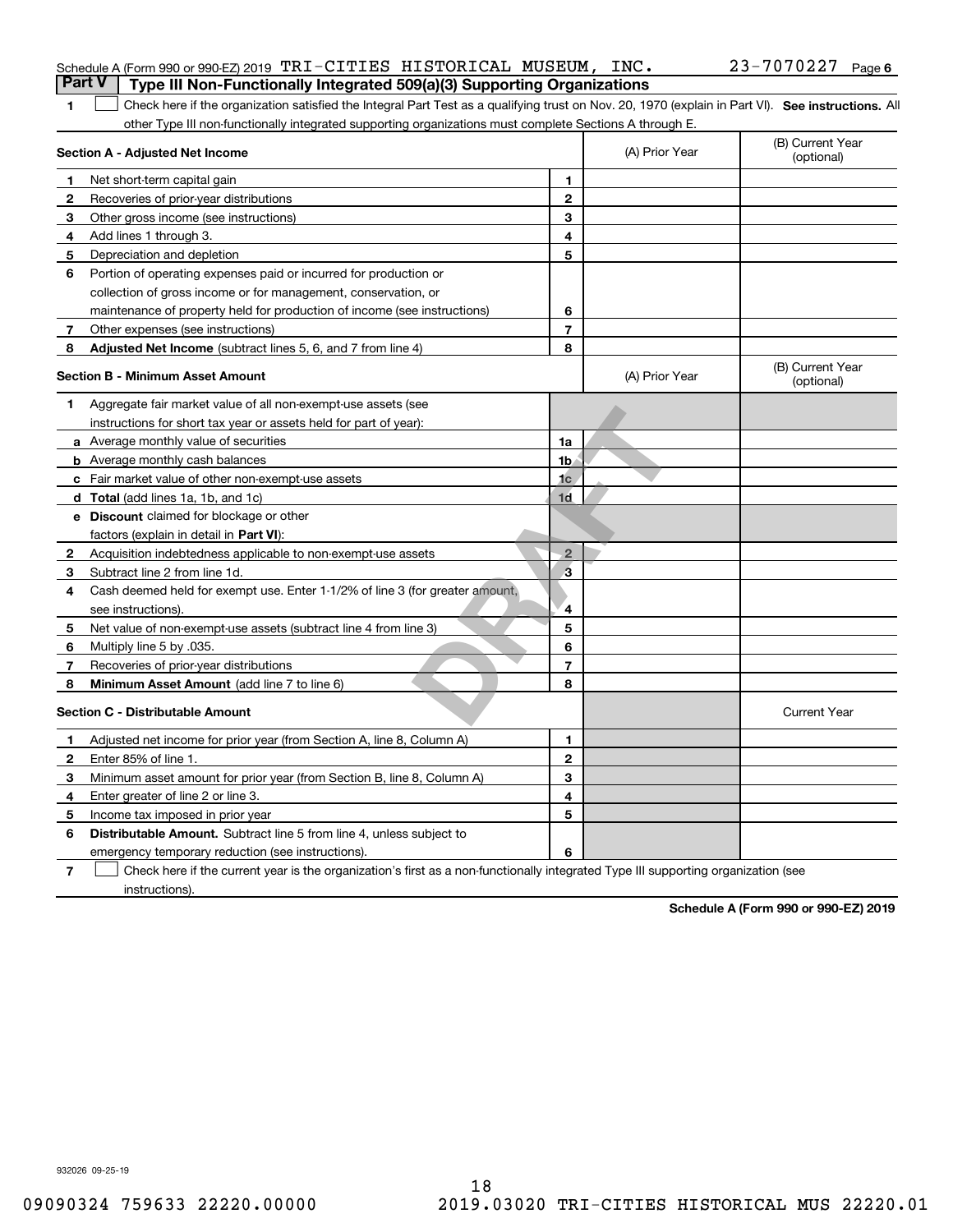### Schedule A (Form 990 or 990-EZ) 2019 「I'RエーCITILIS HISTORICAL MUSEUM,INC。 23-7070227 Page TRI-CITIES HISTORICAL MUSEUM, INC. 23-7070227

| <b>Part V</b> | Type III Non-Functionally Integrated 509(a)(3) Supporting Organizations                    |                                    | (continued)                                    |                                                         |
|---------------|--------------------------------------------------------------------------------------------|------------------------------------|------------------------------------------------|---------------------------------------------------------|
|               | <b>Section D - Distributions</b>                                                           |                                    |                                                | <b>Current Year</b>                                     |
| 1             | Amounts paid to supported organizations to accomplish exempt purposes                      |                                    |                                                |                                                         |
| 2             | Amounts paid to perform activity that directly furthers exempt purposes of supported       |                                    |                                                |                                                         |
|               | organizations, in excess of income from activity                                           |                                    |                                                |                                                         |
| 3             | Administrative expenses paid to accomplish exempt purposes of supported organizations      |                                    |                                                |                                                         |
| 4             | Amounts paid to acquire exempt-use assets                                                  |                                    |                                                |                                                         |
| 5             | Qualified set-aside amounts (prior IRS approval required)                                  |                                    |                                                |                                                         |
| 6             | Other distributions (describe in Part VI). See instructions.                               |                                    |                                                |                                                         |
| 7             | Total annual distributions. Add lines 1 through 6.                                         |                                    |                                                |                                                         |
| 8             | Distributions to attentive supported organizations to which the organization is responsive |                                    |                                                |                                                         |
|               | (provide details in Part VI). See instructions.                                            |                                    |                                                |                                                         |
| 9             | Distributable amount for 2019 from Section C, line 6                                       |                                    |                                                |                                                         |
| 10            | Line 8 amount divided by line 9 amount                                                     |                                    |                                                |                                                         |
|               | Section E - Distribution Allocations (see instructions)                                    | (i)<br><b>Excess Distributions</b> | (iii)<br><b>Underdistributions</b><br>Pre-2019 | (iii)<br><b>Distributable</b><br><b>Amount for 2019</b> |
| 1             | Distributable amount for 2019 from Section C, line 6                                       |                                    |                                                |                                                         |
| 2             | Underdistributions, if any, for years prior to 2019 (reason-                               |                                    |                                                |                                                         |
|               | able cause required- explain in Part VI). See instructions.                                |                                    |                                                |                                                         |
| з             | Excess distributions carryover, if any, to 2019                                            |                                    |                                                |                                                         |
|               | <b>a</b> From 2014                                                                         |                                    |                                                |                                                         |
|               | <b>b</b> From 2015                                                                         |                                    |                                                |                                                         |
|               | $c$ From 2016                                                                              |                                    |                                                |                                                         |
|               | d From 2017                                                                                |                                    |                                                |                                                         |
|               | e From 2018                                                                                |                                    |                                                |                                                         |
|               | Total of lines 3a through e                                                                |                                    |                                                |                                                         |
| a             | Applied to underdistributions of prior years                                               |                                    |                                                |                                                         |
|               | <b>h</b> Applied to 2019 distributable amount                                              |                                    |                                                |                                                         |
|               | Carryover from 2014 not applied (see instructions)                                         |                                    |                                                |                                                         |
|               | Remainder. Subtract lines 3g, 3h, and 3i from 3f.                                          |                                    |                                                |                                                         |
| 4             | Distributions for 2019 from Section D,                                                     |                                    |                                                |                                                         |
|               | line $7:$                                                                                  |                                    |                                                |                                                         |
|               | <b>a</b> Applied to underdistributions of prior years                                      |                                    |                                                |                                                         |
|               | <b>b</b> Applied to 2019 distributable amount                                              |                                    |                                                |                                                         |
|               | c Remainder. Subtract lines 4a and 4b from 4.                                              |                                    |                                                |                                                         |
| 5             | Remaining underdistributions for years prior to 2019, if                                   |                                    |                                                |                                                         |
|               | any. Subtract lines 3g and 4a from line 2. For result greater                              |                                    |                                                |                                                         |
|               | than zero, explain in Part VI. See instructions.                                           |                                    |                                                |                                                         |
| 6             | Remaining underdistributions for 2019. Subtract lines 3h                                   |                                    |                                                |                                                         |
|               | and 4b from line 1. For result greater than zero, explain in                               |                                    |                                                |                                                         |
|               | Part VI. See instructions.                                                                 |                                    |                                                |                                                         |
| 7             | Excess distributions carryover to 2020. Add lines 3j                                       |                                    |                                                |                                                         |
|               | and 4c.                                                                                    |                                    |                                                |                                                         |
| 8             | Breakdown of line 7:                                                                       |                                    |                                                |                                                         |
|               | a Excess from 2015                                                                         |                                    |                                                |                                                         |
|               | <b>b</b> Excess from 2016                                                                  |                                    |                                                |                                                         |
|               | c Excess from 2017                                                                         |                                    |                                                |                                                         |
|               | d Excess from 2018                                                                         |                                    |                                                |                                                         |
|               | e Excess from 2019                                                                         |                                    |                                                |                                                         |

**Schedule A (Form 990 or 990-EZ) 2019**

932027 09-25-19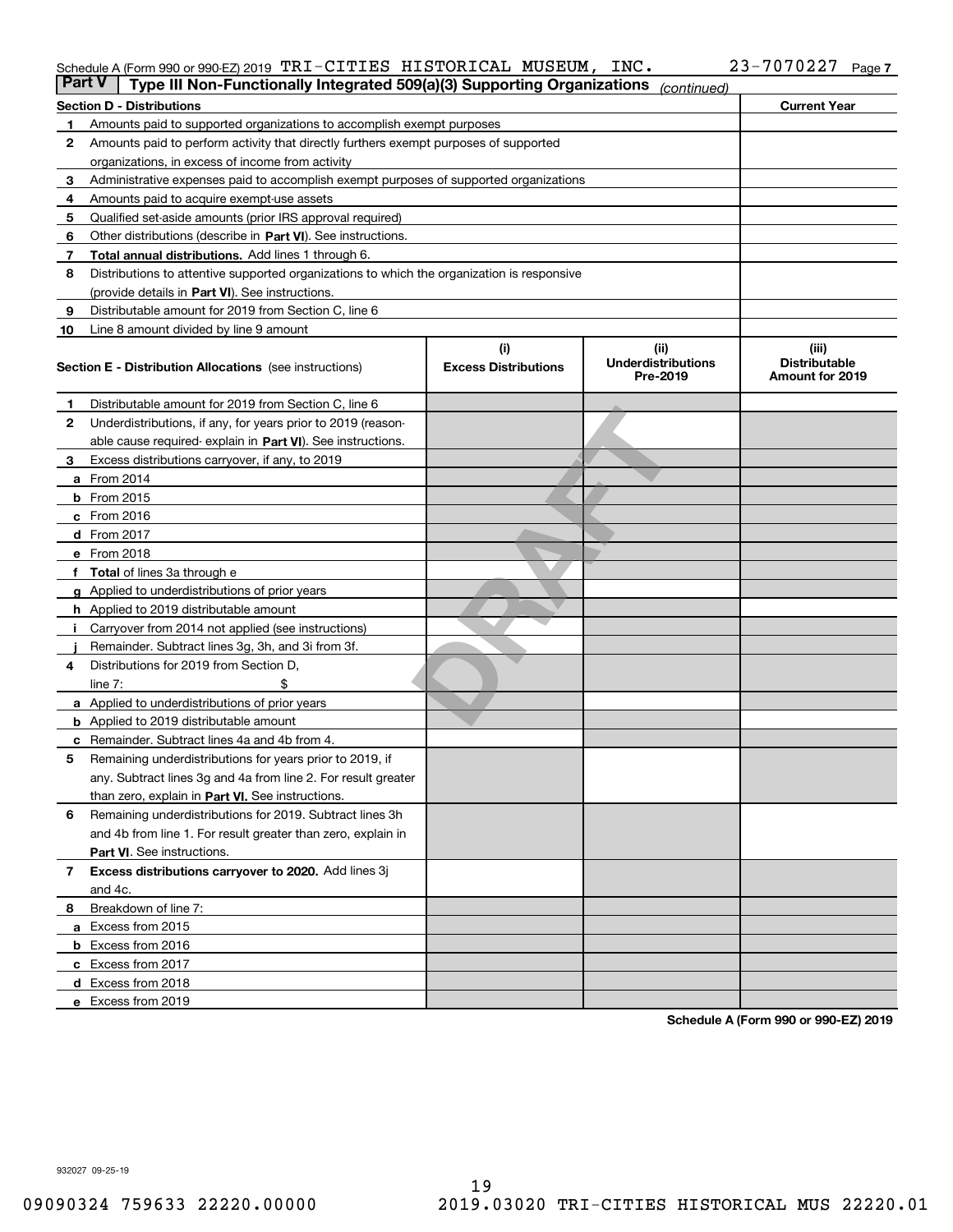|                 | Schedule A (Form 990 or 990-EZ) 2019 TRI-CITIES HISTORICAL MUSEUM, INC. |  |    |                                                                                                                                 | 23-7070227 Page 8                                                                                                                                                                                                                                                                                                                                                                                                                 |
|-----------------|-------------------------------------------------------------------------|--|----|---------------------------------------------------------------------------------------------------------------------------------|-----------------------------------------------------------------------------------------------------------------------------------------------------------------------------------------------------------------------------------------------------------------------------------------------------------------------------------------------------------------------------------------------------------------------------------|
| <b>Part VI</b>  |                                                                         |  |    |                                                                                                                                 | Supplemental Information. Provide the explanations required by Part II, line 10; Part II, line 17a or 17b; Part III, line 12;<br>Part IV, Section A, lines 1, 2, 3b, 3c, 4b, 4c, 5a, 6, 9a, 9b, 9c, 11a, 11b, and 11c; Part IV, Section B, lines 1 and 2; Part IV, Section C,<br>line 1; Part IV, Section D, lines 2 and 3; Part IV, Section E, lines 1c, 2a, 2b, 3a, and 3b; Part V, line 1; Part V, Section B, line 1e; Part V, |
|                 | (See instructions.)                                                     |  |    | Section D, lines 5, 6, and 8; and Part V, Section E, lines 2, 5, and 6. Also complete this part for any additional information. |                                                                                                                                                                                                                                                                                                                                                                                                                                   |
|                 |                                                                         |  |    |                                                                                                                                 |                                                                                                                                                                                                                                                                                                                                                                                                                                   |
|                 |                                                                         |  |    |                                                                                                                                 |                                                                                                                                                                                                                                                                                                                                                                                                                                   |
|                 |                                                                         |  |    |                                                                                                                                 |                                                                                                                                                                                                                                                                                                                                                                                                                                   |
|                 |                                                                         |  |    |                                                                                                                                 |                                                                                                                                                                                                                                                                                                                                                                                                                                   |
|                 |                                                                         |  |    |                                                                                                                                 |                                                                                                                                                                                                                                                                                                                                                                                                                                   |
|                 |                                                                         |  |    |                                                                                                                                 |                                                                                                                                                                                                                                                                                                                                                                                                                                   |
|                 |                                                                         |  |    |                                                                                                                                 |                                                                                                                                                                                                                                                                                                                                                                                                                                   |
|                 |                                                                         |  |    |                                                                                                                                 |                                                                                                                                                                                                                                                                                                                                                                                                                                   |
|                 |                                                                         |  |    |                                                                                                                                 |                                                                                                                                                                                                                                                                                                                                                                                                                                   |
|                 |                                                                         |  |    |                                                                                                                                 |                                                                                                                                                                                                                                                                                                                                                                                                                                   |
|                 |                                                                         |  |    |                                                                                                                                 |                                                                                                                                                                                                                                                                                                                                                                                                                                   |
|                 |                                                                         |  |    |                                                                                                                                 |                                                                                                                                                                                                                                                                                                                                                                                                                                   |
|                 |                                                                         |  |    |                                                                                                                                 |                                                                                                                                                                                                                                                                                                                                                                                                                                   |
|                 |                                                                         |  |    |                                                                                                                                 |                                                                                                                                                                                                                                                                                                                                                                                                                                   |
|                 |                                                                         |  |    |                                                                                                                                 |                                                                                                                                                                                                                                                                                                                                                                                                                                   |
|                 |                                                                         |  |    |                                                                                                                                 |                                                                                                                                                                                                                                                                                                                                                                                                                                   |
|                 |                                                                         |  |    |                                                                                                                                 |                                                                                                                                                                                                                                                                                                                                                                                                                                   |
|                 |                                                                         |  |    |                                                                                                                                 |                                                                                                                                                                                                                                                                                                                                                                                                                                   |
|                 |                                                                         |  |    |                                                                                                                                 |                                                                                                                                                                                                                                                                                                                                                                                                                                   |
|                 |                                                                         |  |    |                                                                                                                                 |                                                                                                                                                                                                                                                                                                                                                                                                                                   |
|                 |                                                                         |  |    |                                                                                                                                 |                                                                                                                                                                                                                                                                                                                                                                                                                                   |
|                 |                                                                         |  |    |                                                                                                                                 |                                                                                                                                                                                                                                                                                                                                                                                                                                   |
|                 |                                                                         |  |    |                                                                                                                                 |                                                                                                                                                                                                                                                                                                                                                                                                                                   |
|                 |                                                                         |  |    |                                                                                                                                 |                                                                                                                                                                                                                                                                                                                                                                                                                                   |
|                 |                                                                         |  |    |                                                                                                                                 |                                                                                                                                                                                                                                                                                                                                                                                                                                   |
|                 |                                                                         |  |    |                                                                                                                                 |                                                                                                                                                                                                                                                                                                                                                                                                                                   |
|                 |                                                                         |  |    |                                                                                                                                 |                                                                                                                                                                                                                                                                                                                                                                                                                                   |
|                 |                                                                         |  |    |                                                                                                                                 |                                                                                                                                                                                                                                                                                                                                                                                                                                   |
|                 |                                                                         |  |    |                                                                                                                                 |                                                                                                                                                                                                                                                                                                                                                                                                                                   |
|                 |                                                                         |  |    |                                                                                                                                 |                                                                                                                                                                                                                                                                                                                                                                                                                                   |
|                 |                                                                         |  |    |                                                                                                                                 |                                                                                                                                                                                                                                                                                                                                                                                                                                   |
|                 |                                                                         |  |    |                                                                                                                                 |                                                                                                                                                                                                                                                                                                                                                                                                                                   |
|                 |                                                                         |  |    |                                                                                                                                 |                                                                                                                                                                                                                                                                                                                                                                                                                                   |
|                 |                                                                         |  |    |                                                                                                                                 |                                                                                                                                                                                                                                                                                                                                                                                                                                   |
|                 |                                                                         |  |    |                                                                                                                                 |                                                                                                                                                                                                                                                                                                                                                                                                                                   |
|                 |                                                                         |  |    |                                                                                                                                 |                                                                                                                                                                                                                                                                                                                                                                                                                                   |
|                 |                                                                         |  |    |                                                                                                                                 |                                                                                                                                                                                                                                                                                                                                                                                                                                   |
|                 |                                                                         |  |    |                                                                                                                                 |                                                                                                                                                                                                                                                                                                                                                                                                                                   |
| 932028 09-25-19 |                                                                         |  |    |                                                                                                                                 | Schedule A (Form 990 or 990-EZ) 2019                                                                                                                                                                                                                                                                                                                                                                                              |
|                 |                                                                         |  | 20 |                                                                                                                                 |                                                                                                                                                                                                                                                                                                                                                                                                                                   |
|                 | 09090324 759633 22220.00000                                             |  |    |                                                                                                                                 | 2019.03020 TRI-CITIES HISTORICAL MUS 22220.01                                                                                                                                                                                                                                                                                                                                                                                     |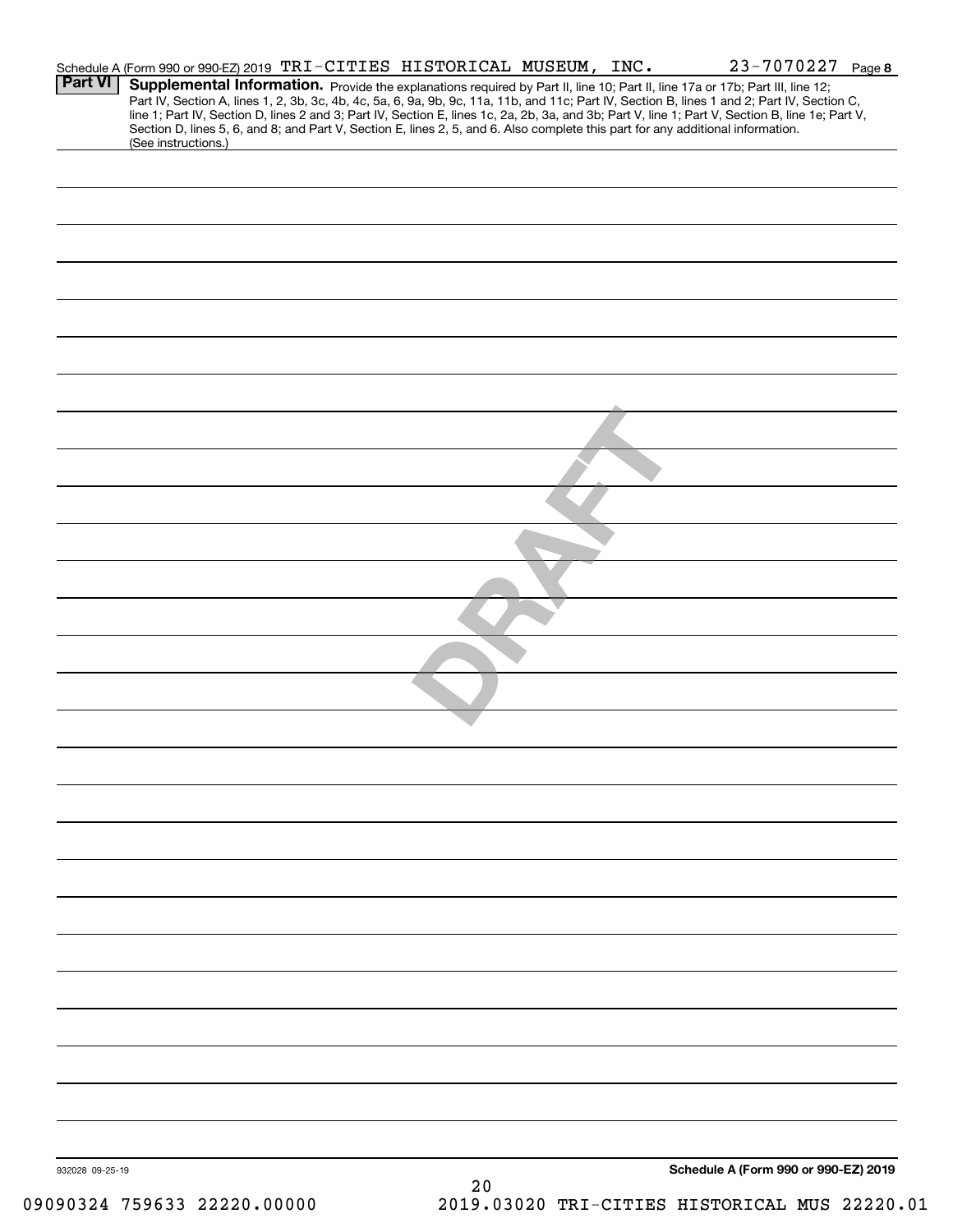Department of the Treasury Internal Revenue Service **(Form 990, 990-EZ, or 990-PF)**

# **Schedule B Schedule of Contributors**

**| Attach to Form 990, Form 990-EZ, or Form 990-PF. | Go to www.irs.gov/Form990 for the latest information.** OMB No. 1545-0047

**2019**

**Employer identification number**

| Name of the organization       |                                                                                                                                                                                                                                                                                         | <b>Employer identification number</b> |
|--------------------------------|-----------------------------------------------------------------------------------------------------------------------------------------------------------------------------------------------------------------------------------------------------------------------------------------|---------------------------------------|
|                                | TRI-CITIES HISTORICAL MUSEUM,<br>INC.                                                                                                                                                                                                                                                   | 23-7070227                            |
| Organization type (check one): |                                                                                                                                                                                                                                                                                         |                                       |
| Filers of:                     | Section:                                                                                                                                                                                                                                                                                |                                       |
| Form 990 or 990-EZ             | $\lfloor x \rfloor$ 501(c)( 3) (enter number) organization                                                                                                                                                                                                                              |                                       |
|                                | 4947(a)(1) nonexempt charitable trust not treated as a private foundation                                                                                                                                                                                                               |                                       |
|                                | 527 political organization                                                                                                                                                                                                                                                              |                                       |
| Form 990-PF                    | 501(c)(3) exempt private foundation                                                                                                                                                                                                                                                     |                                       |
|                                | 4947(a)(1) nonexempt charitable trust treated as a private foundation                                                                                                                                                                                                                   |                                       |
|                                | 501(c)(3) taxable private foundation                                                                                                                                                                                                                                                    |                                       |
|                                | Check if your organization is covered by the General Rule or a Special Rule.                                                                                                                                                                                                            |                                       |
|                                | Note: Only a section 501(c)(7), (8), or (10) organization can check boxes for both the General Rule and a Special Rule. See instructions.                                                                                                                                               |                                       |
| <b>General Rule</b>            |                                                                                                                                                                                                                                                                                         |                                       |
|                                | For an organization filing Form 990, 990-EZ, or 990-PF that received, during the year, contributions totaling \$5,000 or more (in money or<br>property) from any one contributor. Complete Parts I and II. See instructions for determining a contributor's total contributions.        |                                       |
| <b>Special Rules</b>           |                                                                                                                                                                                                                                                                                         |                                       |
| X                              | For an organization described in section 501(c)(3) filing Form 990 or 990-EZ that met the 33 1/3% support test of the regulations under<br>sections 509(a)(1) and 170(b)(1)(A)(vi), that checked Schedule A (Form 990 or 990-EZ), Part II, line 13, 16a, or 16b, and that received from |                                       |

any one contributor, during the year, total contributions of the greater of  $\,$  (1) \$5,000; or **(2)** 2% of the amount on (i) Form 990, Part VIII, line 1h;  $\boxed{\textbf{X}}$  For an organization described in section 501(c)(3) filing Form 990 or 990-EZ that met the 33 1/3% support test of the regulations under sections 509(a)(1) and 170(b)(1)(A)(vi), that checked Schedule A (Form 990 or 990-EZ), Part II, line 13, 16a, or 16b, and that received from or (ii) Form 990-EZ, line 1. Complete Parts I and II.

year, total contributions of more than \$1,000 *exclusively* for religious, charitable, scientific, literary, or educational purposes, or for the For an organization described in section 501(c)(7), (8), or (10) filing Form 990 or 990-EZ that received from any one contributor, during the prevention of cruelty to children or animals. Complete Parts I, II, and III.

purpose. Don't complete any of the parts unless the **General Rule** applies to this organization because it received *nonexclusively* year, contributions <sub>exclusively</sub> for religious, charitable, etc., purposes, but no such contributions totaled more than \$1,000. If this box is checked, enter here the total contributions that were received during the year for an  $\;$ exclusively religious, charitable, etc., For an organization described in section 501(c)(7), (8), or (10) filing Form 990 or 990-EZ that received from any one contributor, during the religious, charitable, etc., contributions totaling \$5,000 or more during the year  $\Box$ — $\Box$ — $\Box$  $\mathcal{L}^{\text{max}}$ 

**Caution:**  An organization that isn't covered by the General Rule and/or the Special Rules doesn't file Schedule B (Form 990, 990-EZ, or 990-PF),  **must** but it answer "No" on Part IV, line 2, of its Form 990; or check the box on line H of its Form 990-EZ or on its Form 990-PF, Part I, line 2, to certify that it doesn't meet the filing requirements of Schedule B (Form 990, 990-EZ, or 990-PF).

**For Paperwork Reduction Act Notice, see the instructions for Form 990, 990-EZ, or 990-PF. Schedule B (Form 990, 990-EZ, or 990-PF) (2019)** LHA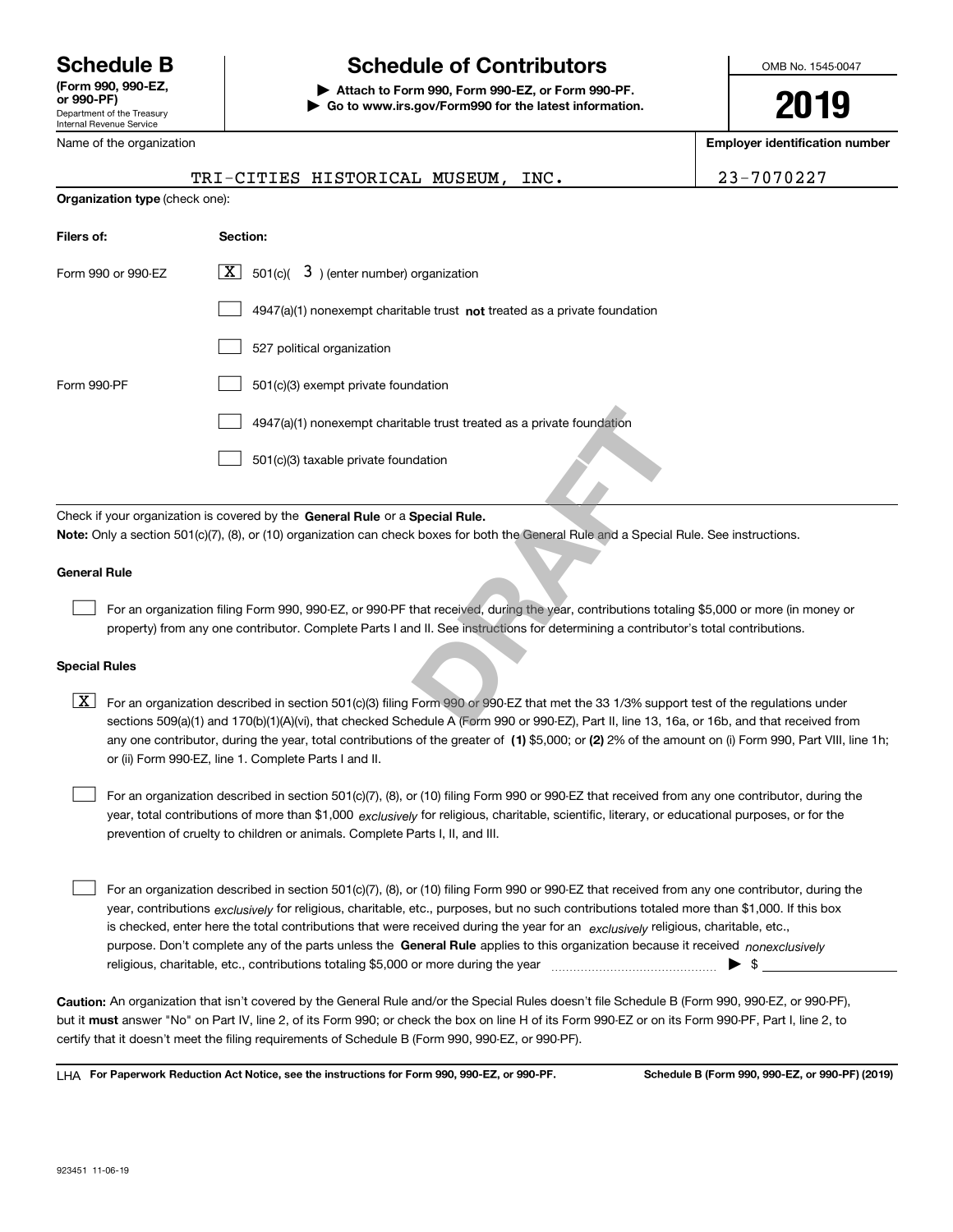# Schedule B (Form 990, 990-EZ, or 990-PF) (2019) Page 2

Name of organization

**Employer identification number**

# TRI-CITIES HISTORICAL MUSEUM, INC. 23-7070227

(schedule B (Form 990, 990-EZ, or 990-PF) (2019)<br> **23-7070227**<br> **23-7070227**<br> **23-7070227**<br> **23-7070227**<br> **23-7070227** 

| (a)<br>No.      | (b)<br>Name, address, and ZIP + 4                                           | (c)<br><b>Total contributions</b> | (d)<br>Type of contribution                                                                                        |
|-----------------|-----------------------------------------------------------------------------|-----------------------------------|--------------------------------------------------------------------------------------------------------------------|
| 1               | CITY OF FERRYSBURG<br>17290 ROOSEVELT RD. PO BOX 38<br>FERRYSBURG, MI 49409 | 32,848.<br>$\mathfrak{S}$         | $\overline{\text{X}}$<br>Person<br>Pavroll<br>Noncash<br>(Complete Part II for<br>noncash contributions.)          |
| (a)<br>No.      | (b)<br>Name, address, and ZIP + 4                                           | (c)<br><b>Total contributions</b> | (d)<br>Type of contribution                                                                                        |
| 2               | CITY OF GRAND HAVEN<br>519 WASHINGTON AVENUE<br>GRAND HAVEN, MI 49417       | 112,471.<br>\$                    | $\overline{\text{X}}$<br>Person<br>Payroll<br><b>Noncash</b><br>(Complete Part II for<br>noncash contributions.)   |
| (a)<br>No.      | (b)<br>Name, address, and ZIP + 4                                           | (c)<br><b>Total contributions</b> | (d)<br>Type of contribution                                                                                        |
| 3               | GRAND HAVEN CHARTER TOWNSHIP<br>13300 168TH AVENUE<br>GRAND HAVEN, MI 49417 | 160,639.<br>\$                    | $\overline{\text{X}}$<br>Person<br>Payroll<br><b>Noncash</b><br>(Complete Part II for<br>noncash contributions.)   |
| (a)<br>No.      | (b)<br>Name, address, and ZIP + 4                                           | (c)<br><b>Total contributions</b> | (d)<br>Type of contribution                                                                                        |
| 4               | SPRING LAKE TOWNSHIP<br>106 S BUCHANAN STREET<br>SPRING LAKE, MI 49456      | 281,934.<br>\$                    | $\overline{\texttt{X}}$<br>Person<br>Payroll<br><b>Noncash</b><br>(Complete Part II for<br>noncash contributions.) |
| (a)<br>No.      | (b)<br>Name, address, and ZIP + 4                                           | (c)<br><b>Total contributions</b> | (d)<br>Type of contribution                                                                                        |
|                 |                                                                             | \$                                | Person<br>Payroll<br>Noncash<br>(Complete Part II for<br>noncash contributions.)                                   |
| (a)<br>No.      | (b)<br>Name, address, and ZIP + 4                                           | (c)<br><b>Total contributions</b> | (d)<br>Type of contribution                                                                                        |
|                 |                                                                             | \$                                | Person<br>Payroll<br>Noncash<br>(Complete Part II for                                                              |
| 923452 11-06-19 |                                                                             |                                   | noncash contributions.)<br>Schedule B (Form 990, 990-EZ, or 990-PF) (2019)                                         |

22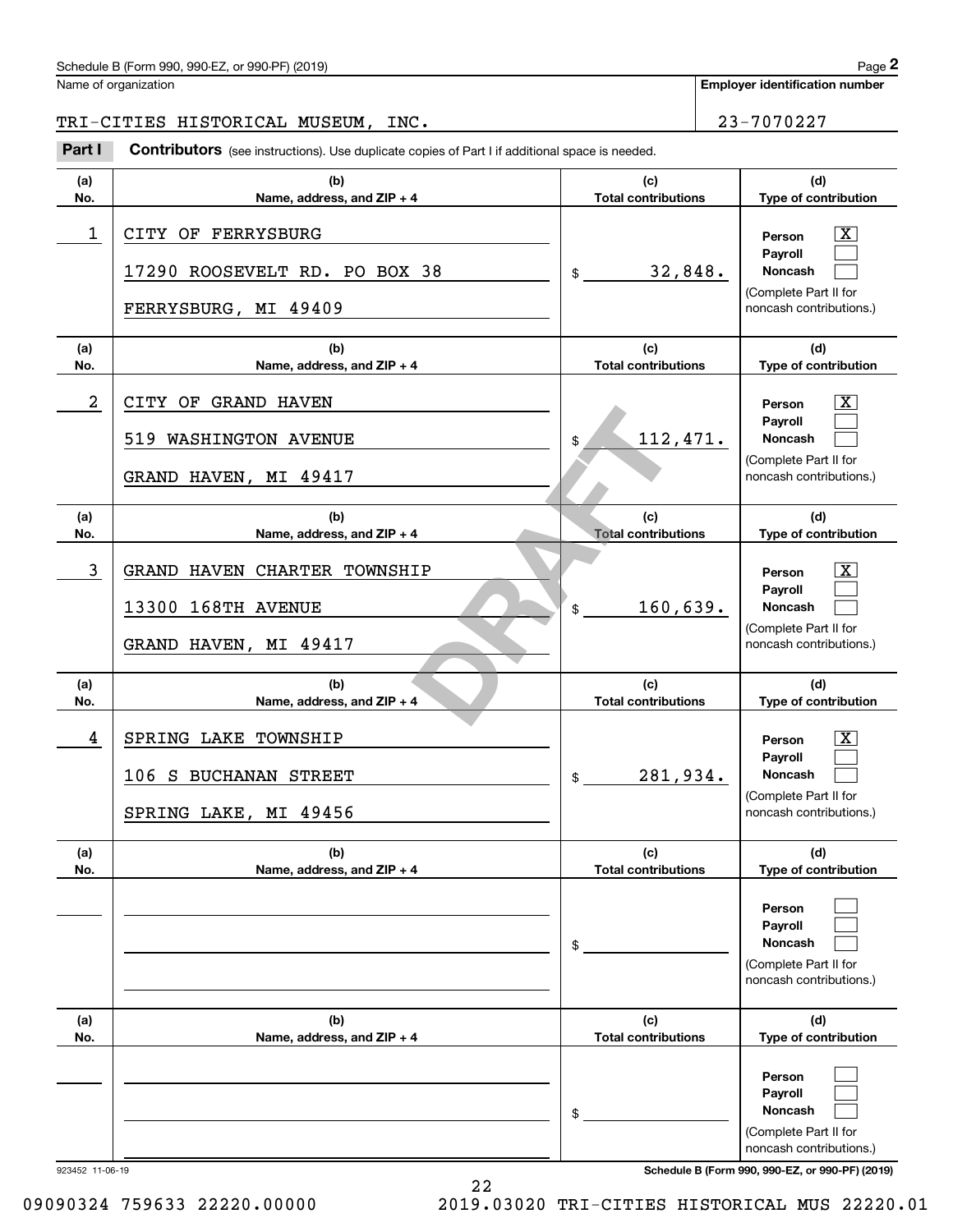**Employer identification number**

TRI-CITIES HISTORICAL MUSEUM, INC. 23-7070227

(see instructions). Use duplicate copies of Part II if additional space is needed.<br> **23-7070227**<br> **Part II Noncash Property** (see instructions). Use duplicate copies of Part II if additional space is needed.

| (a)<br>No.<br>from<br>Part I | (b)<br>Description of noncash property given | (c)<br>FMV (or estimate)<br>(See instructions.) | (d)<br>Date received                            |
|------------------------------|----------------------------------------------|-------------------------------------------------|-------------------------------------------------|
|                              |                                              | $\mathfrak s$                                   |                                                 |
| (a)<br>No.<br>from<br>Part I | (b)<br>Description of noncash property given | (c)<br>FMV (or estimate)<br>(See instructions.) | (d)<br>Date received                            |
|                              |                                              | $\frac{1}{2}$                                   |                                                 |
| (a)<br>No.<br>from<br>Part I | (b)<br>Description of noncash property given | (c)<br>FMV (or estimate)<br>(See instructions.) | (d)<br>Date received                            |
|                              |                                              | \$                                              |                                                 |
| (a)<br>No.<br>from<br>Part I | (b)<br>Description of noncash property given | (c)<br>FMV (or estimate)<br>(See instructions.) | (d)<br>Date received                            |
|                              |                                              | \$                                              |                                                 |
| (a)<br>No.<br>from<br>Part I | (b)<br>Description of noncash property given | (c)<br>FMV (or estimate)<br>(See instructions.) | (d)<br>Date received                            |
|                              |                                              | \$                                              |                                                 |
| (a)<br>No.<br>from<br>Part I | (b)<br>Description of noncash property given | (c)<br>FMV (or estimate)<br>(See instructions.) | (d)<br>Date received                            |
|                              |                                              | \$                                              |                                                 |
| 923453 11-06-19              |                                              |                                                 | Schedule B (Form 990, 990-EZ, or 990-PF) (2019) |

23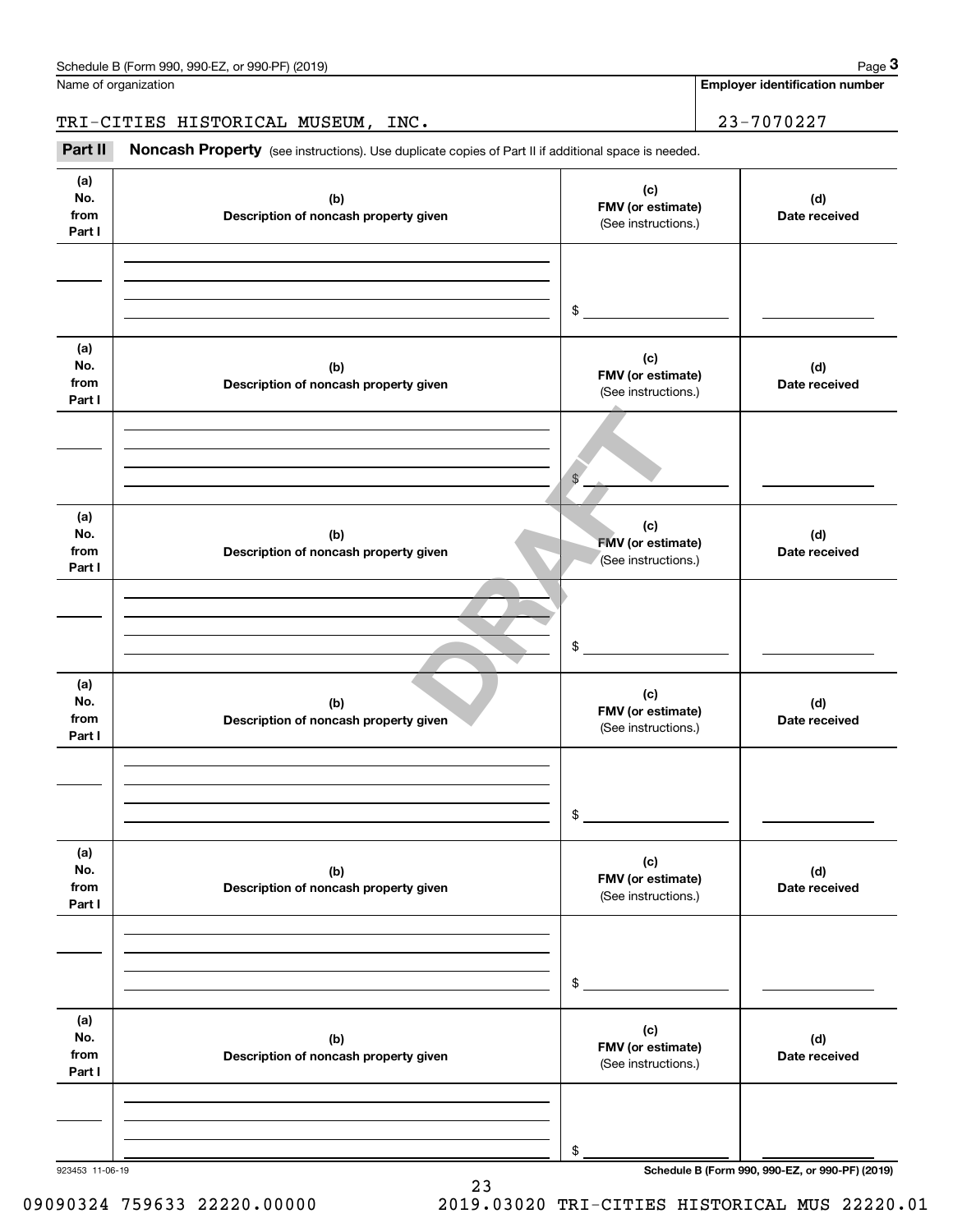|                                                                                     | Page 4                                                                                                                                                                                                                                                                                                                                                                                                                                                                                                                                                                                            |  |  |  |  |
|-------------------------------------------------------------------------------------|---------------------------------------------------------------------------------------------------------------------------------------------------------------------------------------------------------------------------------------------------------------------------------------------------------------------------------------------------------------------------------------------------------------------------------------------------------------------------------------------------------------------------------------------------------------------------------------------------|--|--|--|--|
|                                                                                     | <b>Employer identification number</b>                                                                                                                                                                                                                                                                                                                                                                                                                                                                                                                                                             |  |  |  |  |
| TRI-CITIES HISTORICAL MUSEUM, INC.                                                  | 23-7070227                                                                                                                                                                                                                                                                                                                                                                                                                                                                                                                                                                                        |  |  |  |  |
|                                                                                     | Exclusively religious, charitable, etc., contributions to organizations described in section 501(c)(7), (8), or (10) that total more than \$1,000 for the year                                                                                                                                                                                                                                                                                                                                                                                                                                    |  |  |  |  |
|                                                                                     |                                                                                                                                                                                                                                                                                                                                                                                                                                                                                                                                                                                                   |  |  |  |  |
|                                                                                     |                                                                                                                                                                                                                                                                                                                                                                                                                                                                                                                                                                                                   |  |  |  |  |
|                                                                                     | (d) Description of how gift is held                                                                                                                                                                                                                                                                                                                                                                                                                                                                                                                                                               |  |  |  |  |
|                                                                                     |                                                                                                                                                                                                                                                                                                                                                                                                                                                                                                                                                                                                   |  |  |  |  |
|                                                                                     |                                                                                                                                                                                                                                                                                                                                                                                                                                                                                                                                                                                                   |  |  |  |  |
|                                                                                     |                                                                                                                                                                                                                                                                                                                                                                                                                                                                                                                                                                                                   |  |  |  |  |
|                                                                                     |                                                                                                                                                                                                                                                                                                                                                                                                                                                                                                                                                                                                   |  |  |  |  |
|                                                                                     | Relationship of transferor to transferee                                                                                                                                                                                                                                                                                                                                                                                                                                                                                                                                                          |  |  |  |  |
|                                                                                     |                                                                                                                                                                                                                                                                                                                                                                                                                                                                                                                                                                                                   |  |  |  |  |
|                                                                                     |                                                                                                                                                                                                                                                                                                                                                                                                                                                                                                                                                                                                   |  |  |  |  |
|                                                                                     |                                                                                                                                                                                                                                                                                                                                                                                                                                                                                                                                                                                                   |  |  |  |  |
|                                                                                     | (d) Description of how gift is held                                                                                                                                                                                                                                                                                                                                                                                                                                                                                                                                                               |  |  |  |  |
|                                                                                     |                                                                                                                                                                                                                                                                                                                                                                                                                                                                                                                                                                                                   |  |  |  |  |
|                                                                                     |                                                                                                                                                                                                                                                                                                                                                                                                                                                                                                                                                                                                   |  |  |  |  |
|                                                                                     |                                                                                                                                                                                                                                                                                                                                                                                                                                                                                                                                                                                                   |  |  |  |  |
|                                                                                     |                                                                                                                                                                                                                                                                                                                                                                                                                                                                                                                                                                                                   |  |  |  |  |
|                                                                                     |                                                                                                                                                                                                                                                                                                                                                                                                                                                                                                                                                                                                   |  |  |  |  |
| Transferee's name, address, and ZIP + 4<br>Relationship of transferor to transferee |                                                                                                                                                                                                                                                                                                                                                                                                                                                                                                                                                                                                   |  |  |  |  |
|                                                                                     |                                                                                                                                                                                                                                                                                                                                                                                                                                                                                                                                                                                                   |  |  |  |  |
|                                                                                     |                                                                                                                                                                                                                                                                                                                                                                                                                                                                                                                                                                                                   |  |  |  |  |
|                                                                                     |                                                                                                                                                                                                                                                                                                                                                                                                                                                                                                                                                                                                   |  |  |  |  |
| (c) Use of gift                                                                     | (d) Description of how gift is held                                                                                                                                                                                                                                                                                                                                                                                                                                                                                                                                                               |  |  |  |  |
|                                                                                     |                                                                                                                                                                                                                                                                                                                                                                                                                                                                                                                                                                                                   |  |  |  |  |
|                                                                                     |                                                                                                                                                                                                                                                                                                                                                                                                                                                                                                                                                                                                   |  |  |  |  |
|                                                                                     |                                                                                                                                                                                                                                                                                                                                                                                                                                                                                                                                                                                                   |  |  |  |  |
| (e) Transfer of gift                                                                |                                                                                                                                                                                                                                                                                                                                                                                                                                                                                                                                                                                                   |  |  |  |  |
|                                                                                     | Relationship of transferor to transferee                                                                                                                                                                                                                                                                                                                                                                                                                                                                                                                                                          |  |  |  |  |
|                                                                                     |                                                                                                                                                                                                                                                                                                                                                                                                                                                                                                                                                                                                   |  |  |  |  |
|                                                                                     |                                                                                                                                                                                                                                                                                                                                                                                                                                                                                                                                                                                                   |  |  |  |  |
|                                                                                     |                                                                                                                                                                                                                                                                                                                                                                                                                                                                                                                                                                                                   |  |  |  |  |
|                                                                                     | (d) Description of how gift is held                                                                                                                                                                                                                                                                                                                                                                                                                                                                                                                                                               |  |  |  |  |
|                                                                                     |                                                                                                                                                                                                                                                                                                                                                                                                                                                                                                                                                                                                   |  |  |  |  |
|                                                                                     |                                                                                                                                                                                                                                                                                                                                                                                                                                                                                                                                                                                                   |  |  |  |  |
|                                                                                     |                                                                                                                                                                                                                                                                                                                                                                                                                                                                                                                                                                                                   |  |  |  |  |
|                                                                                     |                                                                                                                                                                                                                                                                                                                                                                                                                                                                                                                                                                                                   |  |  |  |  |
|                                                                                     |                                                                                                                                                                                                                                                                                                                                                                                                                                                                                                                                                                                                   |  |  |  |  |
| Transferee's name, address, and $ZIP + 4$                                           | Relationship of transferor to transferee                                                                                                                                                                                                                                                                                                                                                                                                                                                                                                                                                          |  |  |  |  |
|                                                                                     |                                                                                                                                                                                                                                                                                                                                                                                                                                                                                                                                                                                                   |  |  |  |  |
|                                                                                     |                                                                                                                                                                                                                                                                                                                                                                                                                                                                                                                                                                                                   |  |  |  |  |
|                                                                                     |                                                                                                                                                                                                                                                                                                                                                                                                                                                                                                                                                                                                   |  |  |  |  |
|                                                                                     | Schedule B (Form 990, 990-EZ, or 990-PF) (2019)                                                                                                                                                                                                                                                                                                                                                                                                                                                                                                                                                   |  |  |  |  |
|                                                                                     | from any one contributor. Complete columns (a) through (e) and the following line entry. For organizations<br>completing Part III, enter the total of exclusively religious, charitable, etc., contributions of \$1,000 or less for the year. (Enter this info. once.) $\blacktriangleright$ \$<br>Use duplicate copies of Part III if additional space is needed.<br>(c) Use of gift<br>(e) Transfer of gift<br>Transferee's name, address, and ZIP + 4<br>(c) Use of gift<br>(e) Transfer of gift<br>Transferee's name, address, and $ZIP + 4$<br>(c) Use of gift<br>(e) Transfer of gift<br>24 |  |  |  |  |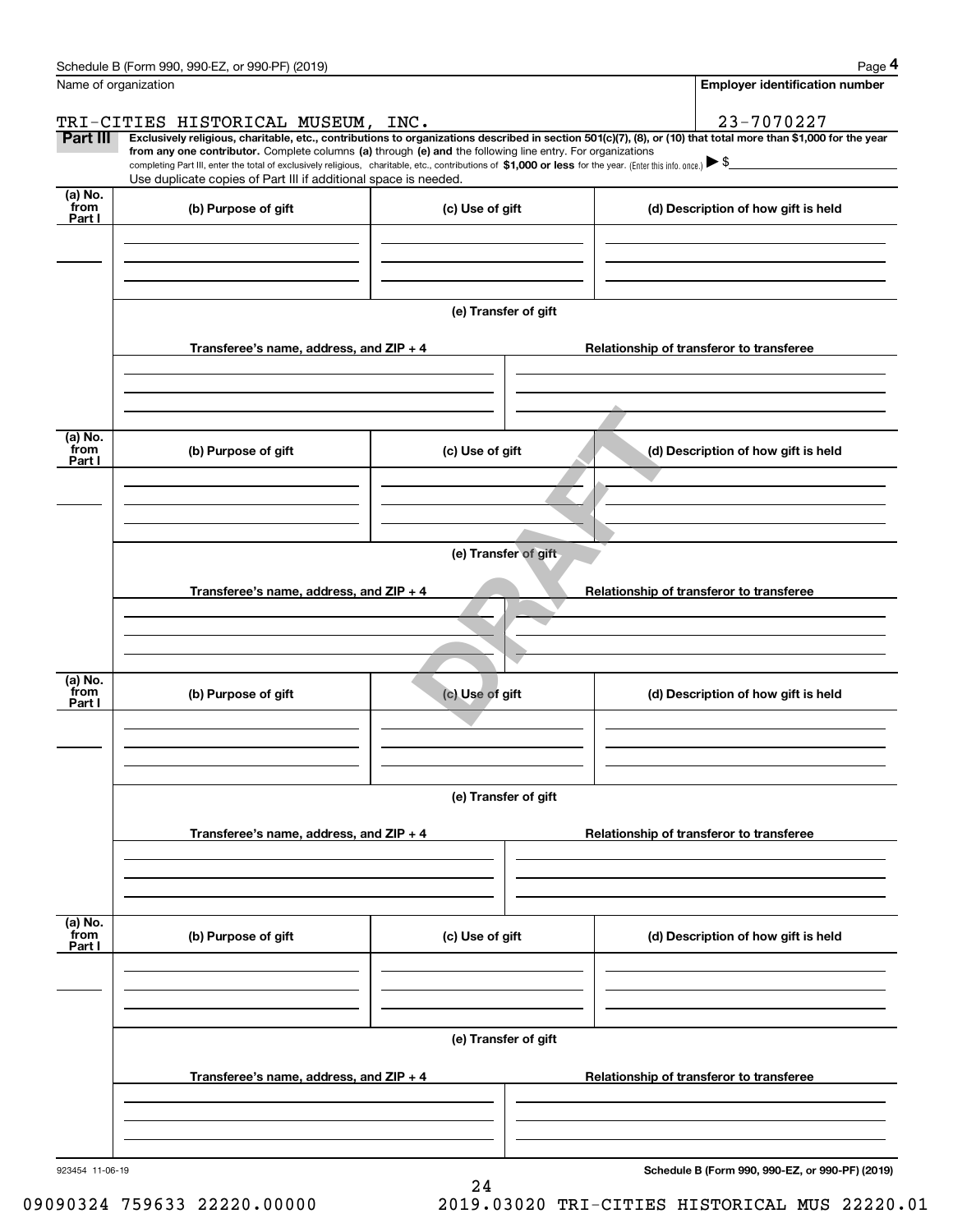| <b>SCHEDULE D</b> |  |
|-------------------|--|
|-------------------|--|

| (Form 990) |
|------------|
|            |

# **Supplemental Financial Statements**

(Form 990)<br>
Pepartment of the Treasury<br>
Department of the Treasury<br>
Department of the Treasury<br>
Department of the Treasury<br> **Co to www.irs.gov/Form990 for instructions and the latest information.**<br> **Co to www.irs.gov/Form9** 



Department of the Treasury Internal Revenue Service

|         | Name of the organization                                                                                                                       | <b>Employer identification number</b><br>23-7070227 |
|---------|------------------------------------------------------------------------------------------------------------------------------------------------|-----------------------------------------------------|
|         | TRI-CITIES HISTORICAL MUSEUM, INC.<br>Organizations Maintaining Donor Advised Funds or Other Similar Funds or Accounts. Complete if the        |                                                     |
| Part I  |                                                                                                                                                |                                                     |
|         | organization answered "Yes" on Form 990, Part IV, line 6.<br>(a) Donor advised funds                                                           | (b) Funds and other accounts                        |
|         |                                                                                                                                                |                                                     |
| 1       |                                                                                                                                                |                                                     |
| 2       | Aggregate value of contributions to (during year)                                                                                              |                                                     |
| з       | Aggregate value of grants from (during year)                                                                                                   |                                                     |
| 4       |                                                                                                                                                |                                                     |
| 5       | Did the organization inform all donors and donor advisors in writing that the assets held in donor advised funds                               |                                                     |
|         |                                                                                                                                                | Yes<br>No                                           |
| 6       | Did the organization inform all grantees, donors, and donor advisors in writing that grant funds can be used only                              |                                                     |
|         | for charitable purposes and not for the benefit of the donor or donor advisor, or for any other purpose conferring                             |                                                     |
| Part II | impermissible private benefit?                                                                                                                 | Yes<br>No                                           |
|         | Conservation Easements. Complete if the organization answered "Yes" on Form 990, Part IV, line 7.                                              |                                                     |
| 1.      | Purpose(s) of conservation easements held by the organization (check all that apply).                                                          |                                                     |
|         | Preservation of land for public use (for example, recreation or education)                                                                     | Preservation of a historically important land area  |
|         | Protection of natural habitat                                                                                                                  | Preservation of a certified historic structure      |
|         | Preservation of open space                                                                                                                     |                                                     |
| 2       | Complete lines 2a through 2d if the organization held a qualified conservation contribution in the form of a conservation easement on the last |                                                     |
|         | day of the tax year.                                                                                                                           | Held at the End of the Tax Year                     |
| а       | Total number of conservation easements                                                                                                         | 2a                                                  |
| b       |                                                                                                                                                | 2 <sub>b</sub>                                      |
| с       |                                                                                                                                                | 2c                                                  |
| d       | Number of conservation easements included in (c) acquired after 7/25/06, and not on a historic structure                                       |                                                     |
|         | listed in the National Register <b>communications</b> and the National Property of the National Property of the National                       | 2d                                                  |
| З.      | Number of conservation easements modified, transferred, released, extinguished, or terminated by the organization during the tax               |                                                     |
|         | $year \blacktriangleright$                                                                                                                     |                                                     |
| 4       | Number of states where property subject to conservation easement is located >                                                                  |                                                     |
| 5       | Does the organization have a written policy regarding the periodic monitoring, inspection, handling of                                         |                                                     |
|         | violations, and enforcement of the conservation easements it holds?                                                                            | Yes<br>No                                           |
| 6       | Staff and volunteer hours devoted to monitoring, inspecting, handling of violations, and enforcing conservation easements during the year      |                                                     |
|         |                                                                                                                                                |                                                     |
| 7       | Amount of expenses incurred in monitoring, inspecting, handling of violations, and enforcing conservation easements during the year            |                                                     |
|         | ▶ \$                                                                                                                                           |                                                     |
| 8       | Does each conservation easement reported on line 2(d) above satisfy the requirements of section 170(h)(4)(B)(i)                                |                                                     |
|         |                                                                                                                                                | Yes<br>No                                           |
|         | In Part XIII, describe how the organization reports conservation easements in its revenue and expense statement and                            |                                                     |
|         | balance sheet, and include, if applicable, the text of the footnote to the organization's financial statements that describes the              |                                                     |
|         | organization's accounting for conservation easements.                                                                                          |                                                     |
|         | Organizations Maintaining Collections of Art, Historical Treasures, or Other Similar Assets.<br>Part III                                       |                                                     |
|         | Complete if the organization answered "Yes" on Form 990, Part IV, line 8.                                                                      |                                                     |
|         | 1a If the organization elected, as permitted under FASB ASC 958, not to report in its revenue statement and balance sheet works                |                                                     |
|         | of art, historical treasures, or other similar assets held for public exhibition, education, or research in furtherance of public              |                                                     |
|         | service, provide in Part XIII the text of the footnote to its financial statements that describes these items.                                 |                                                     |
| b       | If the organization elected, as permitted under FASB ASC 958, to report in its revenue statement and balance sheet works of                    |                                                     |
|         | art, historical treasures, or other similar assets held for public exhibition, education, or research in furtherance of public service,        |                                                     |
|         | provide the following amounts relating to these items:                                                                                         |                                                     |
|         |                                                                                                                                                | - \$                                                |
|         | (ii) Assets included in Form 990, Part X                                                                                                       | $\sqrt{3}$                                          |
| 2       | If the organization received or held works of art, historical treasures, or other similar assets for financial gain, provide                   |                                                     |
|         | the following amounts required to be reported under FASB ASC 958 relating to these items:                                                      |                                                     |
| а       |                                                                                                                                                | - \$                                                |
|         | <b>b</b> Assets included in Form 990, Part X                                                                                                   | $\blacktriangleright$ \$                            |
|         | LHA For Paperwork Reduction Act Notice, see the Instructions for Form 990.                                                                     | Schedule D (Form 990) 2019                          |
|         | 932051 10-02-19                                                                                                                                |                                                     |
|         | 25                                                                                                                                             |                                                     |

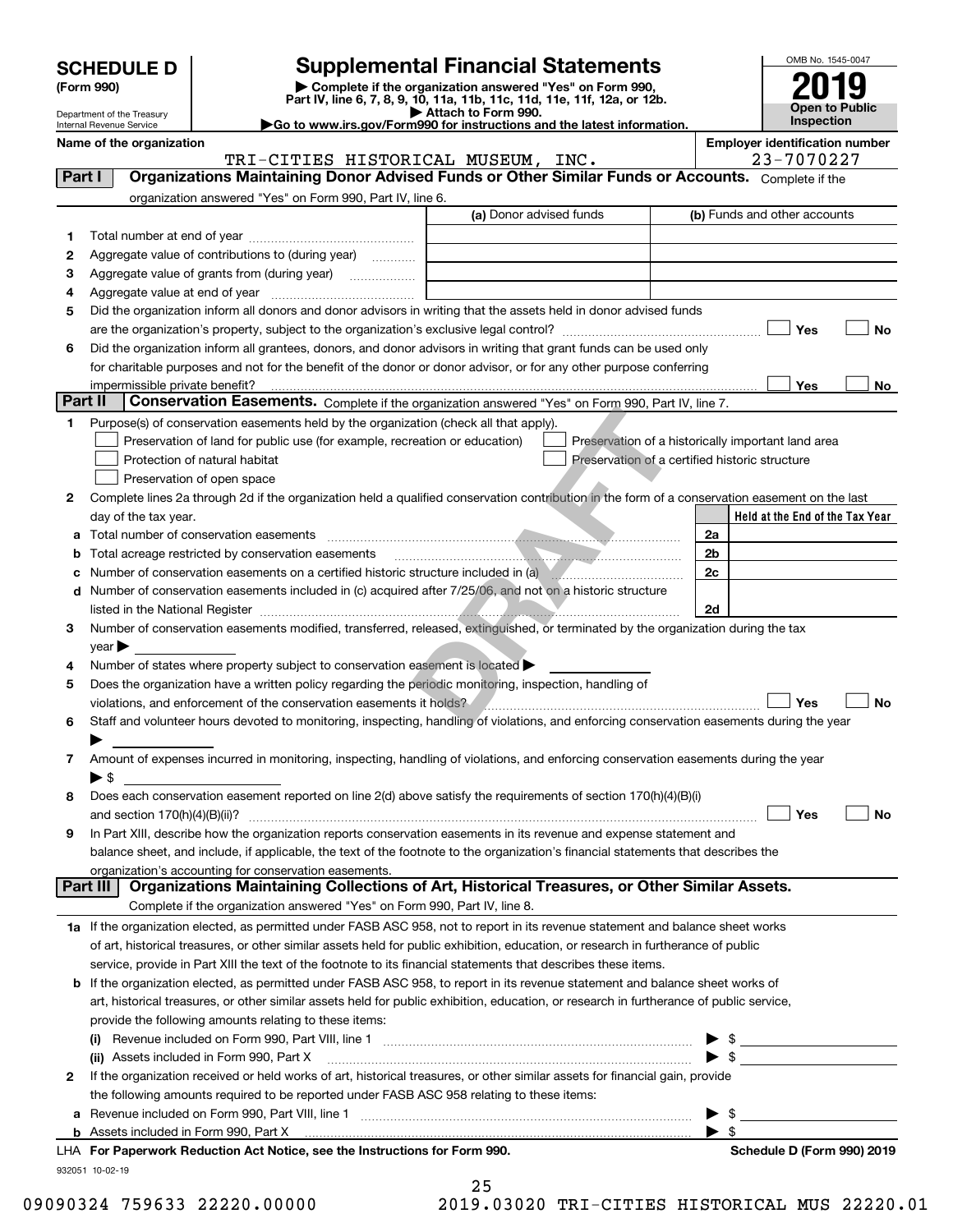|          | Schedule D (Form 990) 2019                                                                                                                                                                                                                                                  | TRI-CITIES HISTORICAL MUSEUM, INC.      |                                    |                    |                                 | 23-7070227           |                | Page 2                   |
|----------|-----------------------------------------------------------------------------------------------------------------------------------------------------------------------------------------------------------------------------------------------------------------------------|-----------------------------------------|------------------------------------|--------------------|---------------------------------|----------------------|----------------|--------------------------|
| Part III | Organizations Maintaining Collections of Art, Historical Treasures, or Other Similar Assets                                                                                                                                                                                 |                                         |                                    |                    |                                 |                      | (continued)    |                          |
| 3        | Using the organization's acquisition, accession, and other records, check any of the following that make significant use of its<br>collection items (check all that apply):                                                                                                 |                                         |                                    |                    |                                 |                      |                |                          |
| a        | $X$ Public exhibition<br>$ \mathbf{X} $ Loan or exchange program                                                                                                                                                                                                            |                                         |                                    |                    |                                 |                      |                |                          |
| b        | $\boxed{\text{X}}$ Scholarly research<br>Other and the contract of the contract of the contract of the contract of the contract of the contract of the contract of the contract of the contract of the contract of the contract of the contract of the contract of the<br>e |                                         |                                    |                    |                                 |                      |                |                          |
| c        | $X$ Preservation for future generations                                                                                                                                                                                                                                     |                                         |                                    |                    |                                 |                      |                |                          |
| 4        | Provide a description of the organization's collections and explain how they further the organization's exempt purpose in Part XIII.                                                                                                                                        |                                         |                                    |                    |                                 |                      |                |                          |
| 5        | During the year, did the organization solicit or receive donations of art, historical treasures, or other similar assets                                                                                                                                                    |                                         |                                    |                    |                                 |                      |                |                          |
|          |                                                                                                                                                                                                                                                                             |                                         |                                    |                    |                                 |                      | Yes            | $\overline{\text{X}}$ No |
|          | <b>Part IV</b><br>Escrow and Custodial Arrangements. Complete if the organization answered "Yes" on Form 990, Part IV, line 9, or                                                                                                                                           |                                         |                                    |                    |                                 |                      |                |                          |
|          | reported an amount on Form 990, Part X, line 21.                                                                                                                                                                                                                            |                                         |                                    |                    |                                 |                      |                |                          |
|          | 1a Is the organization an agent, trustee, custodian or other intermediary for contributions or other assets not included                                                                                                                                                    |                                         |                                    |                    |                                 |                      |                |                          |
|          | on Form 990, Part X? [11] matter contracts and contracts and contracts are contracted and contracts are contracted and contract and contract of the contract of the contract of the contract of the contract of the contract o                                              |                                         |                                    |                    |                                 |                      | Yes            | No                       |
|          | b If "Yes," explain the arrangement in Part XIII and complete the following table:                                                                                                                                                                                          |                                         |                                    |                    |                                 |                      |                |                          |
|          |                                                                                                                                                                                                                                                                             |                                         |                                    |                    |                                 |                      | Amount         |                          |
| с        |                                                                                                                                                                                                                                                                             |                                         |                                    |                    | 1c                              |                      |                |                          |
| d        | Additions during the year manufactured and an according to the year manufactured and according the year manufactured and according the year manufactured and according the year manufactured and according the year manufactur                                              |                                         |                                    |                    | 1d                              |                      |                |                          |
| е        | Distributions during the year manufactured and continuum and contact the year manufactured and contact the year                                                                                                                                                             |                                         |                                    |                    | 1e                              |                      |                |                          |
| f        | Ending balance manufactured and contact the control of the control of the control of the control of the control of the control of the control of the control of the control of the control of the control of the control of th                                              |                                         |                                    |                    | 1f                              |                      |                |                          |
|          | 2a Did the organization include an amount on Form 990, Part X, line 21, for escrow or custodial account liability?                                                                                                                                                          |                                         |                                    |                    |                                 |                      | Yes            | No                       |
|          | <b>b</b> If "Yes," explain the arrangement in Part XIII. Check here if the explanation has been provided on Part XIII                                                                                                                                                       |                                         |                                    |                    |                                 |                      |                |                          |
| Part V   | Endowment Funds. Complete if the organization answered "Yes" on Form 990, Part IV, line 10.                                                                                                                                                                                 |                                         |                                    |                    |                                 |                      |                |                          |
|          |                                                                                                                                                                                                                                                                             | (a) Current year                        | (b) Prior year                     | (c) Two years back |                                 | (d) Three years back |                | (e) Four years back      |
| 1a       | Beginning of year balance                                                                                                                                                                                                                                                   | 712,309.                                | 781,673.                           | 665,397.           |                                 | 629,361.             |                | 654,257.                 |
| b        |                                                                                                                                                                                                                                                                             |                                         |                                    |                    |                                 |                      |                |                          |
| с        | Net investment earnings, gains, and losses                                                                                                                                                                                                                                  | 179,530.                                | $-46,027.$                         | 126,342.           |                                 | 43,828.              |                | $-2,035.$                |
| d        | Grants or scholarships                                                                                                                                                                                                                                                      | 7,613.                                  | 14,515.                            | 2,133.             |                                 | 3,081.               |                | 15,445.                  |
| е        | Other expenditures for facilities                                                                                                                                                                                                                                           |                                         |                                    |                    |                                 |                      |                |                          |
|          | and programs                                                                                                                                                                                                                                                                |                                         |                                    |                    |                                 |                      |                |                          |
|          | f Administrative expenses                                                                                                                                                                                                                                                   | 8,777.                                  | 8,822.                             | 7,933.             |                                 | 4,711.               |                | 7,416.                   |
| g        | End of year balance                                                                                                                                                                                                                                                         | 875,449.                                | 712,309.                           | 781,673.           |                                 | 665,397.             |                | 629,361.                 |
| 2        | Provide the estimated percentage of the current year end balance (line 1g, column (a)) held as:                                                                                                                                                                             |                                         |                                    |                    |                                 |                      |                |                          |
| а        | Board designated or quasi-endowment                                                                                                                                                                                                                                         | 100.00                                  | %                                  |                    |                                 |                      |                |                          |
| b        | Permanent endowment                                                                                                                                                                                                                                                         | %                                       |                                    |                    |                                 |                      |                |                          |
| с        | Term endowment $\blacktriangleright$<br><u> 1999 - Jan Jawa</u>                                                                                                                                                                                                             | %                                       |                                    |                    |                                 |                      |                |                          |
|          | The percentages on lines 2a, 2b, and 2c should equal 100%.                                                                                                                                                                                                                  |                                         |                                    |                    |                                 |                      |                |                          |
|          | 3a Are there endowment funds not in the possession of the organization that are held and administered for the organization                                                                                                                                                  |                                         |                                    |                    |                                 |                      |                | Yes                      |
|          | by:<br>(i)                                                                                                                                                                                                                                                                  |                                         |                                    |                    |                                 |                      | 3a(i)          | No<br>X                  |
|          |                                                                                                                                                                                                                                                                             |                                         |                                    |                    |                                 |                      | 3a(ii)         | X                        |
|          | (ii) Related organizations <b>constructions</b> and construction of the construction of the construction of the construction of the construction of the construction of the construction of the construction of the construction of                                         |                                         |                                    |                    |                                 |                      | 3b             |                          |
| 4        | Describe in Part XIII the intended uses of the organization's endowment funds.                                                                                                                                                                                              |                                         |                                    |                    |                                 |                      |                |                          |
|          | Land, Buildings, and Equipment.<br><b>Part VI</b>                                                                                                                                                                                                                           |                                         |                                    |                    |                                 |                      |                |                          |
|          | Complete if the organization answered "Yes" on Form 990, Part IV, line 11a. See Form 990, Part X, line 10.                                                                                                                                                                  |                                         |                                    |                    |                                 |                      |                |                          |
|          | Description of property                                                                                                                                                                                                                                                     | (a) Cost or other<br>basis (investment) | (b) Cost or other<br>basis (other) |                    | (c) Accumulated<br>depreciation |                      | (d) Book value |                          |
|          |                                                                                                                                                                                                                                                                             |                                         |                                    |                    |                                 |                      |                |                          |
| b        |                                                                                                                                                                                                                                                                             |                                         |                                    | 3,047,904.         | 1,121,040.                      |                      |                | 1,926,864.               |
| с        | Leasehold improvements                                                                                                                                                                                                                                                      |                                         |                                    |                    |                                 |                      |                |                          |
| d        |                                                                                                                                                                                                                                                                             |                                         |                                    | 63,869.            | 63,869.                         |                      |                | 0.                       |
| е        | Other.                                                                                                                                                                                                                                                                      |                                         |                                    |                    |                                 |                      |                |                          |
|          |                                                                                                                                                                                                                                                                             |                                         |                                    |                    |                                 |                      |                | 1,926,864.               |
|          |                                                                                                                                                                                                                                                                             |                                         |                                    |                    |                                 |                      |                |                          |

**Schedule D (Form 990) 2019**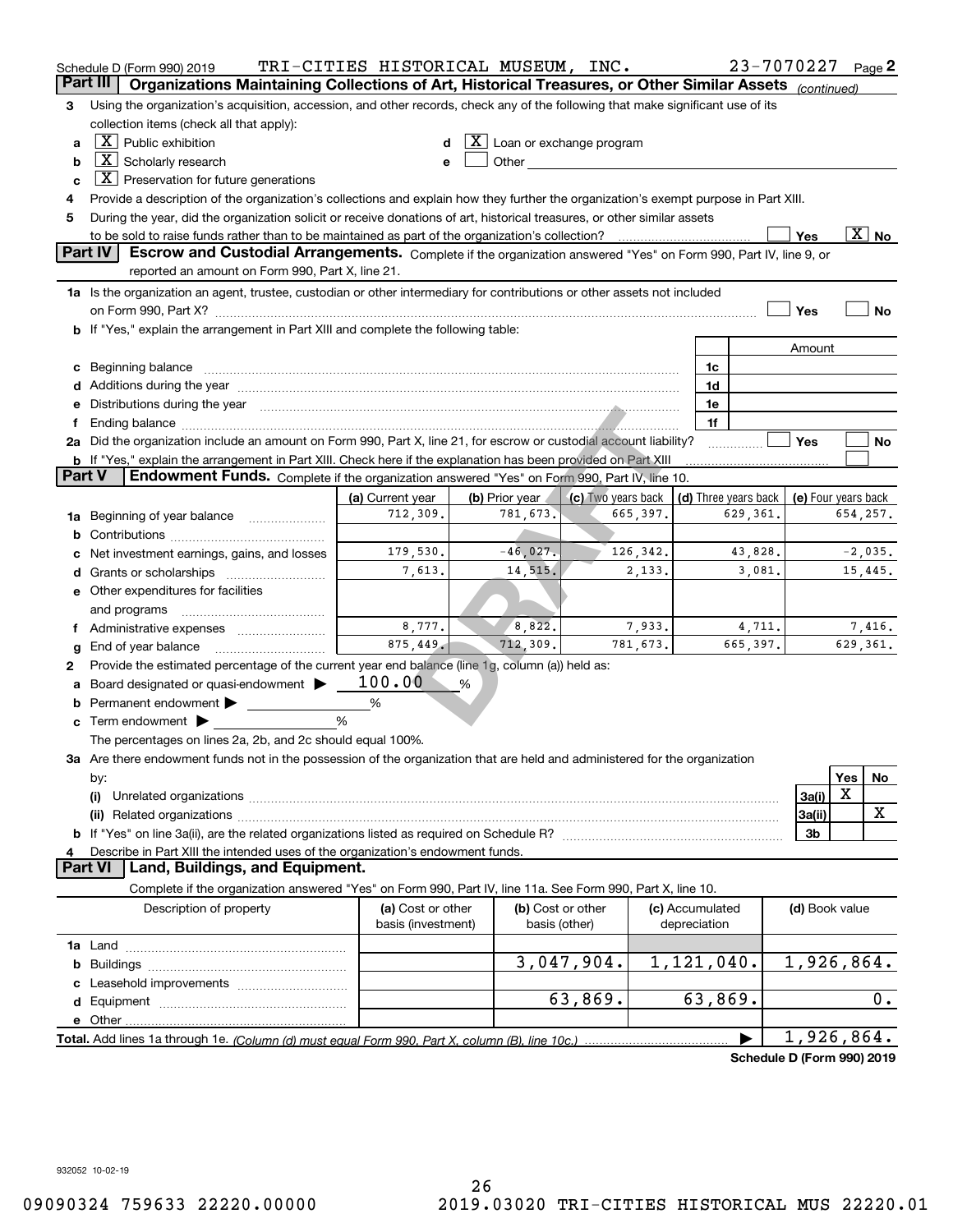| Schedule D (Form 990) 2019                                                                                                                           | TRI-CITIES HISTORICAL MUSEUM, | INC. | 23-7070227<br>Page $3$                                    |
|------------------------------------------------------------------------------------------------------------------------------------------------------|-------------------------------|------|-----------------------------------------------------------|
| Part VII Investments - Other Securities.                                                                                                             |                               |      |                                                           |
| Complete if the organization answered "Yes" on Form 990, Part IV, line 11b. See Form 990, Part X, line 12.                                           |                               |      |                                                           |
| (a) Description of security or category (including name of security)                                                                                 | (b) Book value                |      | (c) Method of valuation: Cost or end-of-year market value |
| (1) Financial derivatives                                                                                                                            |                               |      |                                                           |
| (2) Closely held equity interests                                                                                                                    |                               |      |                                                           |
| (3) Other                                                                                                                                            |                               |      |                                                           |
| BENEFICIAL INTEREST IN<br>(A)                                                                                                                        |                               |      |                                                           |
| ASSETS HELD BY FOUNDATION<br>(B)                                                                                                                     | 875,449.                      |      | END-OF-YEAR MARKET VALUE                                  |
| (C)                                                                                                                                                  |                               |      |                                                           |
| (D)                                                                                                                                                  |                               |      |                                                           |
| (E)                                                                                                                                                  |                               |      |                                                           |
| (F)                                                                                                                                                  |                               |      |                                                           |
| (G)                                                                                                                                                  |                               |      |                                                           |
| (H)                                                                                                                                                  |                               |      |                                                           |
| Total. (Col. (b) must equal Form 990, Part X, col. (B) line 12.) $\blacktriangleright$                                                               | 875,449.                      |      |                                                           |
| Part VIII Investments - Program Related.                                                                                                             |                               |      |                                                           |
| Complete if the organization answered "Yes" on Form 990, Part IV, line 11c. See Form 990, Part X, line 13.                                           |                               |      |                                                           |
| (a) Description of investment                                                                                                                        | (b) Book value                |      | (c) Method of valuation: Cost or end-of-year market value |
| (1)                                                                                                                                                  |                               |      |                                                           |
| (2)                                                                                                                                                  |                               |      |                                                           |
| (3)                                                                                                                                                  |                               |      |                                                           |
| (4)                                                                                                                                                  |                               |      |                                                           |
| (5)                                                                                                                                                  |                               |      |                                                           |
| (6)                                                                                                                                                  |                               |      |                                                           |
| (7)                                                                                                                                                  |                               |      |                                                           |
| (8)                                                                                                                                                  |                               |      |                                                           |
| (9)                                                                                                                                                  |                               |      |                                                           |
| Total. (Col. (b) must equal Form 990, Part X, col. (B) line $13.$ )                                                                                  |                               |      |                                                           |
| <b>Other Assets.</b><br>Part IX                                                                                                                      |                               |      |                                                           |
| Complete if the organization answered "Yes" on Form 990, Part IV, line 11d. See Form 990, Part X, line 15.                                           |                               |      |                                                           |
|                                                                                                                                                      | (a) Description               |      | (b) Book value                                            |
| TAX ASSESSMENTS RECEIVABLE<br>(1)                                                                                                                    |                               |      | 220,255.                                                  |
| (2)                                                                                                                                                  |                               |      |                                                           |
| (3)                                                                                                                                                  |                               |      |                                                           |
| (4)                                                                                                                                                  |                               |      |                                                           |
| (5)                                                                                                                                                  |                               |      |                                                           |
| (6)                                                                                                                                                  |                               |      |                                                           |
| (7)                                                                                                                                                  |                               |      |                                                           |
| (8)                                                                                                                                                  |                               |      |                                                           |
| (9)                                                                                                                                                  |                               |      |                                                           |
| Total. (Column (b) must equal Form 990. Part X, col. (B) line 15.)                                                                                   |                               |      | 220, 255.                                                 |
| <b>Other Liabilities.</b><br>Part X                                                                                                                  |                               |      |                                                           |
| Complete if the organization answered "Yes" on Form 990, Part IV, line 11e or 11f. See Form 990, Part X, line 25.                                    |                               |      |                                                           |
| (a) Description of liability<br>1.                                                                                                                   |                               |      | (b) Book value                                            |
| (1)<br>Federal income taxes                                                                                                                          |                               |      |                                                           |
| (2)                                                                                                                                                  |                               |      |                                                           |
| (3)                                                                                                                                                  |                               |      |                                                           |
| (4)                                                                                                                                                  |                               |      |                                                           |
| (5)                                                                                                                                                  |                               |      |                                                           |
| (6)                                                                                                                                                  |                               |      |                                                           |
| (7)                                                                                                                                                  |                               |      |                                                           |
| (8)                                                                                                                                                  |                               |      |                                                           |
| (9)                                                                                                                                                  |                               |      |                                                           |
| Total. (Column (b) must equal Form 990. Part X, col. (B) line 25.)                                                                                   |                               |      |                                                           |
| 2. Liability for uncertain tax positions. In Part XIII, provide the text of the footnote to the organization's financial statements that reports the |                               |      |                                                           |
|                                                                                                                                                      |                               |      |                                                           |

organization's liability for uncertain tax positions under FASB ASC 740. Check here if the text of the footnote has been provided in Part XIII  $\,\,...\,$ 

**Schedule D (Form 990) 2019**

932053 10-02-19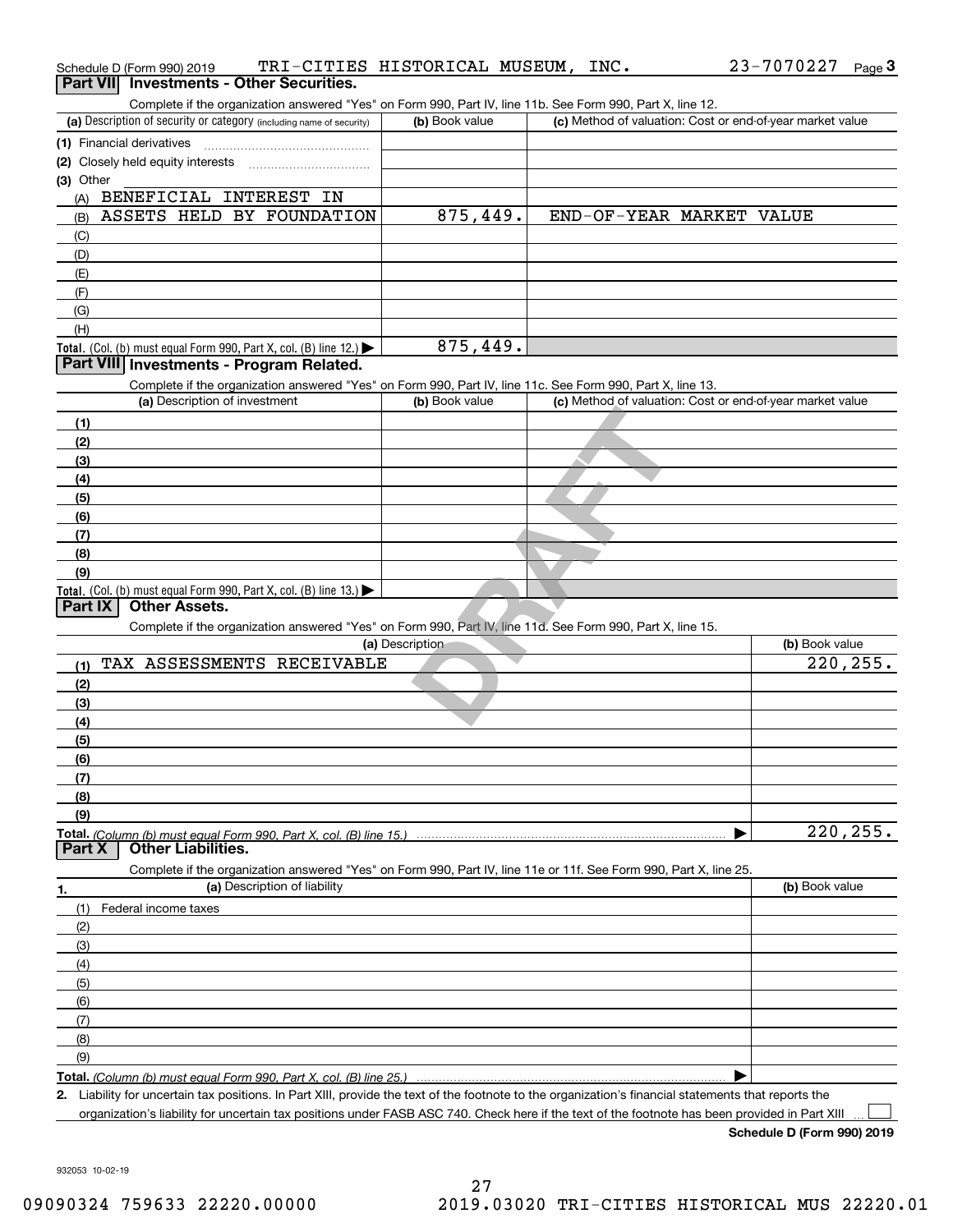|   | TRI-CITIES HISTORICAL MUSEUM, INC.<br>Schedule D (Form 990) 2019                                                                                                                                                                     |                | 23-7070227<br>Page 4 |
|---|--------------------------------------------------------------------------------------------------------------------------------------------------------------------------------------------------------------------------------------|----------------|----------------------|
|   | <b>Part XI</b><br>Reconciliation of Revenue per Audited Financial Statements With Revenue per Return.                                                                                                                                |                |                      |
|   | Complete if the organization answered "Yes" on Form 990, Part IV, line 12a.                                                                                                                                                          |                |                      |
| 1 | Total revenue, gains, and other support per audited financial statements                                                                                                                                                             |                | $\mathbf{1}$         |
| 2 | Amounts included on line 1 but not on Form 990, Part VIII, line 12:                                                                                                                                                                  |                |                      |
| a | Net unrealized gains (losses) on investments [11] matter contracts and the unrealized gains (losses) on investments                                                                                                                  | 2a             |                      |
| b |                                                                                                                                                                                                                                      | 2 <sub>b</sub> |                      |
| с |                                                                                                                                                                                                                                      | 2c             |                      |
| d | Other (Describe in Part XIII.)                                                                                                                                                                                                       | 2d             |                      |
| е | Add lines 2a through 2d                                                                                                                                                                                                              |                | 2e                   |
| З | Subtract line 2e from line 1                                                                                                                                                                                                         |                | 3                    |
| 4 | Amounts included on Form 990, Part VIII, line 12, but not on line 1:                                                                                                                                                                 |                |                      |
| a | Investment expenses not included on Form 990, Part VIII, line 7b [1000000000000000000000000000000000                                                                                                                                 | 4a             |                      |
| b | Other (Describe in Part XIII.)                                                                                                                                                                                                       | 4 <sub>b</sub> |                      |
|   | Add lines 4a and 4b                                                                                                                                                                                                                  |                | 4c                   |
| 5 |                                                                                                                                                                                                                                      |                | 5                    |
|   | Part XII   Reconciliation of Expenses per Audited Financial Statements With Expenses per Return.                                                                                                                                     |                |                      |
|   | Complete if the organization answered "Yes" on Form 990, Part IV, line 12a.                                                                                                                                                          |                |                      |
| 1 | Total expenses and losses per audited financial statements [11] [12] Total expenses and losses per audited financial statements [11] [12] Total expenses and losses per audited financial statements                                 |                | 1.                   |
| 2 | Amounts included on line 1 but not on Form 990, Part IX, line 25:                                                                                                                                                                    |                |                      |
| a |                                                                                                                                                                                                                                      | 2a             |                      |
| b |                                                                                                                                                                                                                                      | 2 <sub>b</sub> |                      |
|   |                                                                                                                                                                                                                                      | 2c             |                      |
|   |                                                                                                                                                                                                                                      | $\sqrt{2}d$    |                      |
|   | e Add lines 2a through 2d                                                                                                                                                                                                            |                | <b>2e</b>            |
| з |                                                                                                                                                                                                                                      |                | 3                    |
| 4 | Amounts included on Form 990, Part IX, line 25, but not on line 1:                                                                                                                                                                   |                |                      |
| a | Investment expenses not included on Form 990, Part VIII, line 7b [11] [11] Investment expenses not included on Form 990, Part VIII, line 7b                                                                                          | 4a             |                      |
| b | Other (Describe in Part XIII.)                                                                                                                                                                                                       | 4b             |                      |
|   | c Add lines 4a and 4b                                                                                                                                                                                                                |                | 4с                   |
| 5 | Total expenses. Add lines 3 and 4c. (This must equal Form 990. Part I. line 18.) <b>The COVID COVID COVID COVID COVID COVID COVID COVID COVID COVID COVID COVID COVID COVID COVID COVID COVID COVID COVID COVID COVID COVID COVI</b> |                | 5                    |
|   | Part XIII Supplemental Information.                                                                                                                                                                                                  |                |                      |
|   | Provide the descriptions required for Part II, lines 3, 5, and 9; Part III, lines 1a and 4; Part IV, lines 1b and 2b; Part V, line 4; Part X, line 2; Part XI,                                                                       |                |                      |
|   | lines 2d and 4b; and Part XII, lines 2d and 4b. Also complete this part to provide any additional information.                                                                                                                       |                |                      |
|   |                                                                                                                                                                                                                                      |                |                      |
|   |                                                                                                                                                                                                                                      |                |                      |

# PART III, LINE 1A:

| THE COLLECTIONS, WHICH WERE ACQUIRED THROUGH PURCHASES AND CONTRIBUTIONS   |
|----------------------------------------------------------------------------|
| SINCE THE MUSEUM'S INCEPTION, ARE NOT RECOGNIZED AS ASSETS ON THE          |
| STATEMENT OF FINANCIAL POSITION. PURCHASES OF COLLECTION ITEMS ARE         |
| RECORDED AS DECREASES IN UNRESTRICTED NET ASSETS IN THE YEAR IN WHICH THE  |
| ITEMS ARE ACQUIRED, OR AS TEMPORARILY OR PERMANENTLY RESTRICTED NET ASSETS |
| IF THE ASSETS USED TO PURCHASE THE ITEMS ARE RESTRICTED BY DONORS.         |
| CONTRIBUTED COLLECTION ITEMS ARE NOT REFLECTED ON THE FINANCIAL            |
| STATEMENTS. PROCEEDS FROM DEACCESSIONS OR INSURANCE RECOVERIES ARE         |
| REFLECTED AS INCREASES IN THE APPROPRIATE NET ASSET CLASS.                 |
|                                                                            |

28

932054 10-02-19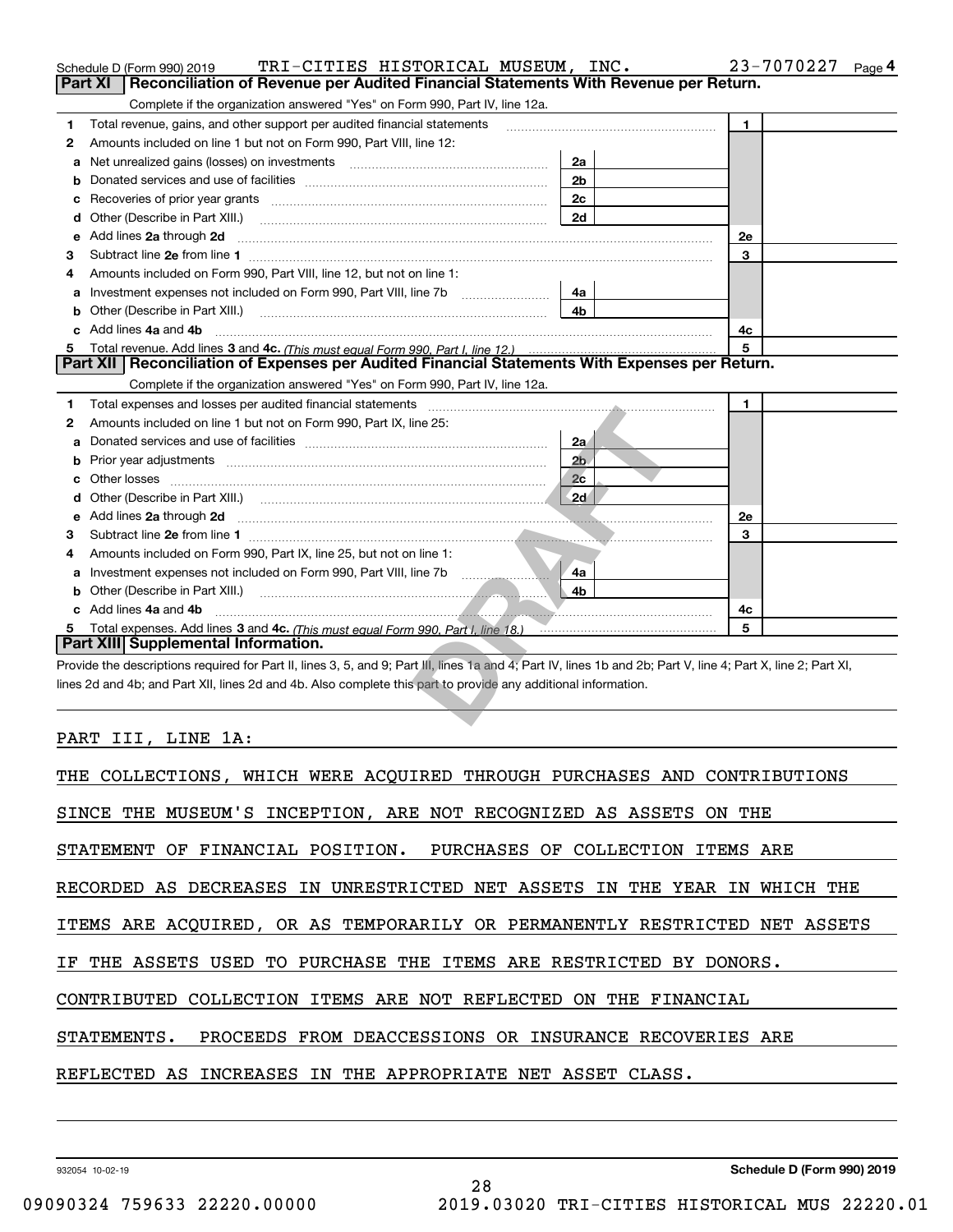|                                                                                         | TRI-CITIES HISTORICAL MUSEUM, INC. |  | 23-7070227 Page 5          |  |
|-----------------------------------------------------------------------------------------|------------------------------------|--|----------------------------|--|
| Schedule D (Form 990) 2019 TRI-CITIES<br>Part XIII Supplemental Information (continued) |                                    |  |                            |  |
|                                                                                         |                                    |  |                            |  |
|                                                                                         |                                    |  |                            |  |
|                                                                                         |                                    |  |                            |  |
|                                                                                         |                                    |  |                            |  |
|                                                                                         |                                    |  |                            |  |
|                                                                                         |                                    |  |                            |  |
|                                                                                         |                                    |  |                            |  |
|                                                                                         |                                    |  |                            |  |
|                                                                                         |                                    |  |                            |  |
|                                                                                         |                                    |  |                            |  |
|                                                                                         |                                    |  |                            |  |
|                                                                                         |                                    |  |                            |  |
|                                                                                         |                                    |  |                            |  |
|                                                                                         |                                    |  |                            |  |
|                                                                                         |                                    |  |                            |  |
|                                                                                         |                                    |  |                            |  |
|                                                                                         |                                    |  |                            |  |
|                                                                                         |                                    |  |                            |  |
|                                                                                         |                                    |  |                            |  |
|                                                                                         |                                    |  |                            |  |
|                                                                                         |                                    |  |                            |  |
|                                                                                         |                                    |  |                            |  |
|                                                                                         |                                    |  |                            |  |
|                                                                                         |                                    |  |                            |  |
|                                                                                         |                                    |  |                            |  |
|                                                                                         |                                    |  |                            |  |
|                                                                                         |                                    |  |                            |  |
|                                                                                         |                                    |  |                            |  |
|                                                                                         |                                    |  |                            |  |
|                                                                                         |                                    |  |                            |  |
|                                                                                         |                                    |  |                            |  |
|                                                                                         |                                    |  |                            |  |
|                                                                                         |                                    |  |                            |  |
|                                                                                         |                                    |  |                            |  |
|                                                                                         |                                    |  |                            |  |
|                                                                                         |                                    |  |                            |  |
|                                                                                         |                                    |  |                            |  |
|                                                                                         |                                    |  |                            |  |
|                                                                                         |                                    |  |                            |  |
|                                                                                         |                                    |  |                            |  |
|                                                                                         |                                    |  |                            |  |
|                                                                                         |                                    |  |                            |  |
|                                                                                         |                                    |  |                            |  |
|                                                                                         |                                    |  |                            |  |
|                                                                                         |                                    |  |                            |  |
|                                                                                         |                                    |  |                            |  |
|                                                                                         |                                    |  |                            |  |
|                                                                                         |                                    |  |                            |  |
|                                                                                         |                                    |  |                            |  |
|                                                                                         |                                    |  | Schedule D (Form 990) 2019 |  |
| 932055 10-02-19                                                                         |                                    |  |                            |  |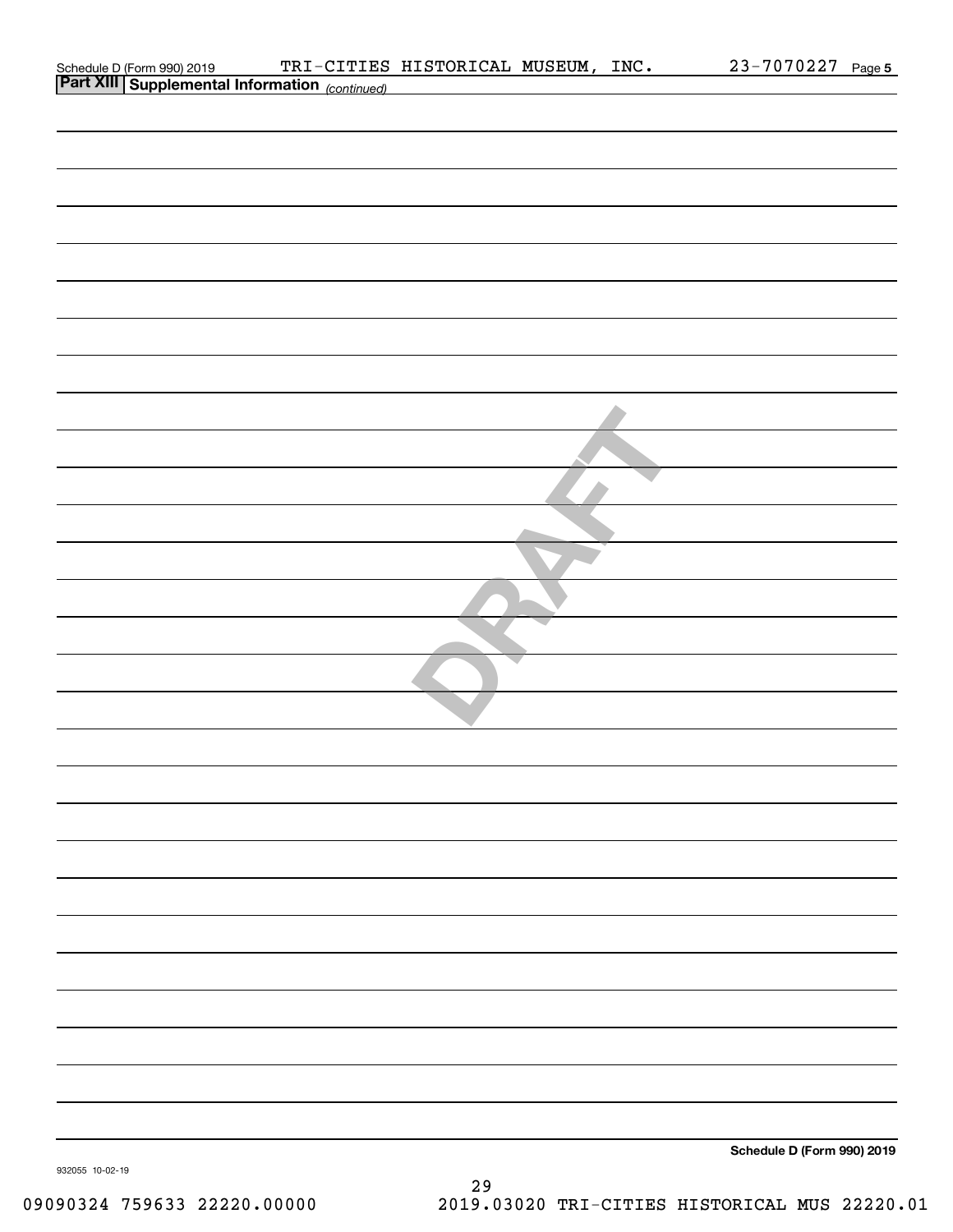**(Form 990 or 990-EZ)**

Department of the Treasury Internal Revenue Service Name of the organization

**SCHEDULE O Supplemental Information to Form 990 or 990-EZ**

**Complete to provide information for responses to specific questions on Form 990 or 990-EZ or to provide any additional information. | Attach to Form 990 or 990-EZ. | Go to www.irs.gov/Form990 for the latest information.**

**Open to Public InspectionEmployer identification number 2019**

OMB No. 1545-0047

TRI-CITIES HISTORICAL MUSEUM, INC. 23-7070227

FORM 990, PART I, LINE 1, DESCRIPTION OF ORGANIZATION MISSION:

COUNTY FOR THE BENEFIT AND EDUCATION OF AREA CITIZENS AND VISITORS.

FORM 990, PART VI, SECTION A, LINE 6:

MUSEUM HAS MEMBERSHIPS WHICH PROVIDE ADDITIONAL BENEFITS THAT ARE NOT

AVAILABLE TO THE GENERAL PUBLIC.

FORM 990, PART VI, SECTION A, LINE 7A:

NE 7A:<br>
OF DIRECTORS NOMINEES AT MUSEUM MEMBERSHIP VOTES ON BOARD OF DIRECTORS NOMINEES AT THE NOVEMBER

ANNUAL MEETING.

FORM 990, PART VI, SECTION B, LINE 11B:

THE ORGANIZATION PROVIDES AN ELECTRONIC COPY TO ALL BOARD MEMBERS AND

REVIEW THE DRAFT FORM 990 EVERY YEAR AT HE OUR MAY MEETING.

FORM 990, PART VI, SECTION B, LINE 12C:

AT THE BEGINNING OF THE CALENDAR YEAR A CONFLICT OF INTEREST FORM IS GIVEN

TO EACH BOARD MEMBER WHERE THEY PROVIDE ANY INFORMATION WHICH MAY BE DEEMED

AS CONFLICT OF INTEREST TO THE ORGANIZATION.

FORM 990, PART VI, SECTION B, LINE 15:

THE ORGANIZATION CONDUCTS AN ANNUAL REVIEW WITH THE EXECUTIVE DIRECTOR AND

MEMBERS OF THE EXECUTIVE BOARD OF DIRECTORS.

TO DETERMINE COMPENSATION FOR THE EXECUTIVE DIRECTOR THE BOARD OF DIRECTORS

REFER TO SALARY STUDIES COMPILED THROUGH THE AMERICAN ALLIANCE OF MUSEUMS.

932211 09-06-19 LHA For Paperwork Reduction Act Notice, see the Instructions for Form 990 or 990-EZ. Schedule O (Form 990 or 990-EZ) (2019) 30